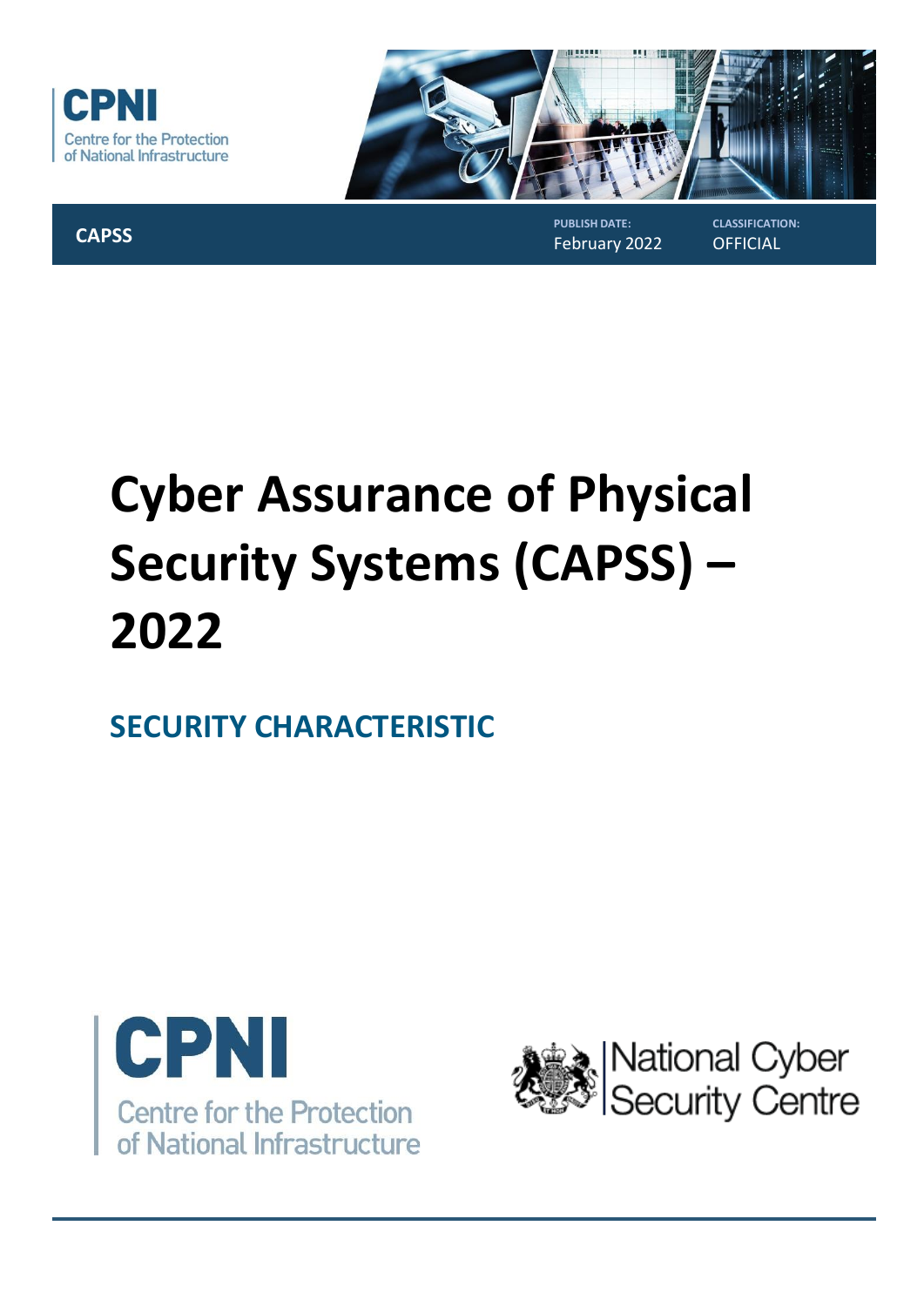#### **Disclaimer**

The information contained in this document is accurate as at the date it was created. It is intended as general guidance only and you should not rely on it. This information should be adapted for use in the specific circumstances required and you should seek specialist independent professional advice where appropriate before taking any action based on it. To the fullest extent permitted by law, CPNI accept no liability whatsoever for any loss or damage incurred or arising as a result of any error or omission in the guidance or arising from any person acting, relying upon or otherwise using the guidance. Full terms and conditions governing the use of this guidance are available on our website at [www.cpni.gov.uk.](http://www.cpni.gov.uk/)

#### **FreedomofInformationAct(FOIA)**

This document is authorised and issued by CPNI and NCSC

This information is supplied in confidence to the named reader and may not be disclosed further without prior approval from CPNI. This information is exempt from disclosure under the Freedom of Information Act 2000 (FOIA) and may be exempt under other UK information legislation.

The text of this publication may not be reproduced, nor may talks or lectures based on material contained within the document be given, without written consent from the Centre for the Protection of National Infrastructure and the National Cyber Security Centre

#### **Documenthistory**

CPNI may review, amend, update, replace or issue new CAPSS documents as may be required from time to time. There will be a regular review period to ensure that the requirements remain up-todate. The CAPSS scheme is revised from time to time, creating new versions of each of the documents that define the scheme. Different versions of the CAPSS scheme as a whole are denoted by the year – hence for example "CAPSS 2019" or "CAPSS 2021" – version numbers of individual documents are issued within a version of the scheme hence both CAPSS 2019 and CAPSS 2021 have their own version 1.0 of the Security Characteristic.

| <b>Version</b> | Date       | <b>Description</b>   |
|----------------|------------|----------------------|
| 1.0            | 2 Feb 2022 | <b>First Release</b> |

**Any comments or suggestions regarding this document should be directed to: [cse@cpni.gov.uk](mailto:cse@cpni.gov.uk)**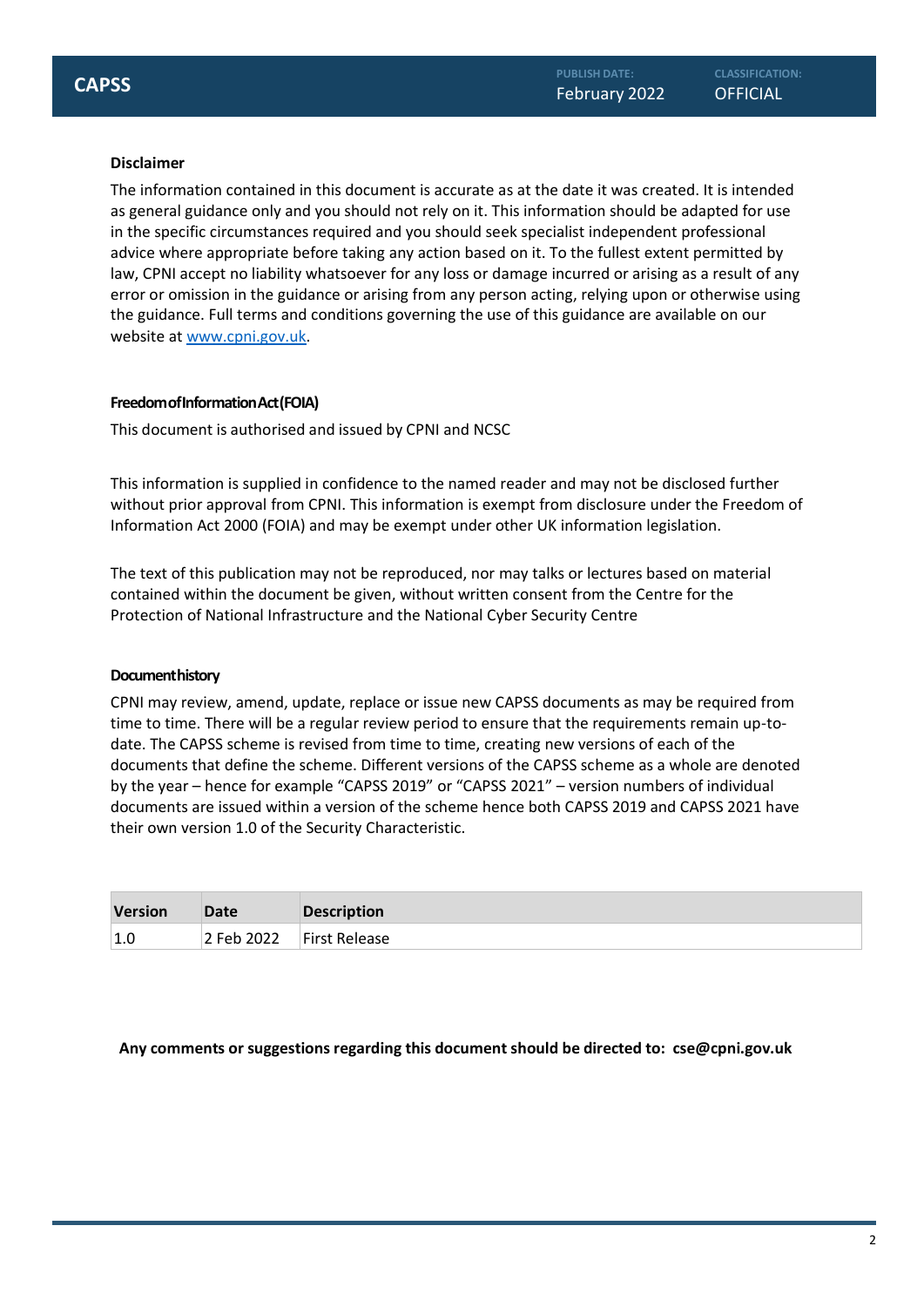## **Contents**

| SECTION 2 - SECURITY CHARACTERISTIC FORMAT 13                   |  |
|-----------------------------------------------------------------|--|
|                                                                 |  |
|                                                                 |  |
|                                                                 |  |
|                                                                 |  |
|                                                                 |  |
|                                                                 |  |
|                                                                 |  |
|                                                                 |  |
| 3.1.5 Development >> Authentication Management (Privileges)  25 |  |
|                                                                 |  |
|                                                                 |  |
|                                                                 |  |
|                                                                 |  |
|                                                                 |  |
|                                                                 |  |
|                                                                 |  |
| 3.2.5 Verification >> Authentication Management (Privileges) 36 |  |
|                                                                 |  |
|                                                                 |  |
|                                                                 |  |
|                                                                 |  |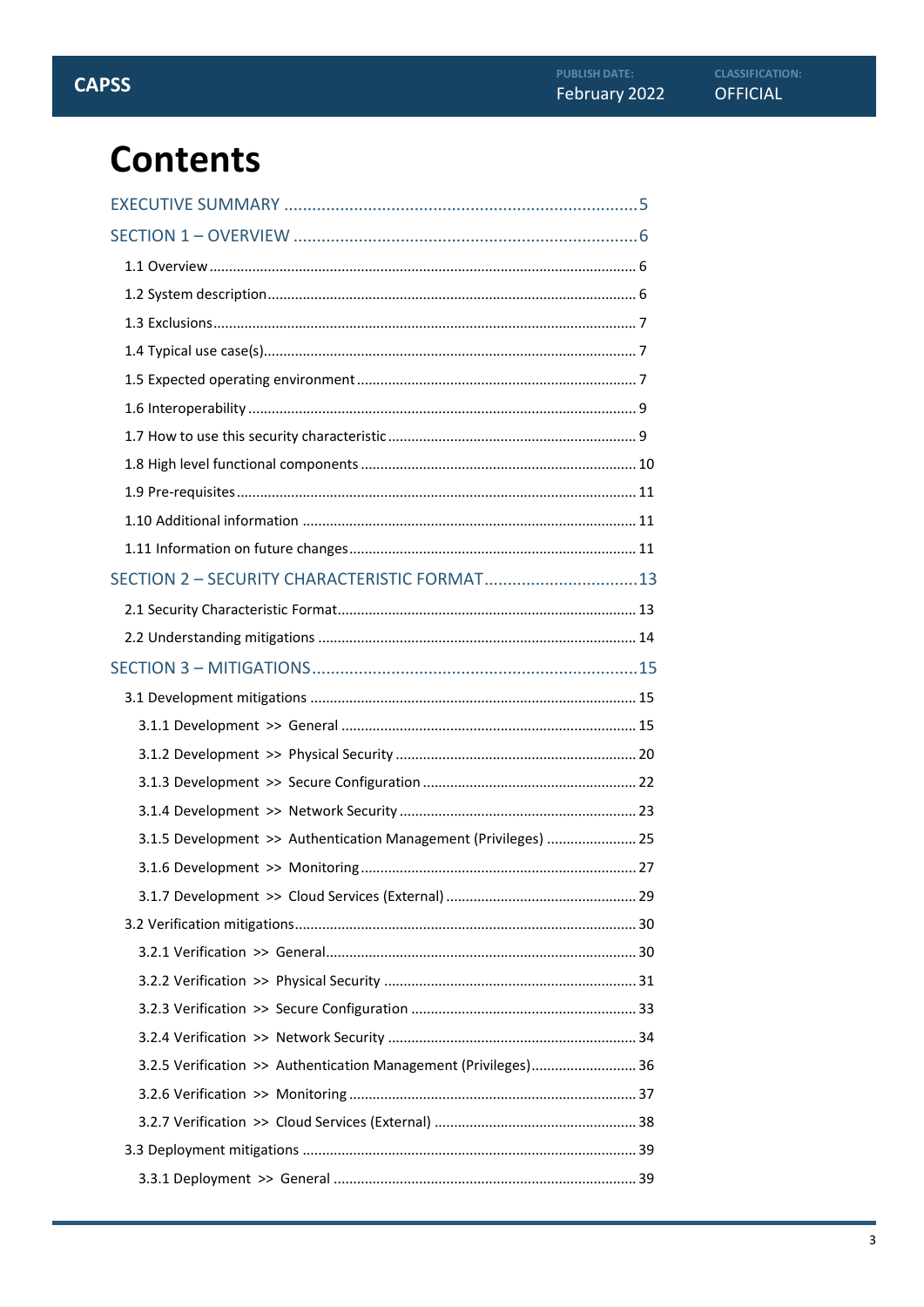| <b>CAPSS</b>                                                   | <b>PUBLISH DATE:</b><br>February 2022 | CLASSIFICATION:<br><b>OFFICIAL</b> |
|----------------------------------------------------------------|---------------------------------------|------------------------------------|
|                                                                |                                       |                                    |
|                                                                |                                       |                                    |
|                                                                |                                       |                                    |
| 3.3.5 Deployment >> Authentication Management (Privileges)  44 |                                       |                                    |
|                                                                |                                       |                                    |
|                                                                |                                       |                                    |
|                                                                |                                       |                                    |
|                                                                |                                       |                                    |
|                                                                |                                       |                                    |
|                                                                |                                       |                                    |
|                                                                |                                       |                                    |
|                                                                |                                       |                                    |
|                                                                |                                       |                                    |
|                                                                |                                       |                                    |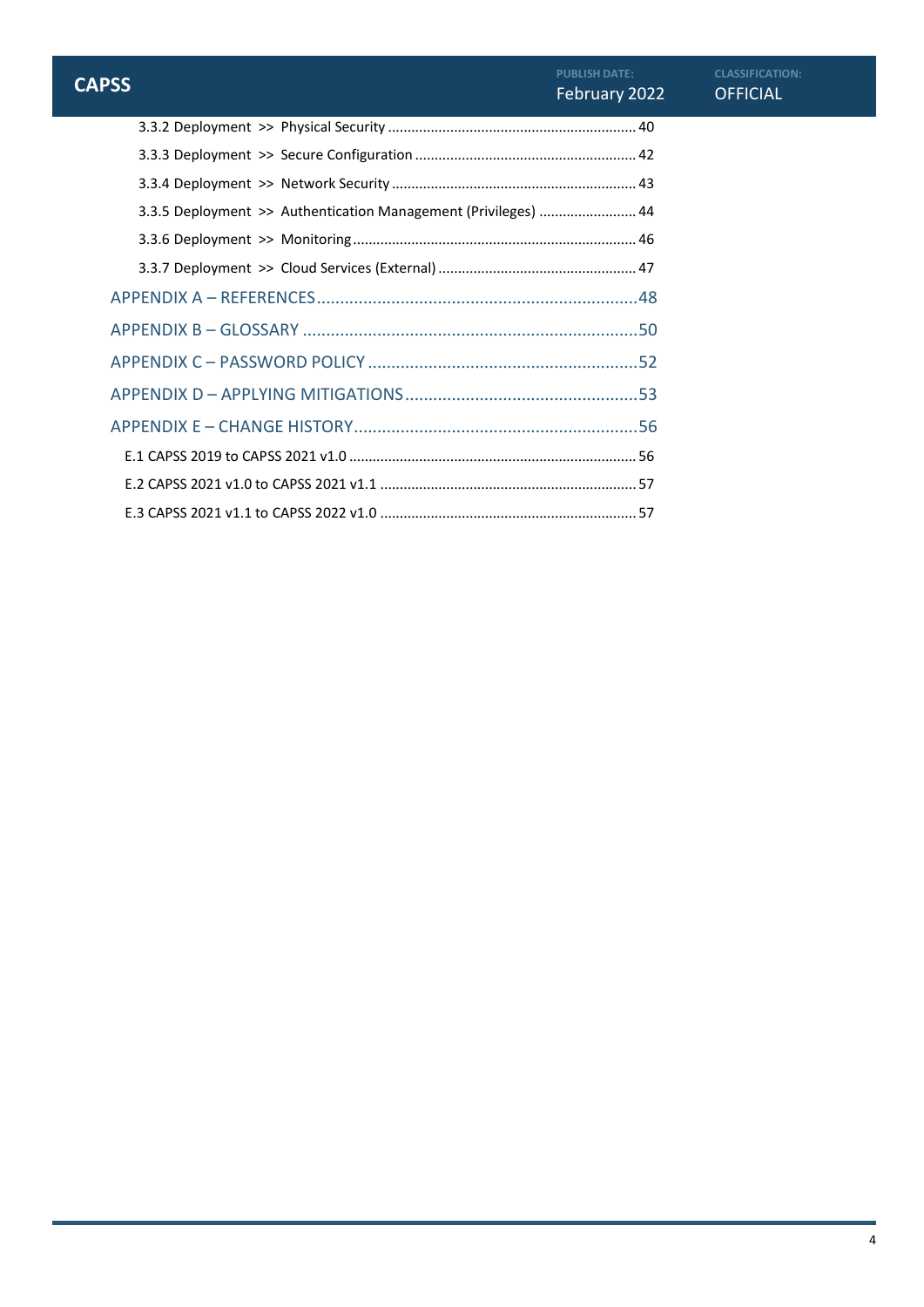## <span id="page-4-0"></span>**Executive Summary**

**This document describes the features, testing and deployment requirements necessary to meet CPNI CAPSS certification for physical security systems. It is intended for vendors, system architects, developers, evaluation and technical staff operating within the security arena.**

This document is the Security Characteristic for the Cyber Assurance of Physical Security Systems (CAPSS) – it describes minimum baseline requirements for physical security systems for evaluation and certification under CPNI's Cyber Assurance of Physical Security Systems (CAPSS) standard for inclusion in the Catalogue of Security Equipment (CSE) published by CPNI. Where there is already a CSE chapter, a product developer should also confirm that the product meets any functional requirements for that category in the CSE. Although it is possible to carry out a CAPSS evaluation before addressing CSE functional requirements, if the CSE requirements lead to product architecture and design changes then this may require CAPSS re-evaluation activities. Where there is no CSE chapter, the product only needs to be CAPSS evaluated.

- **Section 1 is suitable for all readers. It outlines the purpose of the security product and defines the scope of the Security Characteristic.**
- **Section 2 and Section 3 describe the specific mitigations required to prevent or hinder attacks against physical security systems. Some technical knowledge is assumed.**

CAPSS evaluation is not a guarantee of freedom from security vulnerabilities. There remains a probability that exploitable security vulnerabilities may exist in the product or the information systems environment supporting the product. However, the purpose of CAPSS evaluation of products is to raise the bar of these products when they will be deployed in critical locations.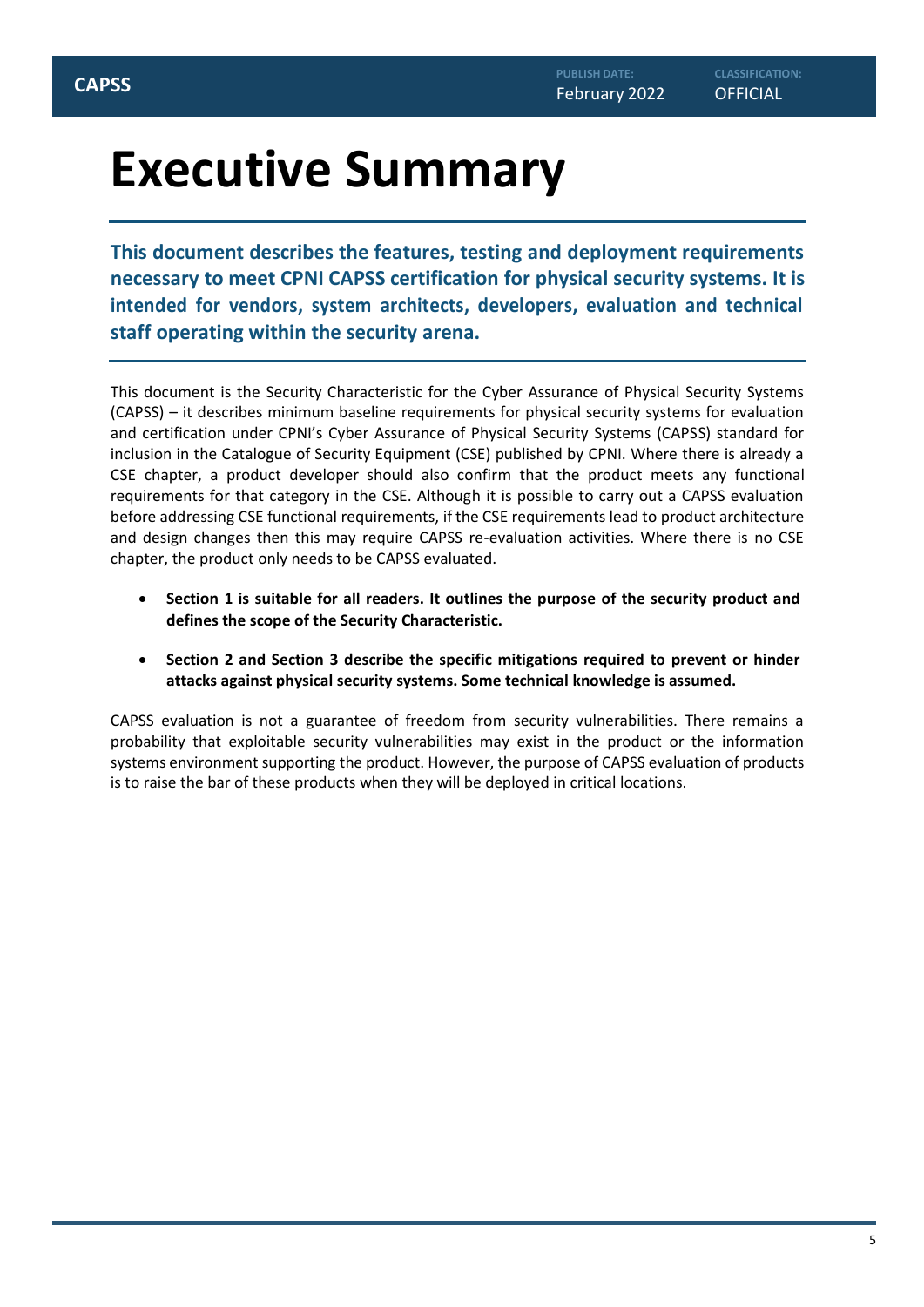## <span id="page-5-0"></span>**Section 1 – Overview**

## <span id="page-5-1"></span>**1.1 Overview**

This document is the Security Characteristic for the Cyber Assurance of Physical Security Systems (CAPSS) – it describes minimum baseline requirements for physical security systems for evaluation and certification under CPNI's CAPSS standard for inclusion in the Catalogue of Security Equipment (CSE) published by CPNI. Where there is already a CSE chapter, a product developer should also confirm that the product meets any functional requirements for that category in the CSE. Although it is possible to carry out a CAPSS evaluation before addressing CSE functional requirements, if the CSE requirements lead to product architecture and design changes then this may require CAPSS reevaluation activities<sup>1</sup>. Where there is no CSE chapter, the product only needs to be CAPSS evaluated.

CAPSS evaluation is not a guarantee of freedom from security vulnerabilities. There remains a probability that exploitable security vulnerabilities may exist in the product or the Information Systems environment supporting the product. However, the purpose of CAPSS evaluation of products is to raise the bar of these products when they will be deployed in critical locations.

## <span id="page-5-2"></span>**1.2 System description**

The physical security systems covered by this document, are those that provide physical security measures while using IT systems and communicating over IP networks. These include Automatic Access Control Systems, Visitor Management Systems, Closed Circuit Television, Intrusion Detection Systems, and Physical Security Information Management Systems. Each of these may employ distinct network services and protocols, distinct client and server elements, and a variety of sensors or other interface devices. Some elements will be deployed in a secure area while others will be deployed in public or non-secure areas. Some will be automatic while others will be attended or monitored by staff.

Although there is a wide variety of systems that are addressed by this document, the requirements contained in the mitigations are intended to be applicable, where appropriate to the implementation technologies used, to all systems. Thus, the mitigations are not defined in terms that are specific to a particular solution or technology, but in terms that can be applied by evaluators in the context of the specific system under evaluation.

<sup>&</sup>lt;sup>1</sup> In general, re-evaluation is likely to be required when the attack surface of the product changes (e.g. by adding interfaces or changing the content or form of those interfaces). Further information on changes requiring re-evaluation is available from CPNI. It remains the developer's responsibility to ensure that changes to the product do not require re-evaluation, and it is noted that the periodic reviews of CAPSS-approved products (as indicated in the CAPSS lifecycle) will examine product changes since the last evaluation to confirm that re-evaluation has been carried out where required.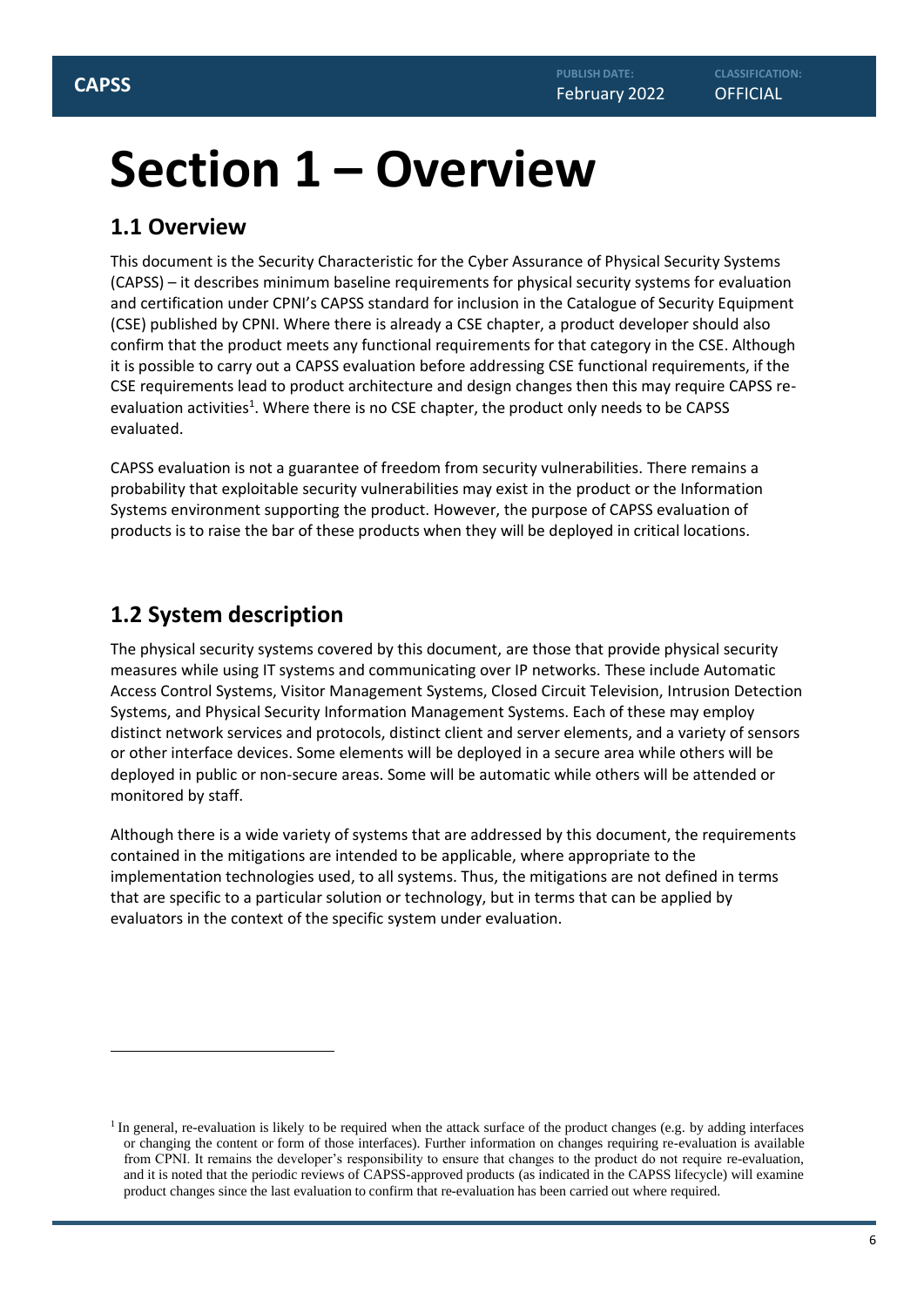## <span id="page-6-0"></span>**1.3 Exclusions**

Products that do not use IP networks.

## <span id="page-6-1"></span>**1.4 Typical use case(s)**

The products will be used to provide physical security for buildings within the Critical National Infrastructure (CNI) estate, although the products may be used for non-CNI related areas as well.

## <span id="page-6-2"></span>**1.5 Expected operating environment**

In most cases, a Physical Security System will consist of a number of different products addressing various aspects of a protection objective, where each product may have been provided by one or more suppliers from one or more manufacturers. Figure 1 below illustrates the types of element that are likely to be included in such a system. Some elements will necessarily be deployed in exterior, public or otherwise non-secure areas, and will generally be unattended once deployed. Other elements such as controllers and management systems must be deployed in one or more secure areas. Some must be deployed in a secure enclave (such as a secured server room or a control room – see Appendix B Glossary). External services may be required, including provision of network connectivity, reliable time services, or for sending alarms to other organisations such as emergency services. Typically, subsets of products will be installed as a subsystem consisting of elements in both secure and non-secure areas, requiring communications between them. Such subsystems may operate independently or integrated with other subsystems.

Figure 2 shows a typical implementation, where a command & control subsystem implements the integrated management, logging and admin functions; an AACS subsystem is an example of a controller with a deployment of interactive devices to permit access for authorised users; a CCTV subsystem is used for monitoring; a physical intrusion detection system deploys movement and infra-red sensors; a perimeter monitoring system deploys exterior sensors; and a Visitor Management System manages access by visitors with a reception workstation.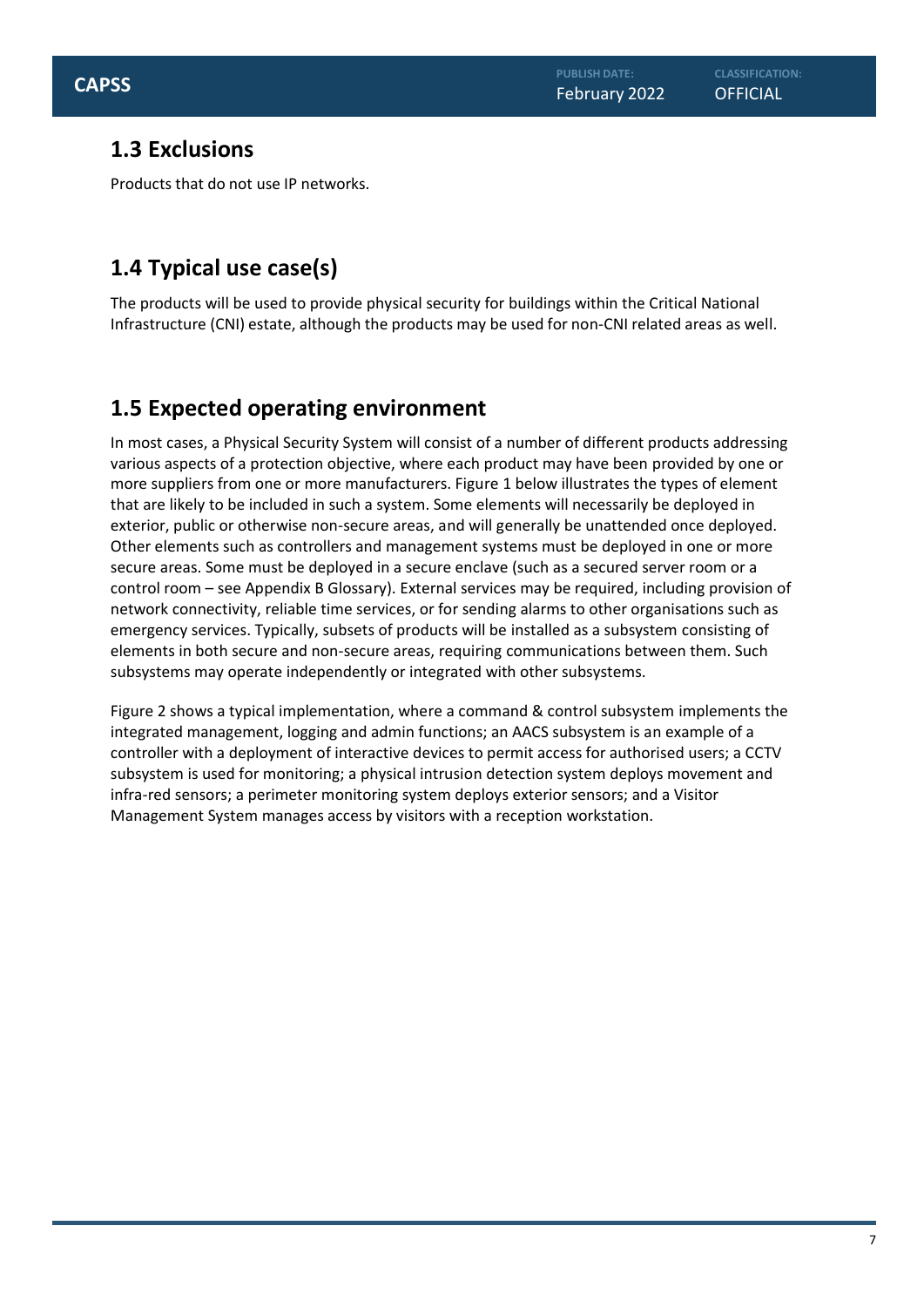#### February 2022 **CAPSS** CONSTRUCTED AND CONSTRUCT CONSTRUCT CONSTRUCT CONSTRUCT CONSTRUCT CONSTRUCT CONSTRUCT CONSTRUCT CONSTRUCT CONSTRUCT CONSTRUCT CONSTRUCT CONSTRUCT CONSTRUCT CONSTRUCT CONSTRUCT CONSTRUCT CONSTRUCT CONSTRUCT CONSTRUC

**CLASSIFICATION:**

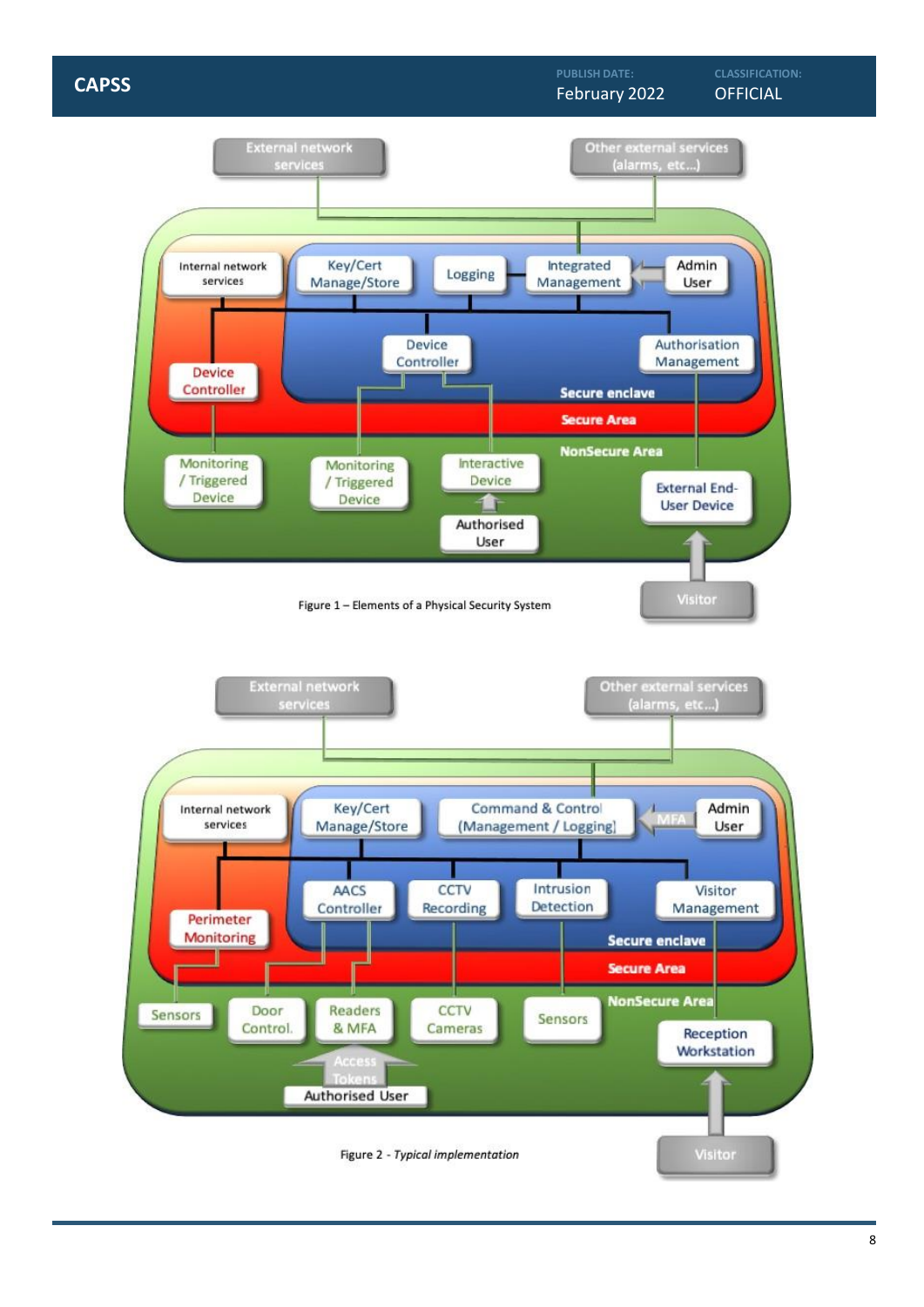## <span id="page-8-0"></span>**1.6 Interoperability**

In order that products from one manufacturer will operate correctly with products from another manufacturer where they are required to communicate, it is expected that open, published, industry standards will be used by default. The Tailored Security Characteristic (see Section 1.7 below) shall identify the minimum version number of each component<sup>2</sup> of the Physical Security System under evaluation and the versions of any protocols that it uses.

## <span id="page-8-1"></span>**1.7 How to use this security characteristic**

Because this Security Characteristic is based around a generic model and generic requirements, the evaluator first produces a Tailored Security Characteristic (TSC) that defines the requirements specific to the particular product being evaluated. The concept of a Tailored Security Characteristic is described in [PPFGE, III E], however in this case the main activity is to identify the SC mitigations that apply to each of the elements that make up the product. Terminology mappings as described in [PPFGE, para 36] may also be included if required. The evaluator is reminded that, as stated in [PPFGE, para 38], it is vital that the TSC always covers all of the requirements from the Security Characteristic and that if any additions are made then they do not undermine or weaken these original requirements. In the case of a Physical Security System product, because there is a significant benefit to potential end-users from understanding what mitigations have been applied, and to which elements of the product, it is expected that the TSC will be published as a separate document, and will **not** be part of an Assurance Plan – cf. [PPFGE, para 41].

To ensure a consistent approach to the evaluation of multi-device products, it is recommended that for such a product the multiple devices are all included in a single TSC, with separate sections for the mitigations applicable to each device, and marking different iterations of the same requirements using a label such as 'DEV.105/<device name>'.

<sup>&</sup>lt;sup>2</sup> Versions are required for each component that is separately identifiable to customers: the intention is that customers can relate the component version identifiers to any reported vulnerabilities in the component, and to the versions tested in evaluations and assurance maintenance activities.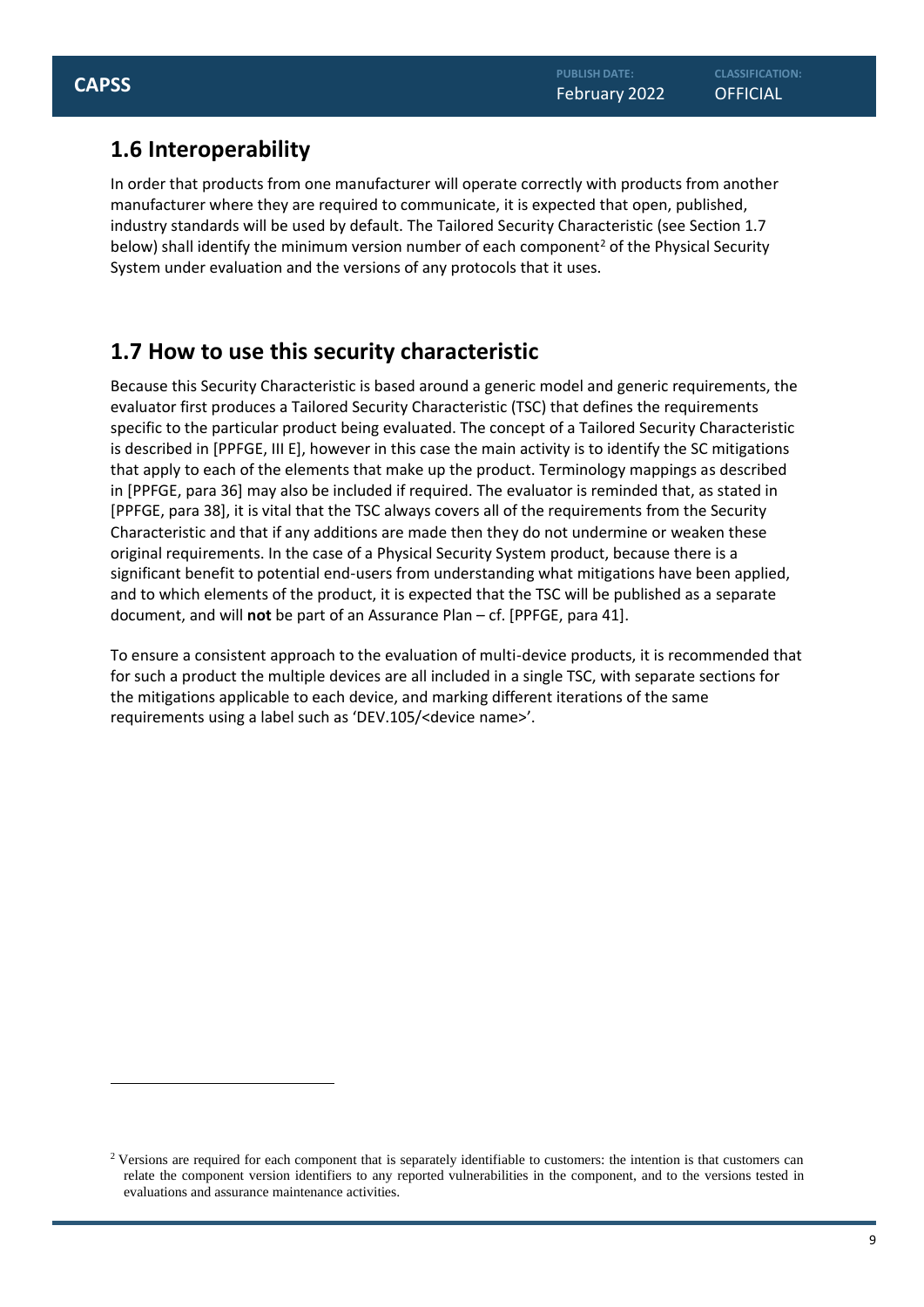## <span id="page-9-0"></span>**1.8 High level functional components**



Figure 1 - Functional components of a physical security system

Figure 1 above shows the functional components of a physical security system. The applicability of some of these functional components (such as *Cloud Services*) to a particular Physical Security System product is determined by the architecture and communications between elements. Some functional component mitigations may not be required for specific product variants, as indicated in Appendix D. When evaluating a product, the evaluation team must determine the applicability of the mitigations for each component and document this in the Tailored Security Characteristic as described in Section 1.7. Note that cryptographic functions are not identified as a separate functional component, but are addressed where applicable within the mitigations relating to other functional components.

The functional components are:

- **Physical security – this includes access to physical ports, removable media, debug interfaces, tamper-protection boundary and resistance to attacks such as loss of power.**
- **Secure configuration – the product must follow NCSC Device Security Guidance [DSG] where applicable, with controls over who can change configurations.**
- **Network security – the product will consist of elements that need to communicate with each other or to other systems. There must be controls on the other devices with which the product can communicate protection for data in transit on communication channels outside the secure enclave, and an ability to limit the impact of a DoS attack from network interfaces.**
- **Authentication management (Privileges) – use of MFA and a suitable password policy, with unique credentials for each individual user, with privileges based on roles. Software installations and updates must be verified before being applied.**
- **Monitoring – the product must include resilient logging of significant security-related events.**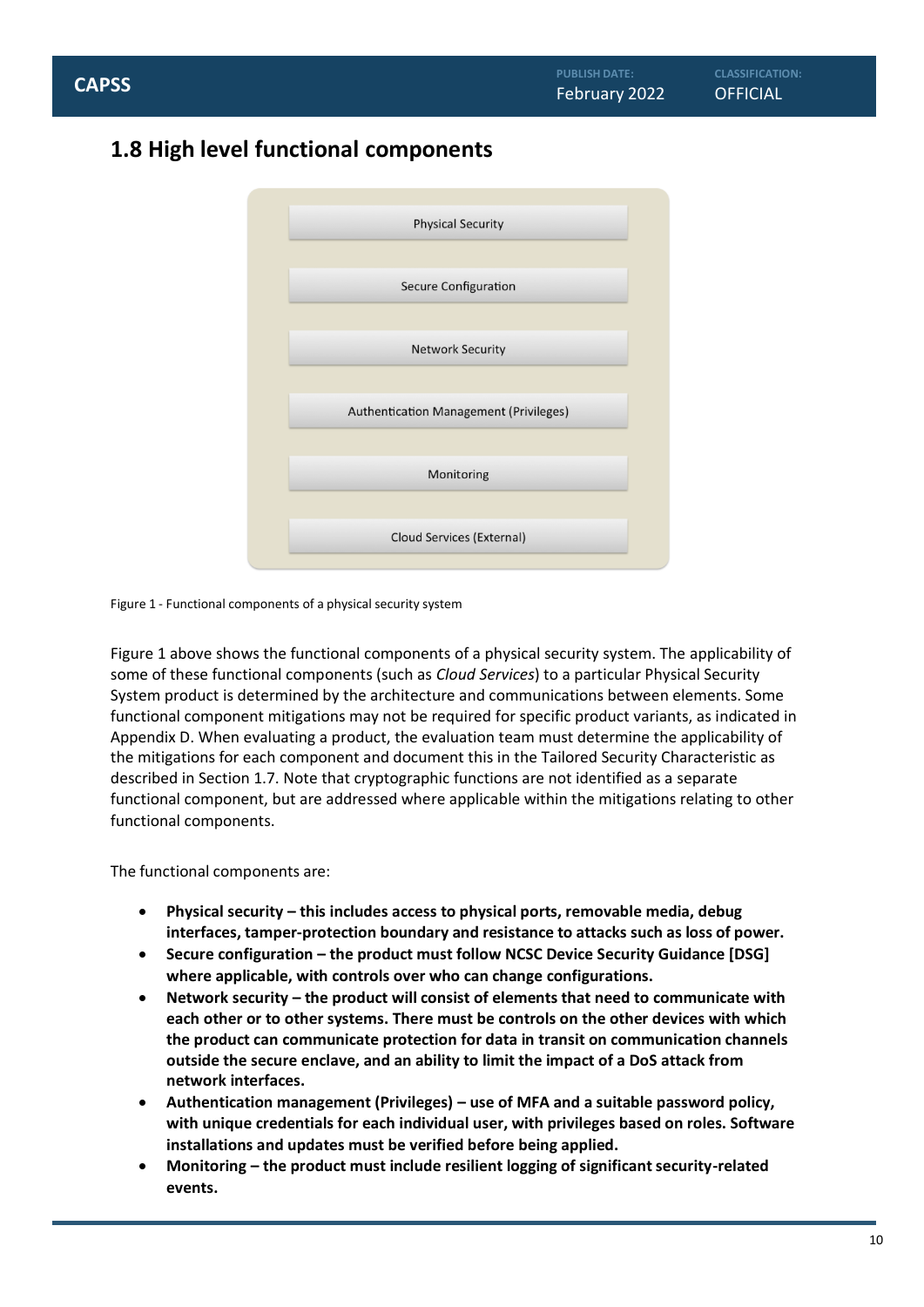• **Cloud services (External) – if the product uses external cloud services, they must meet the NCSC Cloud Security Principles [Cloud].**

## <span id="page-10-0"></span>**1.9 Pre-requisites**

- **1. In addition to meeting the requirements of this Security Characteristic, the developers of a product must demonstrate that their development approach complies with the engineering principles and practices that are expected from a product developer creating a good quality, secure product. Validation of the Product Developer against the NCSC Build Standard [BS] is required, to provide confidence of a secure and well-understood product throughout the product's lifecycle. It covers both development processes and the general security approach taken by the Product Developer. While the Security Characteristic addresses building the right features into the product, the Build Standard addresses building the product in the right way. Adherence with the Build Standard alone will not result in a secure product. However, the absence of key elements of the Build Standard makes assurance impracticable. A successful Build Standard validation for a developer is required to provide on-going assurance that subsequent versions of a product will continue to meet requirements.**
- **2. Alongside the Build Standard, the evaluators will expect to see evidence that the developer has a management system that encompasses information security. This can be demonstrated by [ISO9001] certification, and either [ISO27001] certification or Cyber Essentials PLUS [CEPlus] certification (or both), that include the product development organisation and processes in their scope.**
- **3. The developers must have a publicly stated vulnerability disclosure policy consistent with the recommendations in [ISO29147], and should have vulnerability handling processes consistent with [ISO30111].**
- **4. The developers must have a publicly stated end-of-life / support lifetime policy for the product.**
- **5. Note that use of cloud services or wireless communications may be subject to additional deployment restrictions outside the scope of this SC.**

## <span id="page-10-1"></span>**1.10 Additional information**

This document has been produced by CPNI with input from, and review by, NCSC.

## <span id="page-10-2"></span>**1.11 Information on future changes**

With regard to DEV.402: [IEEE802.1X] may be required over MAC filtering in future.

With regard to VER.407: it is preferred that developers undertake their own fuzz testing as part of one or more stages in the product development lifecycle. Fuzz testing by the developer may become a mandatory requirement in future.

With regard to DEV.111: requirements for assurance in entropy sources and DRBGs are expected to increase in future. At present the CAPSS requirement is for general documentation of the design; in future it is likely that more specific requirements will be made, and will require description of certain key properties of the entropy source and DRBG including: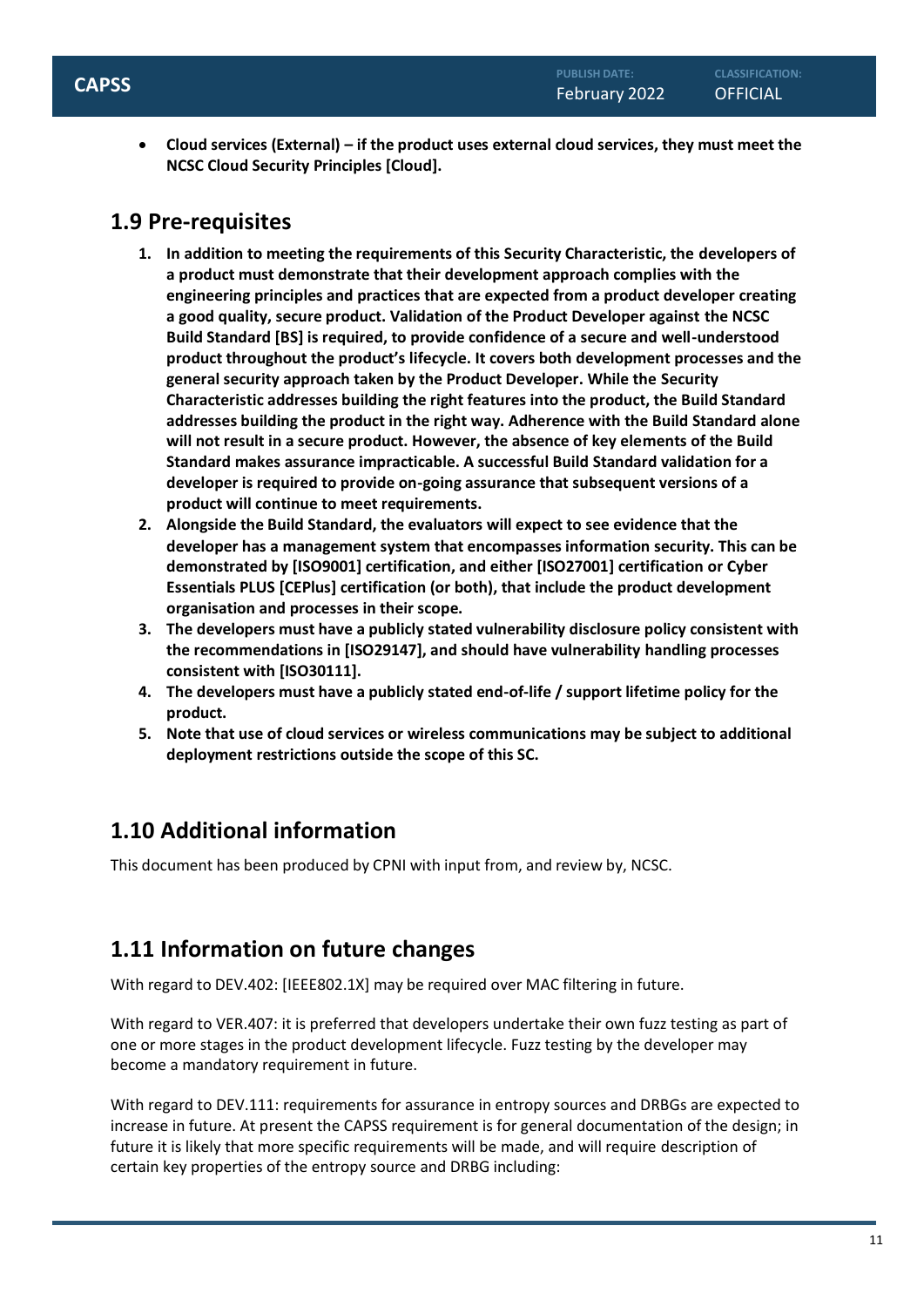- The purposes for which entropy is required (e.g. generation of keys, authentication challenges, or salts) and the amount of entropy required in each case
- The frequency with which the entropy is required
- The entropy source used to meet each entropy requirement and a rationale for why it provides the required entropy (including, where applicable, any demonstrations of conformance to relevant standards such as the NIST SP800-90 series)
- Details of any combination of entropy from different sources
- Any techniques such as oversampling of entropy, that might be used to overcome imperfect entropy extraction
- The reseeding applied to any DRBG used
- The tests applied (e.g. Repetition Count Test and Adaptive Proportion Test as described in NIST SP 800-90B) and any relevant parameter values for the tests (e.g. sample sizes, window sizes, or the cut-off and α values for an Adaptive Proportion Test)
- How the sample bits are gathered for the health tests
- When the health tests are run.

The future requirements are also expected to call for demonstrable adherence to standards, such as use of DRBGs and entropy sources (including health tests) that have demonstrated conformance to the NIST SP 800-90 series, ISO/IEC 18031, or equivalent.

With regard to DEV.402: manufacturers are encouraged to investigate implementation of stronger device authentication and attestation architectures (e.g. using TPM), especially for devices that can execute arbitrary code (e.g. an operating system environment allowing download and execution of multiple applications – note that [DSG} recommends the use of TPM for high functioning devices).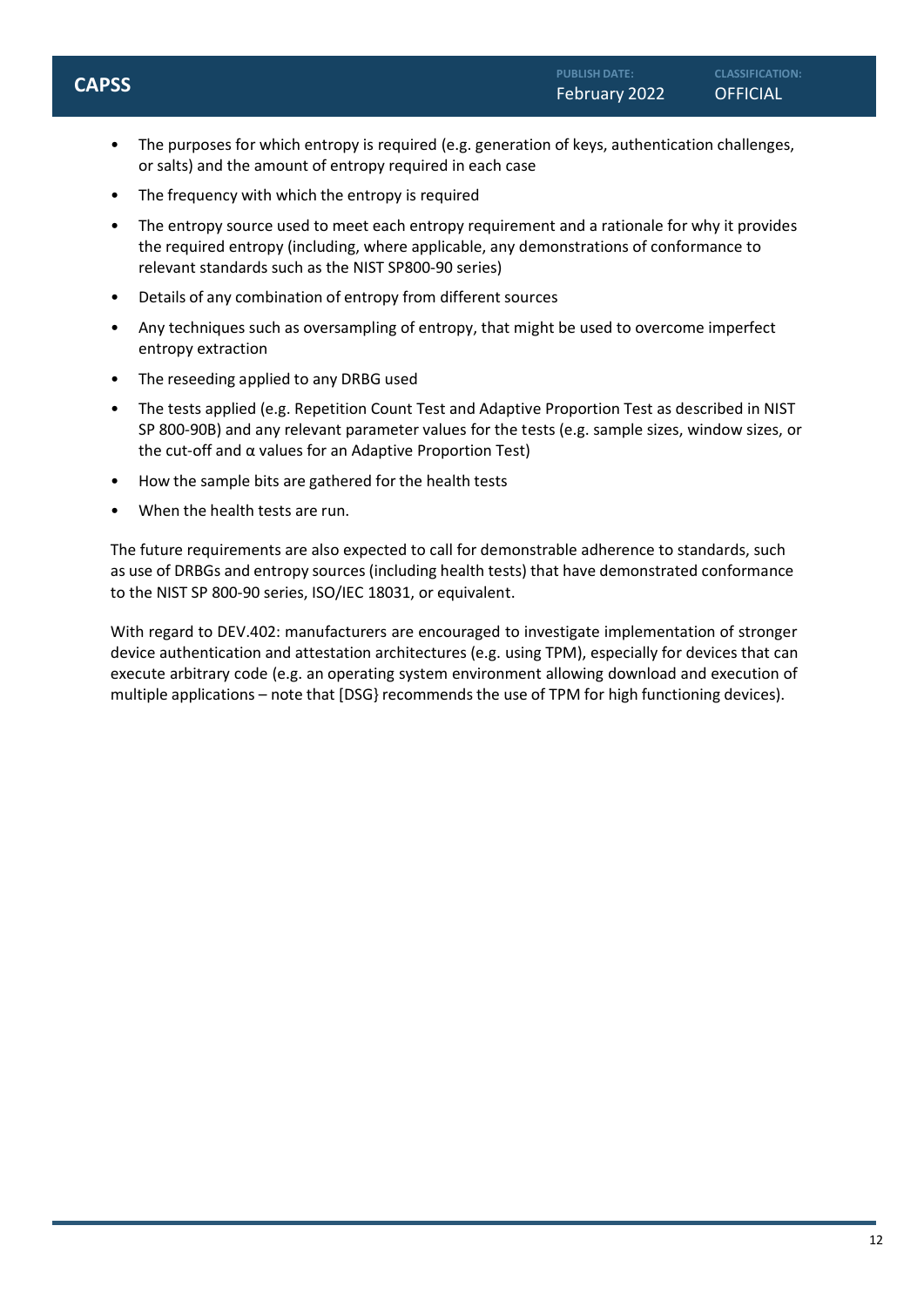# <span id="page-12-0"></span>**Section 2 – Security Characteristic Format**

## <span id="page-12-1"></span>**2.1 Security Characteristic Format**

This CPNI Security Characteristic contains a list of mitigations that describe the specific measures required to prevent or hinder attacks. The mitigations are grouped into three requirement categories: development, verification and deployment. They appear in Section 3 of this document in that order.

- **Development mitigations** (indicated by the **DEV** prefix) are measures integrated into the development of the product during its design and implementation. Development mitigations are checked by an evaluation team during a CAPSS evaluation.
- **Verification mitigations** (indicated by the **VER** prefix) are specific measures that an evaluator must test (or observe) during a CAPSS evaluation.
- **Deployment mitigations** (indicated by the **DEP** prefix) are specific measures that describe the deployment and operational control of the product. These are used by system administrators and users to ensure the product is securely deployed and used in practice. As part of the CAPSS evaluation, the evaluation team must check that the deployment mitigations are included in the product's deployment manual.

Within each of the above categories, the mitigations are further grouped into the functional areas to which they relate (as outlined in the High level functional components diagram). The functional area for a designated group of mitigations is prefixed by double chevron characters ('>>').

For example, mitigations within a section that begins:

## Development >> NetworkSecurity

concern **Development** mitigations relating to the **Network Security** functional area of the product.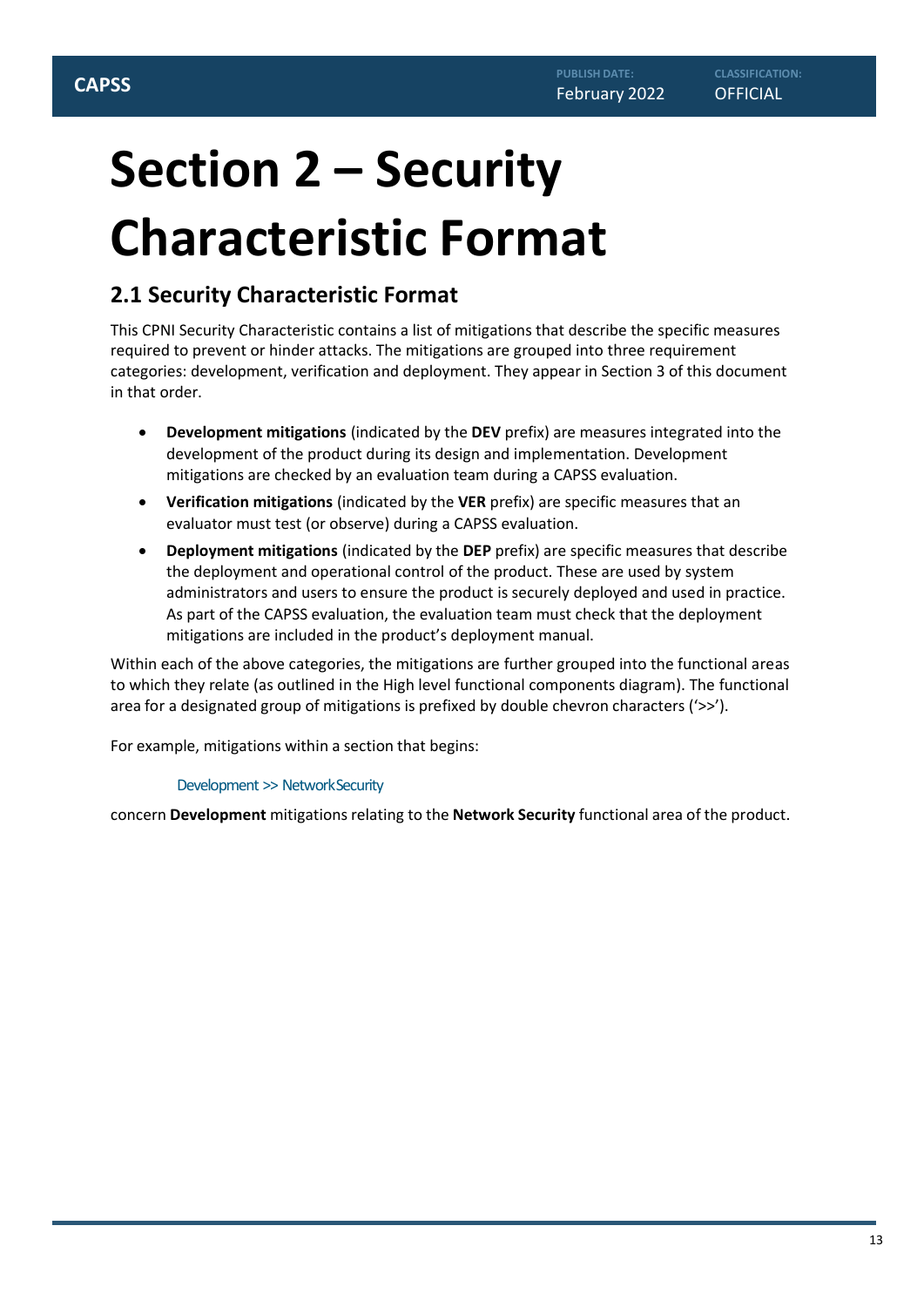## <span id="page-13-0"></span>**2.2 Understanding mitigations**

Each of the mitigations listed in Section 3 of this document contain the following elements:

- The name of the mitigation. This will include a mitigation prefix (**DEV**, **VER** or **DEP**) and a unique reference number.
- A description of the threat (or threats) that the mitigation is designed to prevent or hinder. Threats are formatted in *italic text*.
- The explicit requirement (or group of requirements) that *must* be carried out. Requirements are formatted in **green text**.

In addition, certain mitigations may also contain additional explanatory text to clarify specific details of the mandatory requirements. This is illustrated in the following diagram.

| Name of the mitigation<br>Threat that this mitigation counters | <b>DEV.101: Heap hardening</b><br>This mitigation is required to counter exploitation of a software<br>implementation/logic error                    |
|----------------------------------------------------------------|------------------------------------------------------------------------------------------------------------------------------------------------------|
| Requirement needed for CAPSS                                   | The product <b>is required to</b> use the heap memory management<br>provided by the operating system. Products must not implement<br>their own heap. |
| Explanatory comment for requirement                            | Products are not required to use a heap, but if they do they must not<br>implement their own.                                                        |

Figure 2: Components of a typical mitigation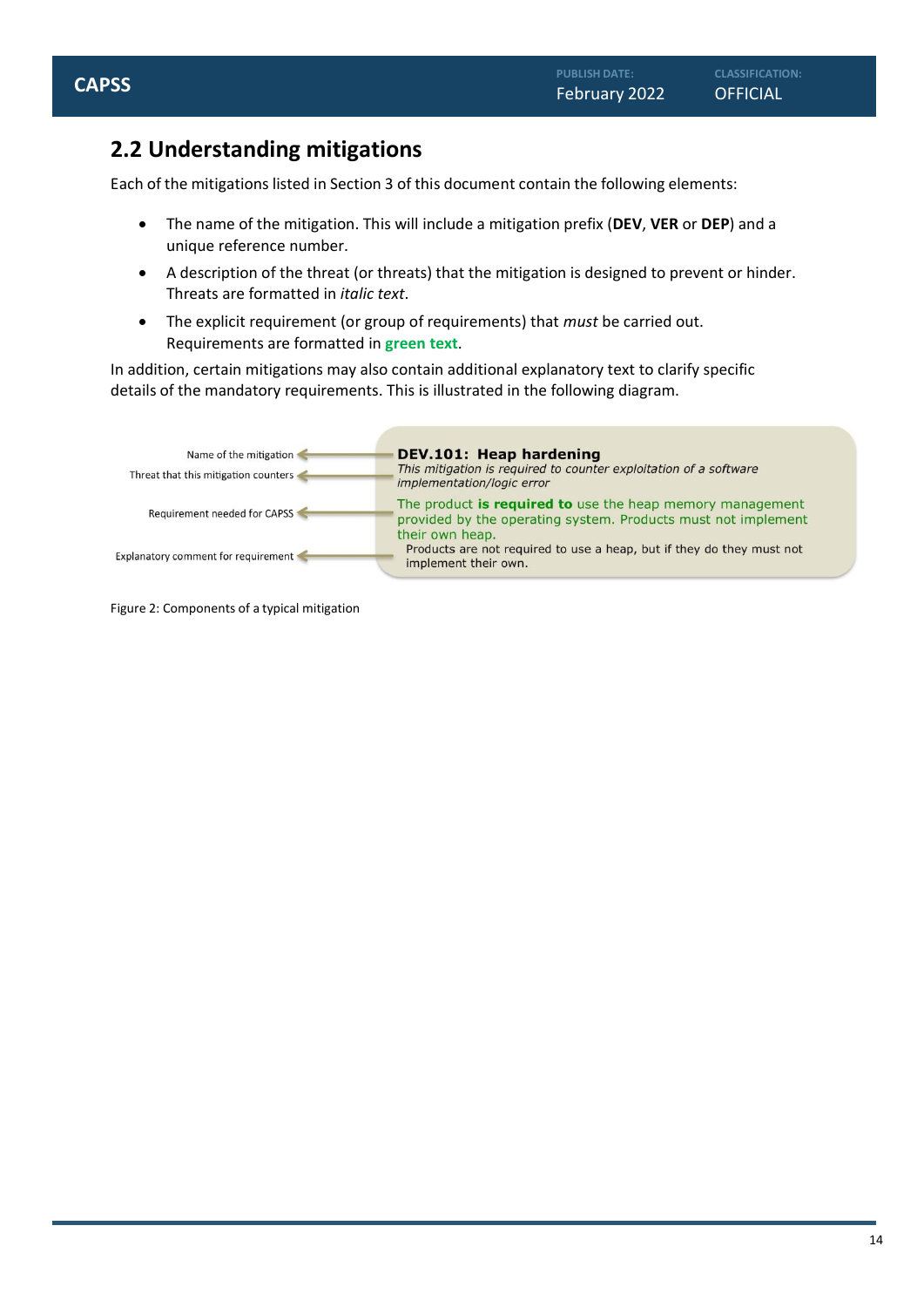## <span id="page-14-0"></span>**Section 3 – Mitigations**

## <span id="page-14-1"></span>**3.1 Development mitigations**

## <span id="page-14-2"></span>3.1.1 Development >> General

#### **DEV.100: Evaluation/Cryptocheck**

*This mitigation is required to counter exploitation of a weak cryptographic architecture. This mitigation is required to counter exploitation of a cryptographic algorithm implementation error*

The product **is required to** use only cryptographic algorithms that have been validated as per the 'Cryptography Review' section in the NCSC CPA Process for Performing Foundation Grade Evaluations document [PPFGE], for any security functionality covered by this SC.

The developer shall provide a rationale for the cryptographic algorithms used in the product, and evidence that they have been independently validated for correctness under CAVP/ACVP (or equivalent external certification).

This must include all cryptographic algorithms used in communications protocols.

#### **DEV.101: Heap hardening**

*This mitigation is required to counter exploitation of a software implementation/logic error*

The product **is required to** use the heap memory management provided by the operating system. Products must not implement their own heap.

Products are not required to use a heap, but if they do, they must not implement their own.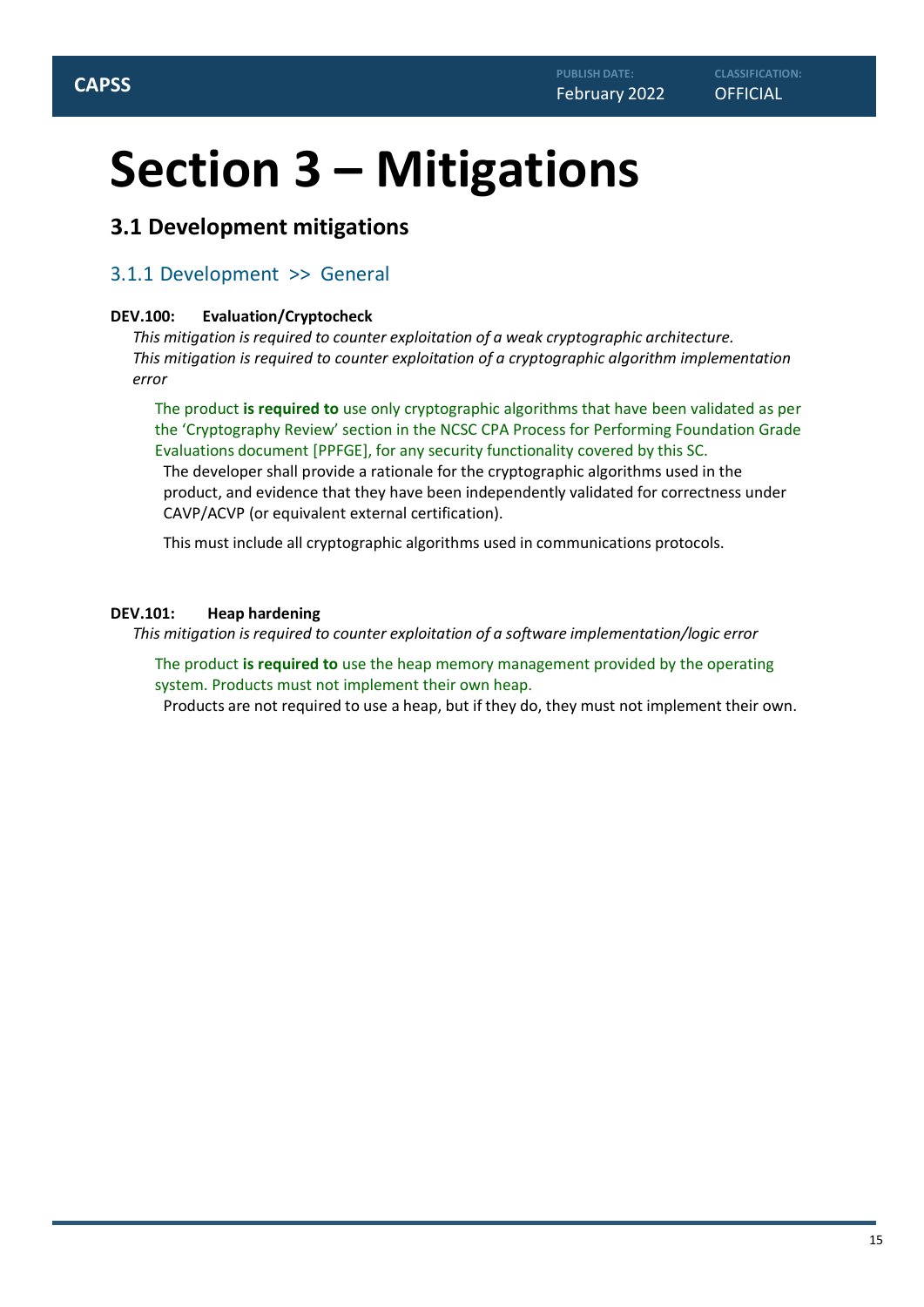#### **DEV.102: Stack protection**

*This mitigation is required to counter exploitation of a software implementation/logic error*

The product **is required to** be compiled with support for stack protection including all libraries, where the tool chain supports it.

If more recent versions of the tool chain support stack protection for the target platform, then they should be used in preference to a legacy tool chain.

If the tool chain does not provide stack protection support, the developers are expected to implement robust measures that offer equivalent protection, ensuring that they are not optimised out by the compiler. The following features are expected as a minimum:

- Detect corruption of a function return address before the function returns to that address, such as by using a shadow stack. The corrupted return address will not be used, and appropriate remediation action will be performed instead, such as rebooting the product into a good known state.
- Be present in functions that have one or more arrays declared in the function's stack frame (this includes third party library code within the same runtime environment as the application code).
- If canaries are used to detect corruption, then:
	- The size of the canaries must be at least that of a memory pointer for the device's platform (e.g. canary size would need to be at least 32 bits for a 32-bit architecture)
	- The values used for the canaries must vary across different devices in a nonpredictable manner (thus any exploit based on a known canary value in one device cannot be used to compromise lots of other devices).
	- Additionally, the canary value should also change in a specific device each time the product (re)boots, though this is not mandatory.

### **DEV.103: Data Execution Prevention**

*This mitigation is required to counter exploitation of a software implementation/logic error*

The product **is required to** support Data Execution Prevention when enabled on its hosting platform and must not opt out of Data Execution Prevention.

If the product is to be exclusively deployed on a platform that does not support either software Data Execution Prevention or hardware-enforced Data Execution Prevention, or equivalent, there is no requirement for Data Execution Prevention compatibility.

### **DEV.104: Address Space Layout Randomisation**

*This mitigation is required to counter exploitation of a software implementation/logic error*

The product **is required to** be compiled with full support for ASLR, including all libraries used. If the product is to be exclusively deployed on an operating system that does not support ASLR, there is no requirement for ASLR compatibility. Note: ASLR may be disabled for specific aspects of the product, provided there is a valid justification of why this is required (such as a single process device with no underlying operating system, or deployment on a FPGA/ASIC device).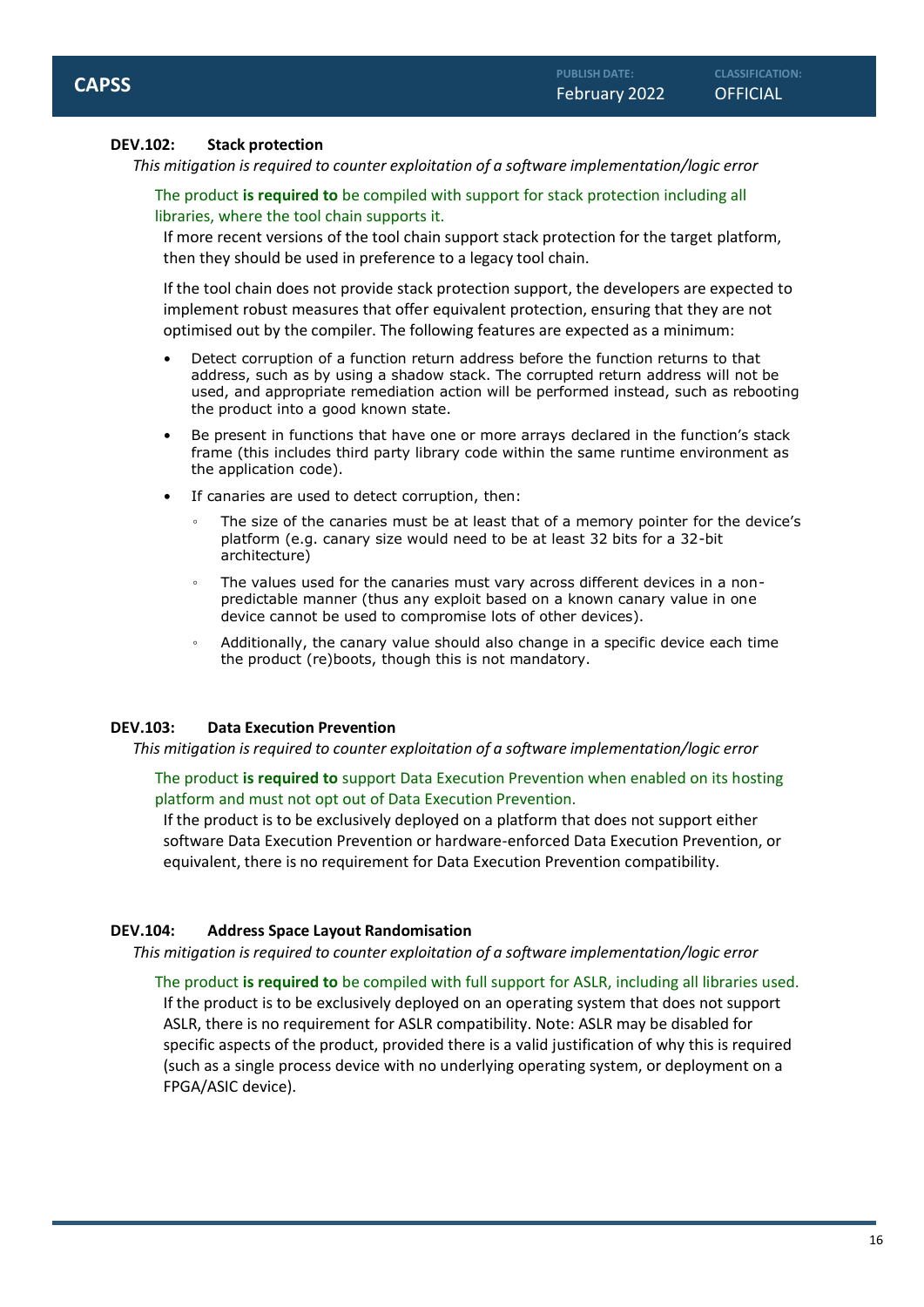#### **DEV.105: Encrypt sensitive data**

*This mitigation is required to counter extraction of sensitive data held on the device*

#### The product **is required to** store sensitive data using encrypted data protection functions of the host platform.

Sensitive data includes personal data and configuration data. This ensures that, if a device is stolen, the sensitive data will be protected (such as the protection afforded by BitLocker or equivalents). Refer to [DSG] for specific guidance for end-user devices. The product design information must identify sensitive data types that it processes and stores, and the measures taken to protect each type.

Sensitive data must be encrypted using hardware-backed encryption where available (e.g. TPM or Trusted Execution Environment), otherwise using software encryption. As well as being encrypted, measures must include integrity protection.

In general, sensitive data should not be stored on devices that are exposed outside of the secure enclave.

Encryption of stored data must use AES in one of the following modes: AES-CBC with 128/256 bit key, or AES-CCM with 128/256 bit key, or AES-GCM with 128/256 bit key, or AES-XTS with 256/512 bit key.

#### **DEV.106: Updateable product**

*This mitigation is required to counter exploitation of a known or discovered software implementation/logic error*

#### The product **is required to** support the use of software updates.

In exceptional cases, such as a Low Functioning device (see Appendix B Glossary), updates may not be feasible. In such cases a suitable rationale must be provided to enable the evaluators to determine whether the lack of updates is justified.

#### **DEV.107: Secure software delivery**

*This mitigation is required to counter installing compromised software*

#### The product and its updates **are required to** be distributed via a cryptographically protected mechanism, such that the authenticity of software can be ensured.

While some simple devices, such as sensors, may be supplied with pre-installed software, most products will include software which is installed prior to deployment and capable of being subsequently updated. Software for the initial installation and also for subsequent updates must be delivered by a secure mechanism to ensure that its authenticity can be assured. The software must be signed in such a way that it can be verified before installation or before an update is applied.

In exceptional cases, such as a Low Functioning device, software installation may not be feasible. In such cases a suitable rationale must be provided to enable the evaluators to determine whether the lack of secure software delivery is justified.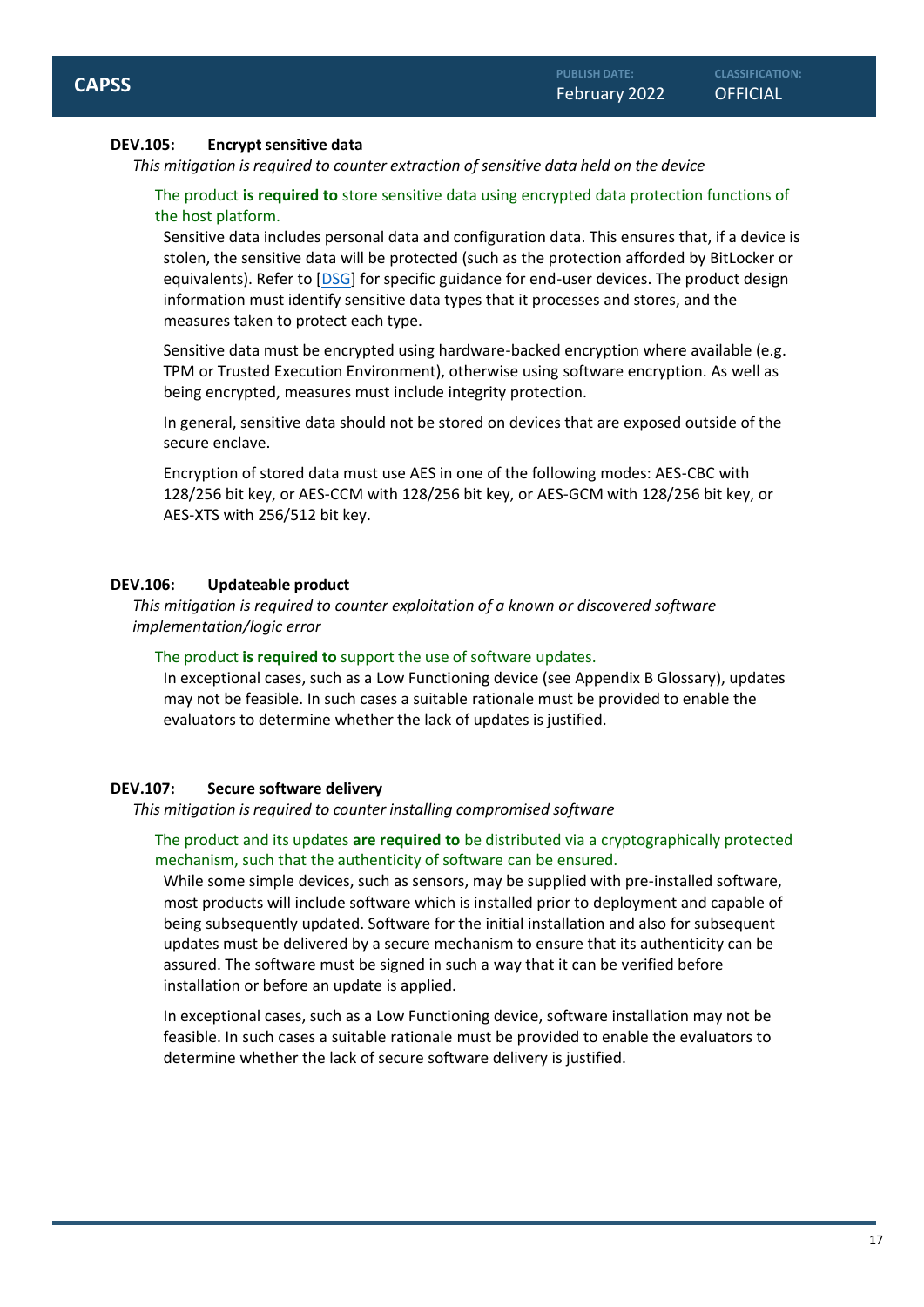#### **DEV.108: Protected software environment**

*This mitigation is required to counter exploitation of a software implementation/logic error*

#### The product **is required to** implement software protection measures as part of the design process.

The product design information shall describe the process environment in the product in order to allow the evaluator to identify any defensive or robustness mechanisms provided by the platform or OS, including exception handling, memory management and sandboxing functionality where available.

The developer shall provide static analysis evidence to demonstrate product firmware compliance with MISRA 2012 rules for C (or equivalent for the target language); or evidence from the lint-like tool available for the toolchain or language in use.

The developer shall demonstrate that they review all device firmware against a checklist of security flaws, including known vulnerabilities, in other versions of the product or its components (e.g. where 3rd party software/hardware is used), and known vulnerabilities in similar devices. Note: Aspects of this requirement should be covered by the developer's ongoing Build Standard compliance obligations.

#### **DEV.109: Unique security data per device**

*This mitigation is required to counter gaining access to security data in a single device*

The product **is required to** contain no security data that enables compromise of a different device.

Devices shall not contain data which if compromised would directly enable an attacker to compromise another device (such as shared keys that would enable the attacker to masquerade as a different device).

#### **DEV.111: Entropy and DRBG description**

*This mitigation is required to counter prediction of randomly generated values due to a weak entropy source*

*This mitigation is required to counter prediction of randomly generated values due to insufficient raw entropy reaching the DRBG*

*This mitigation is required to counter prediction of randomly generated values due to a breakdown of the entropy source*

The product **is required to** describe its use of DRBGs, entropy, the entropy sources that it relies on for security features, and the entropy health tests used.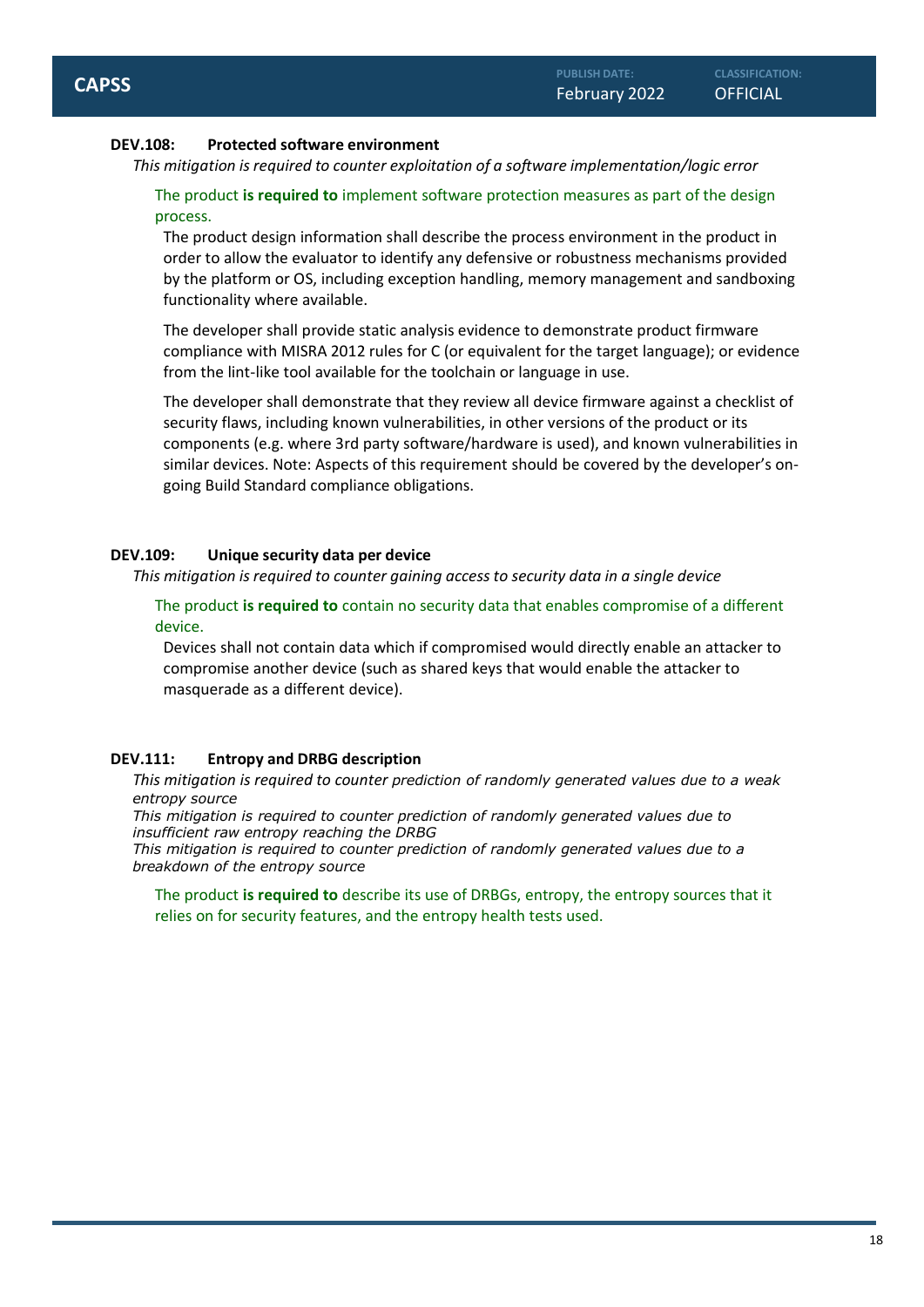#### **DEV.113: Cryptographic key architecture**

*This mitigation is required to counter exploitation of a weak cryptographic architecture.*

The product **is required to** describe its cryptographic key architecture.

The description shall include at least the following information for all keys:

- The purpose of the key and the security features it is used in
- The type and size of the key
- How and when the key is generated/derived (including any relationship to other keys – e.g. where a sub-key is derived from a master key)
- Whether the key is stored in non-volatile memory
- How and when the key is stored, and any protection applied to its stored form (e.g. kept exclusively in a hardware security module for its lifetime, or stored in a file encrypted under a temporary key for the session; or public keys stored in the form of a certificate signed under some Certification Authority)
- Method of destruction of the key.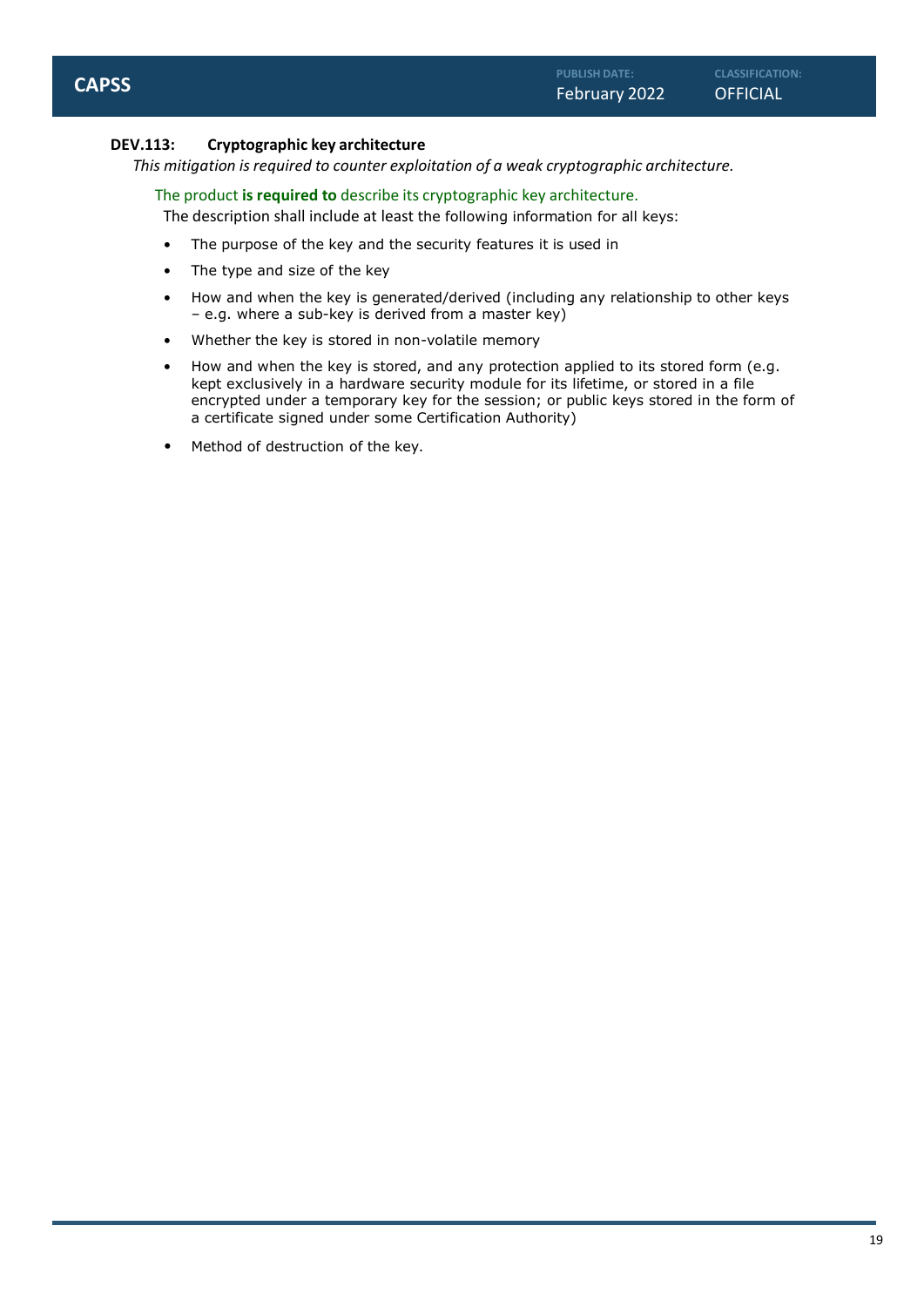## <span id="page-19-0"></span>3.1.2 Development >> Physical Security

#### **DEV.200: Disable non-operational logical and physical interfaces**

*This mitigation is required to counter exploitation of insecure internal or external interfaces*

The product **is required to** prevent unauthorised access to all physical and logical interfaces that are not required for normal operation.

Normal operation is day to day operation after installation and configuration. For some devices this may need to include regular maintenance activities.

If the device has interfaces other than those supporting normal operation (e.g. installation or engineering interfaces or menus etc.) then design information shall explain how these interfaces are either:

a) disabled for normal operation, or

b) cannot be used to undermine device security – developer provided rationale required.

Debug interfaces (such as JTAG, SWD, UARTs, or I2C) must be disabled in normal operation; if re-enablement is possible then it must require multi-factor authentication by the manufacturer or installer/integrator using (in either case) credentials that are unique per device, or else must require a breach of the tamper boundary resulting in a visible physical change, and an alert sent on (or before) use of the interface. If the device is intended to be deployed in a non-secure area, then disablement may be achieved by the use of epoxy potting over debug interfaces to prevent their use, or stronger methods.

Physical interfaces include external interfaces for removable media (such as USB, thunderbolt or lightning) as well as internal removable media (such as an internal SD card or SIM).

Device design information shall specify any roles and associated interfaces that are supported in any stage of the device lifecycle (e.g. before installation or after decommissioning). The device design information shall include a complete definition of the logical and physical interfaces (such that the information could be used to create a test tool that will exercise all parts of the interface, with an ability to define expected results for any communication).

#### **DEV.201: Tamper response**

*This mitigation is required to counter access to structures inside the tamper-protection boundary of the device*

#### The product **is required to** cause an alert and log entry on breach of the tamper-protection boundary.

Removing or opening any part of the tamper-protection boundary that is designed to be separately removed or opened shall be detectable and cause the product to cause an alert and a log entry. The alert may be indicated by various means such as an alarm or flashing indicator or an alert raised at a connected controller when the connection is lost.

Attempts to tamper with a device that is not designed to be opened should be detectable and result in an alert and log entry.

End user devices, servers, and other high functioning devices, that are protected by appropriate measures specified in [DSG] guidance (or equivalent measures) to encrypt local data, such as Bitlocker, are not required to generate a tamper alert but their disconnection from a controller must be alerted by the controller.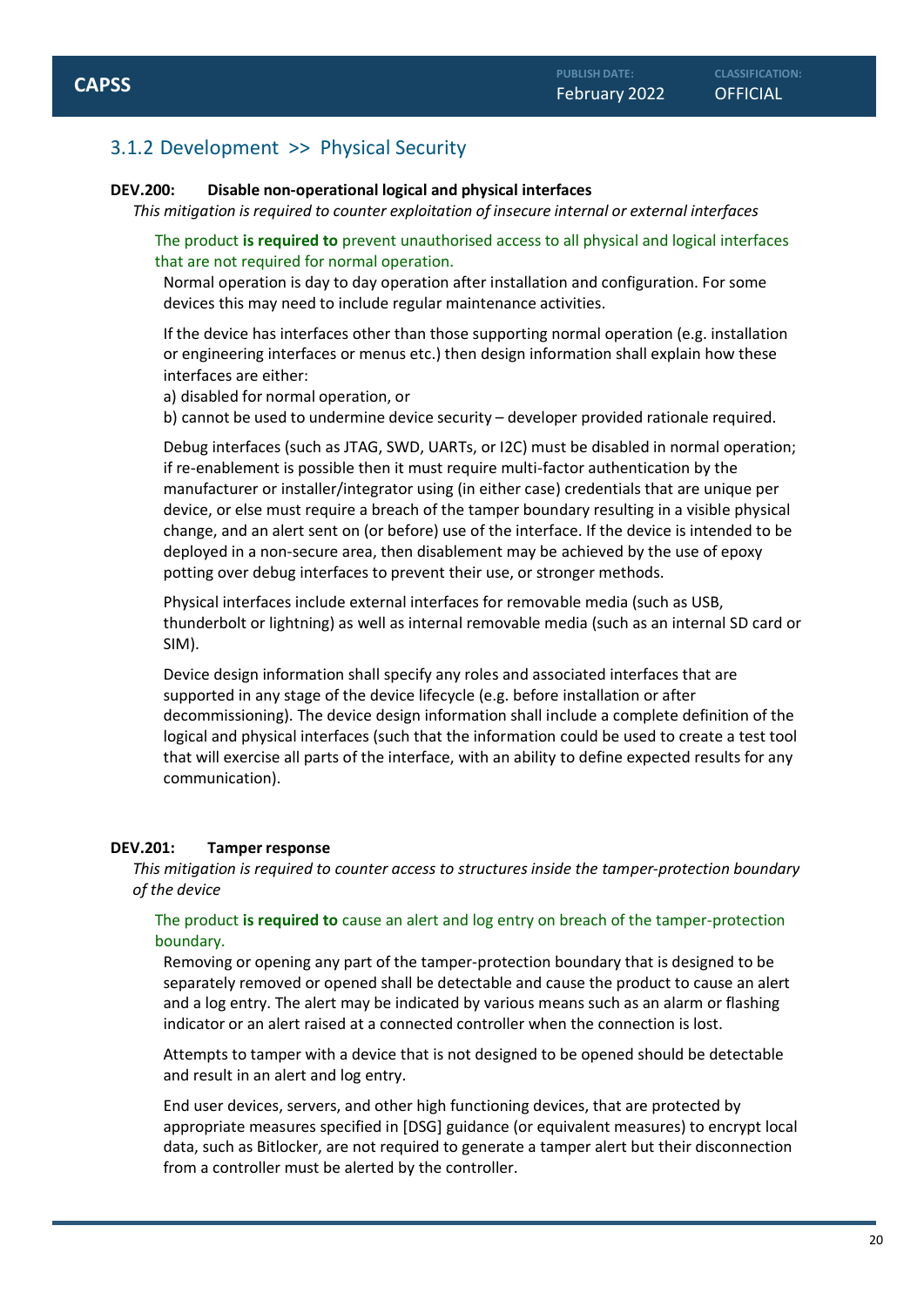#### **DEV.202: Fail secure on power loss**

*This mitigation is required to counter exploitation by removing power*

#### The product **is required to** remain secure in the event of power loss.

In the event of a loss of power the device must not fail in a way that undermines the security requirements.

When power is restored, the device must restart in a state that does not undermine the security requirements.

#### **DEV.203: Protection ofsecurity-related physical structure**

*This mitigation is required to counter unauthorised physical access to security-critical data stored on the device*

#### The product **is required to** ensure that physical access to processors and memory carrying sensitive data requires breach of the tamper-protection boundary.

Device design information shall identify the 'tamper-protection boundary' that is protected against tampering, and the methods and mechanisms used to provide this protection. This boundary shall be clearly defined with respect to the physical boundary of the device, and with respect to the components that generate, process and store sensitive data (including cryptographic keys), and that carry out cryptographic operations.

Device design information shall specify the physical ports and logical interfaces and all defined input and output paths that are available across the tamper-protection boundary.

Device design information shall specify all cryptographic keys employed by the device (including any that are not required for normal operation) and their storage locations, such that these can be identified as being inside the tamper-protection boundary.

End user devices, servers, and other high functioning devices, that are protected by appropriate measures specified in [DSG] guidance (or equivalent measures) to encrypt local data, such as Bitlocker, are not required to have a tamper-protection boundary.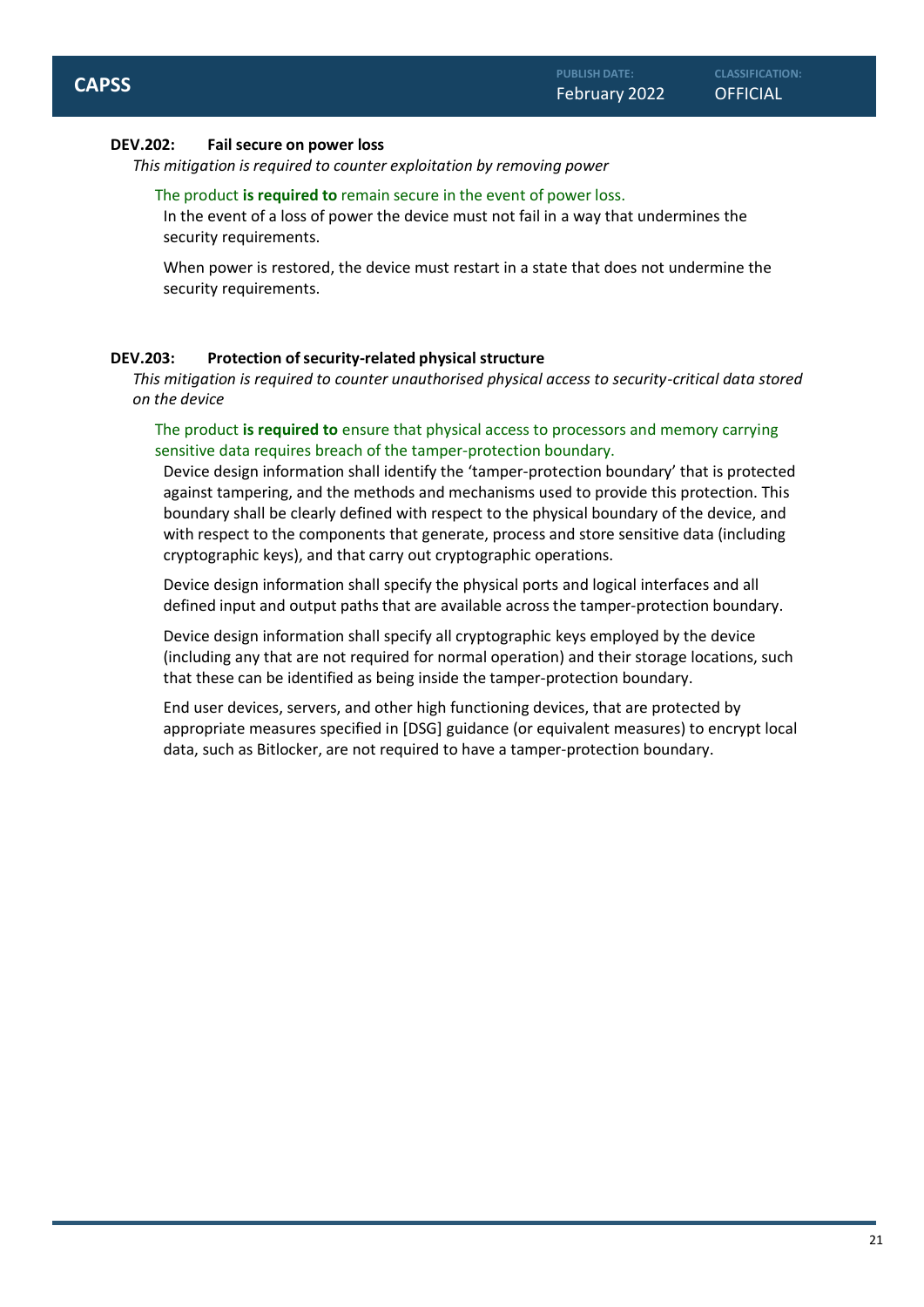### <span id="page-21-0"></span>3.1.3 Development >> Secure Configuration

#### **DEV.300: Provide a configuration tool to enforce required settings**

*This mitigation is required to counter exploitation of an accidental misconfiguration*

The product **is required to** be provided with a configuration tool, or other method, for an administrator to initially set it up into a suitable configuration.

If a software product requires more than 12 options to be changed or set by an administrator to comply with these Security Characteristics, the developer must supply a tool, policy template, or specific configuration guide which helps the administrator to achieve this in fewer steps.

#### **DEV.301: Ensure product security configuration can only be altered by an authenticated system administrator**

*This mitigation is required to counter unauthorised alteration of product's configuration*

The product **is required to** ensure that only authenticated administrators are able to change the product's security enforcing settings.

This includes configuration of any key and certificate management required in support of authentication or other cryptographic functionality of the product.

#### **DEV.302: Ensure product security configuration can be backed up**

*This mitigation is required to counter unauthorised alteration of product's configuration*

The product **is required to** ensure that the product's security enforcing settings can be securely backed up.

In the event of a failure, the security configuration must be able to be restored in a timely fashion by an appropriately authorised administrator.

#### **DEV.303: Deploy onto suitably protected endpoint**

*This mitigation is required to counter malware on endpoint*

#### The product **is required to** ensure that endpoints are configured in line with good IT practice as part of a risk-managed accredited system.

If the endpoint device is provided with the product, the developer must provide assurances that the relevant NCSC [DSG] Guidance for the platform has been met or, if such guidance is not available, then provide a rationale that they implement best practice for the platform.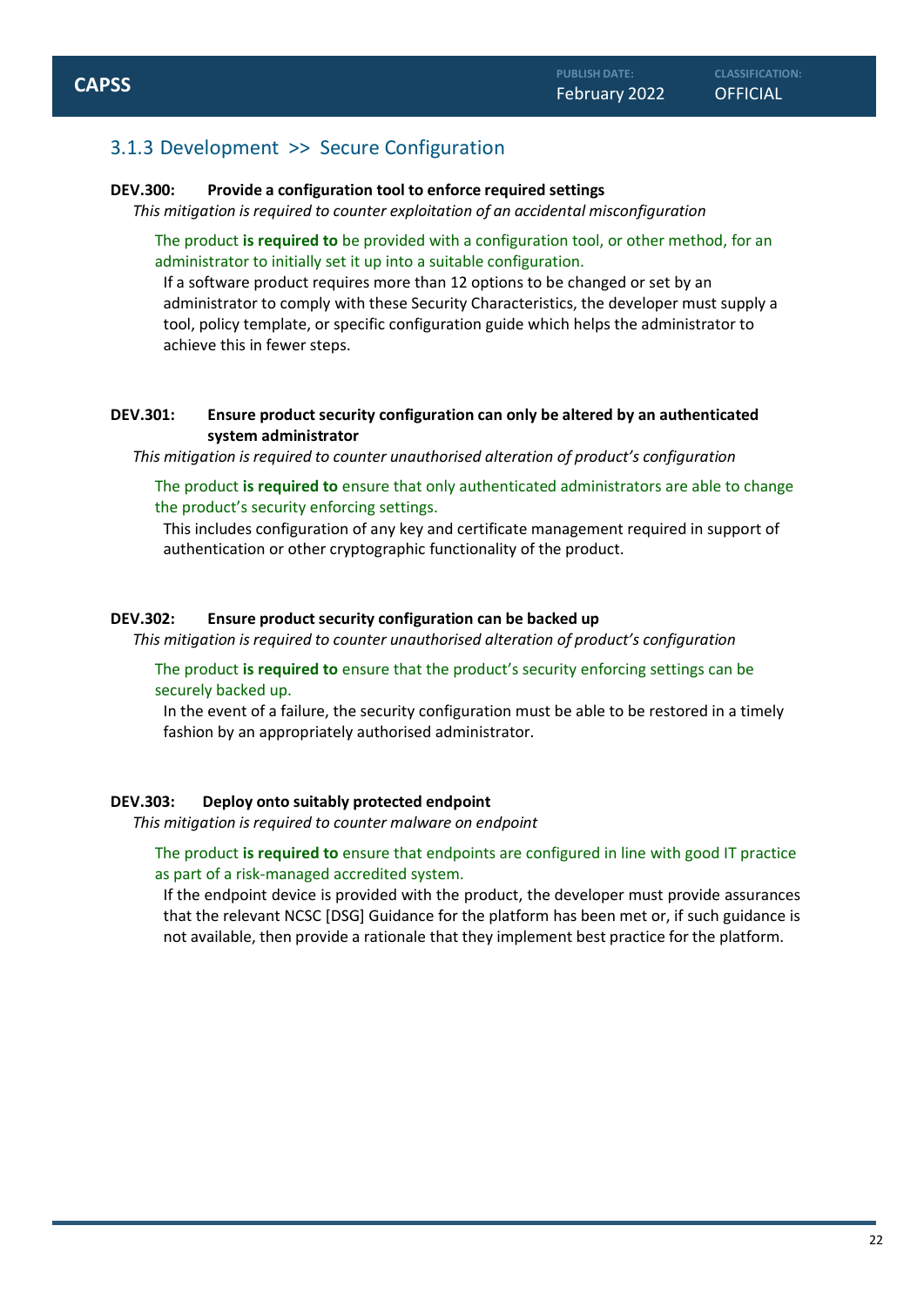### <span id="page-22-0"></span>3.1.4 Development >> Network Security

#### **DEV.400: Minimise interfaces**

*This mitigation is required to counter exploitation of a non-operational interface through crafted input*

*This mitigation is required to counter exploitation of an operational interface through crafted input*

The product **is required to** ensure that only necessary protocols and services are available on the device.

Network ports and services shall only be opened if required for the device to function. If there is any additional functionality provided in the device beyond that required for normal operation, the developers must provide documentation and a rationale to demonstrate that it does not impact the security requirements in this Security Characteristic.

#### **DEV.401: Wireless network must be secured**

*This mitigation is required to counter exploitation of unsecured wireless network*

#### The product **is required to** ensure that wireless networks are secured.

If the product uses wireless technologies it must enforce the use of suitable security mechanisms to protect the communications channels. WiFi connections using WPA2 Enterprise as a minimum are preferred. Where the use of Bluetooth or other wireless networking protocols is unavoidable, the product must enforce the use of secure protocols at higher levels in the communications stack to provide encryption and authentication protection such as TLS, employing NIST approved cryptographic algorithms.

(Note also DEP.408, which requires that wireless networks are not used on any site requiring more than a basic level of protection.)

#### **DEV.402: Use device authorisation**

#### *This mitigation is required to counter messages from unauthorised devices*

#### The product **shall** only communicate with authorised devices.

The product should use an allow-list feature (or stronger check) to ensure that communications are from devices that have been previously authorised. Although this can be as straightforward as MAC filtering, [IEEE802.1X] is preferred.

#### **DEV.403: Use time synchronisation**

*This mitigation is required to counter exploitation of variations in time between devices*

#### The product **is required to** use time synchronisation to ensure all devices have a reference time source.

The time synchronisation can be obtained from an external time server or an internal time server with a trusted time source, using a suitable protocol such as NTP or PTP. This must only use a major version that is still supported, for which all up to date security patches have been applied.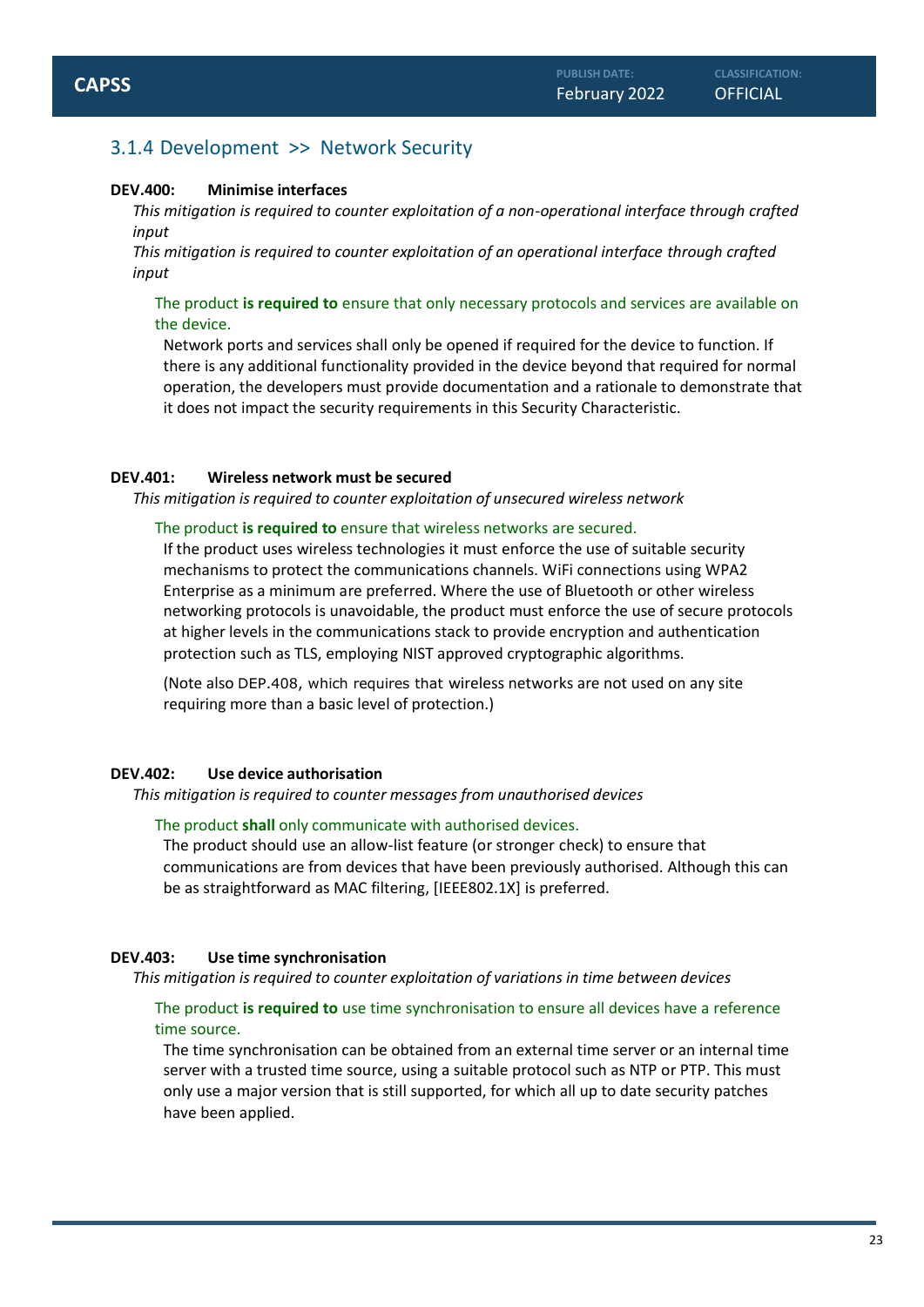#### **DEV.404: Use segregated networks**

*This mitigation is required to counter an attack through a connected network*

#### The product **is required to** use segregated networks.

If the product is supplied with network setup, this must use VLANs or other network segregation approaches to separate unrelated components. As a minimum, any management interface must be on a separate VLAN.

#### **DEV.405: General resource management**

*This mitigation is required to counter a DoS attack from a network interface*

The product **is required to** protect against instability when processing incoming network traffic.

The developer shall provide a rationale to show that large amounts of incoming network traffic do not cause the device to crash or suffer a general failure resulting in loss of functionality (apart from temporarily losing external communications).

#### **DEV.406: Encrypt communications traffic over untrusted link**

*This mitigation is required to counter interception of data from unencrypted links*

The product **is required to** use approved cryptographic algorithms to protect communications traffic on untrusted links.

Any communications link that is partially or entirely outside the secure enclave must be regarded as untrusted.

Data must be protected in transit. Non-sensitive data needs to be provided with integrity protection at minimum. Sensitive data must be encrypted and integrity protected. The cryptographic algorithms and cipher suites used must be NIST approved.

Guidance on suitable means to protect data in transit can be found at [TLS\_NCSC] and [IPsec\_NCSC].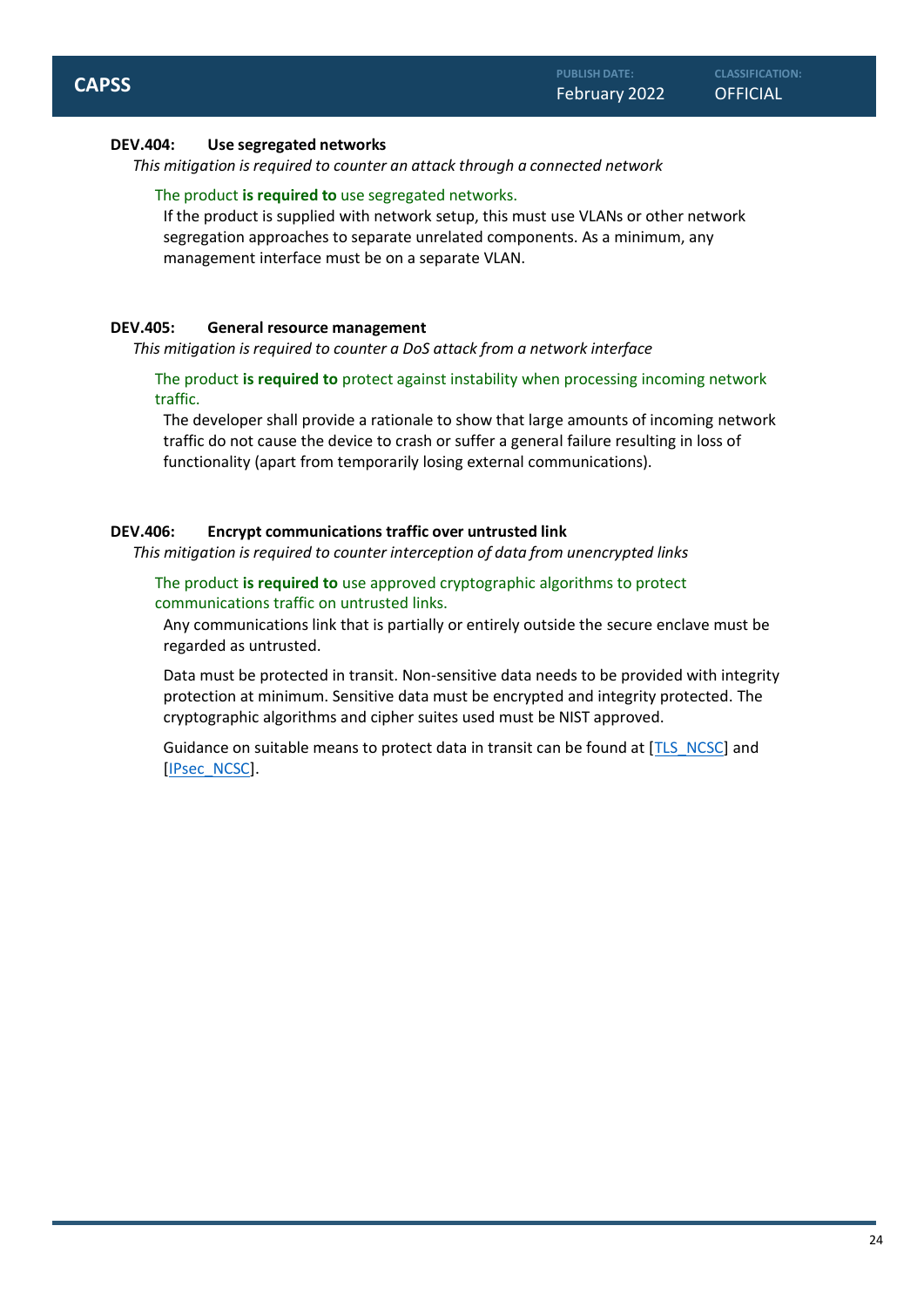## <span id="page-24-0"></span>3.1.5 Development >> Authentication Management (Privileges)

#### **DEV.500: Role based access control**

*This mitigation is required to counter privilege escalation on management application This mitigation is required to counter unauthorised use of management privilege*

#### The product **is required to** allow users to be assigned to specific roles.

Users must be able to be assigned to specific roles, with the roles determining what operations may be performed, ensuring that users are only able to perform operations and access data appropriate to their role.

If the definition of user roles is customisable, this must only be able to be performed by an admin user with an appropriate privilege.

#### **DEV.501: User least privilege**

*This mitigation is required to counter taking advantage of existing user privilege*

The product **is required to** operate correctly from a standard account with the minimum privileges required for the user's role.

For a non-admin role, the product must operate correctly from a standard account without elevated privileges. For an admin role, or other role that requires some elevated privileges, the developer must provide a rationale identifying and justifying the use of such privileges. Privileges include both OS and product-defined privileges.

#### **DEV.502: User authentication and re-authentication**

*This mitigation is required to counter exploitation of weak user passwords This mitigation is required to counter exploitation of unattended workstations*

The product **is required to** enforce a password policy defined by an administrator, or an MFA authentication mechanism that is unique to each user.

If users are not required to use an MFA authentication mechanism that is unique to each user, there must be a password policy that, as a minimum, meets the requirements defined in Appendix C of this document.

The developer shall identify all passwords for which default values are defined in the product.

The product **is required to** lock out a session after a defined period of inactivity, requiring the user to re-authenticate.

Inactivity period may be configurable but must be no longer than 15 minutes for admin roles and any roles used outside the secure area; but may be up to 120 minutes for roles that are used in a secure area for passive review of data (such as CCTV).

#### **DEV.506: Management interface protection**

*This mitigation is required to counter exploitation of poorly protected management interfaces*

The product **is required to** use a secure protocol to authenticate all management connections and to protect the confidentiality and integrity of traffic on any management interface.

Examples of secure protocols for these purposes are IPsec, SNMPv3, TLS or SSH.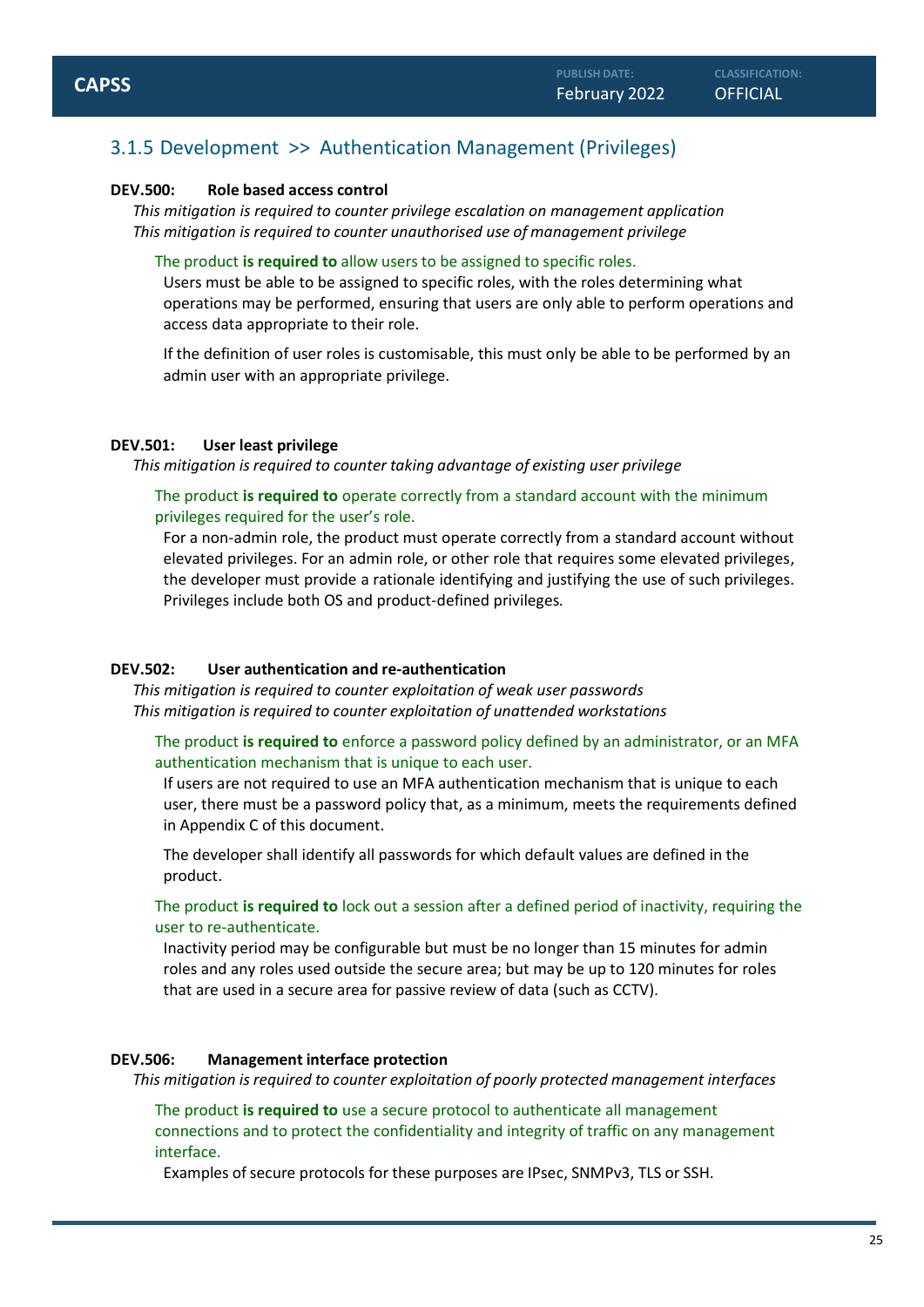**CLASSIFICATION:**

Secure protocols are not required for management consoles connected by serial links (provided those serial connections are not converted to IP at any point).

Remote access to management interfaces must be disabled by default, and must require specific action during installation (or subsequently) to enable it.

The product **is required to** authenticate all administrators by using MFA.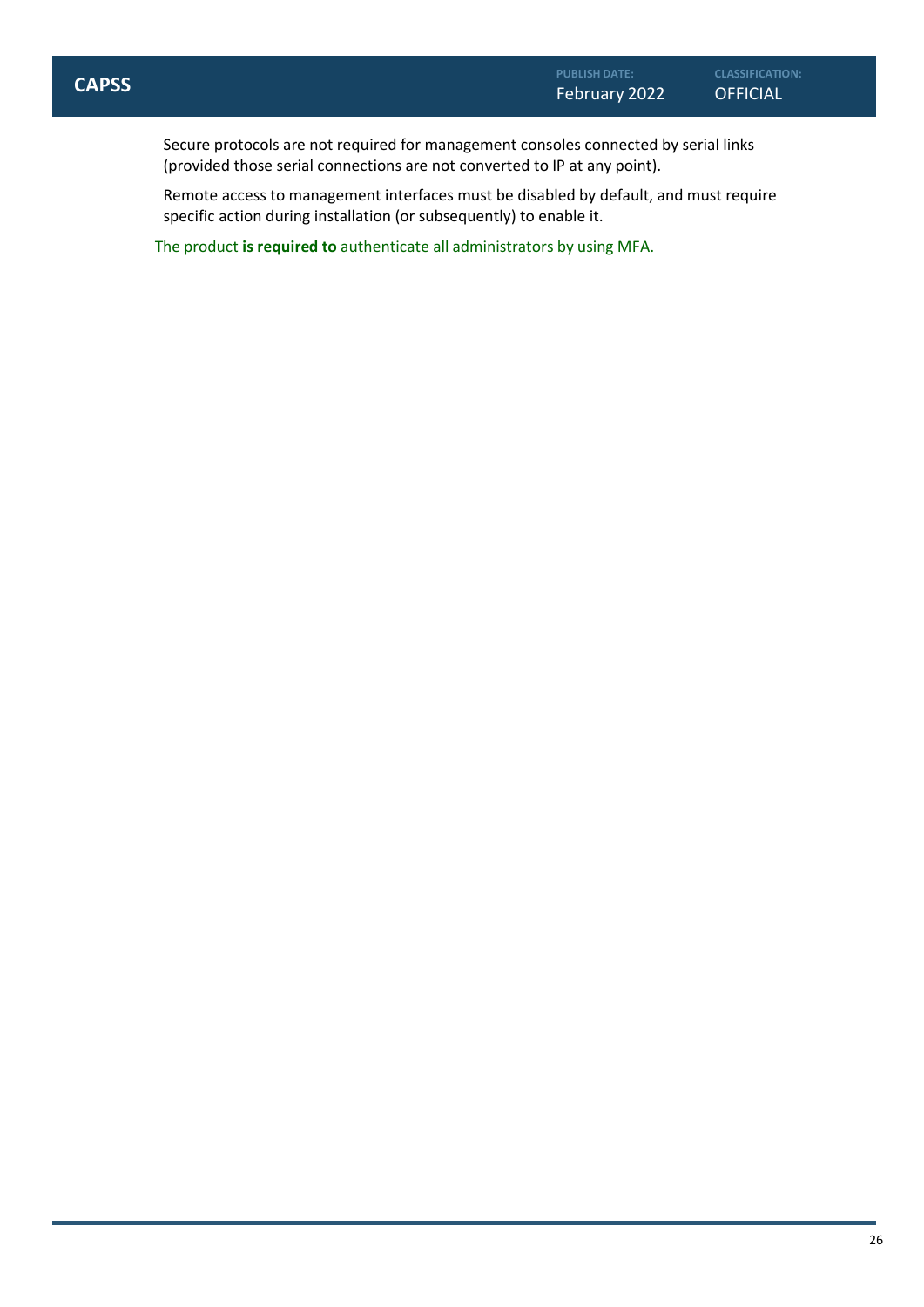## <span id="page-26-0"></span>3.1.6 Development >> Monitoring

#### **DEV.600: Log all relevant events**

*This mitigation is required to counter product usage that could be indicative of attacker activity*

#### The product **is required to** log all events deemed of interest to an operator investigating a potential event or incident.

Logs here are intended to cover event and information logs rather than diagnostic or debug logs. Log data must be detailed enough to allow forensic investigation during any incident management. Sensitive data such as passwords and keys must not be written to the logs.

Note that in producing a Tailored Security Characteristic for a specific product evaluation, the evaluators shall determine the specific events of interest for each element.

Events logged must include as a minimum:

- Authentication attempts
- Loss of connection with devices/loss of network connectivity (if available)
- Change of software or firmware versions
- Tamper events (if available)
- Change of configuration
- Change of time
- Deletion of logs (or log entries), including archiving of logs if this causes the deletion.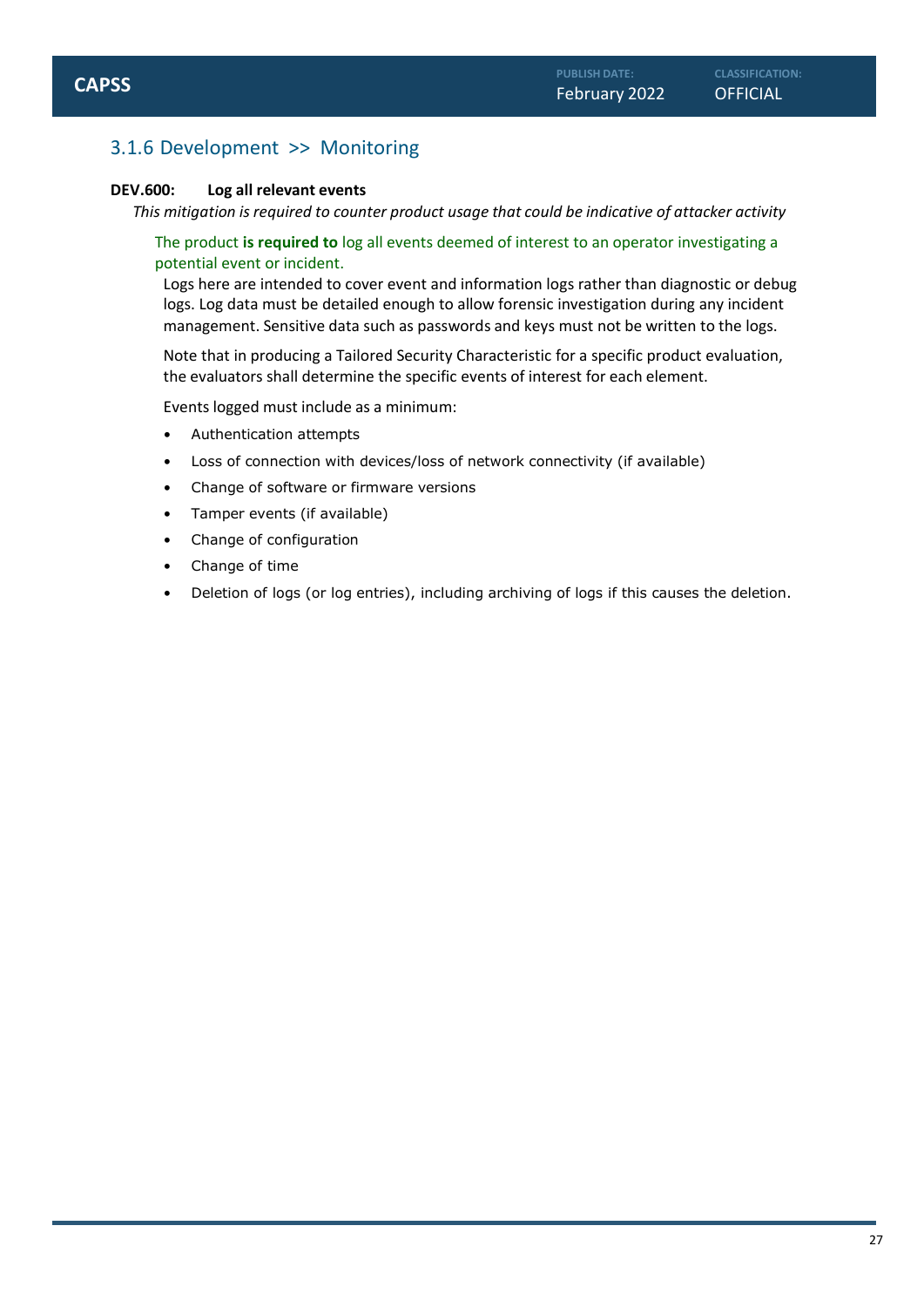#### **DEV.601: Protect access to logs and timestamp log entries**

*This mitigation is required to counter modification of logging generation This mitigation is required to counter sanitisation of illegitimate access from logs*

#### The product **is required to** ensure that all log entries are time stamped.

Timestamps must be accurate and synchronised with a reliable time source. The deployment must take measures to ensure this.

The product **is required to** ensure that only an authenticated administrator can manage logs. Only an authenticated administrator should be able to read log entries.

#### The product **is required to** ensure that no modification of log entries is allowed.

It must not be possible to delete log entries. Some simple devices with memory constraints may treat the log as circular, causing older entries to be overwritten by the latest entry if the log is full; in this case the log must be capable of holding at least 100 entries and must be exported to another device (such as a controller or central logging facility) regularly enough that log entries are unlikely to be lost. The overwriting of log entries in this way is acceptable provided that the developer supplies a valid justification for this behaviour, the size of the log and the frequency of export.

#### The product **is required to** alert the administrator before overwriting logs.

In order to avoid the loss of log files, the administrator should have the opportunity to ensure that log files have been exported or backed up in sufficient time before they are overwritten.

#### **DEV.602: Export logs with integrity protection**

*This mitigation is required to counter modification of locally stored logs*

#### The product **is required to** provide the ability to automatically transfer log records to an external device.

This functionality could be provided by a host operating system, where available. Log records shall be transferred as soon as possible after creation. Logs shall be transferred for archiving and possibly also analysis, which would be facilitated by the use of a common format such as syslog.

The product **is required to** protect the integrity of log records in transit.

#### **DEV.604: Record when device last seen**

*This mitigation is required to counter product usage that could be indicative of attacker activity*

The product **is required to** be able to identify when a connected device was last seen. A device (such as a controller) that has contact with other devices must be able to identify when it last had contact with another device.

Where a device has not been seen for a period above a preset (possibly configurable) limit, a log record must be generated identifying the device that has not been seen. The trigger limit is likely to vary depending on the type of device and appropriate periods of inactivity.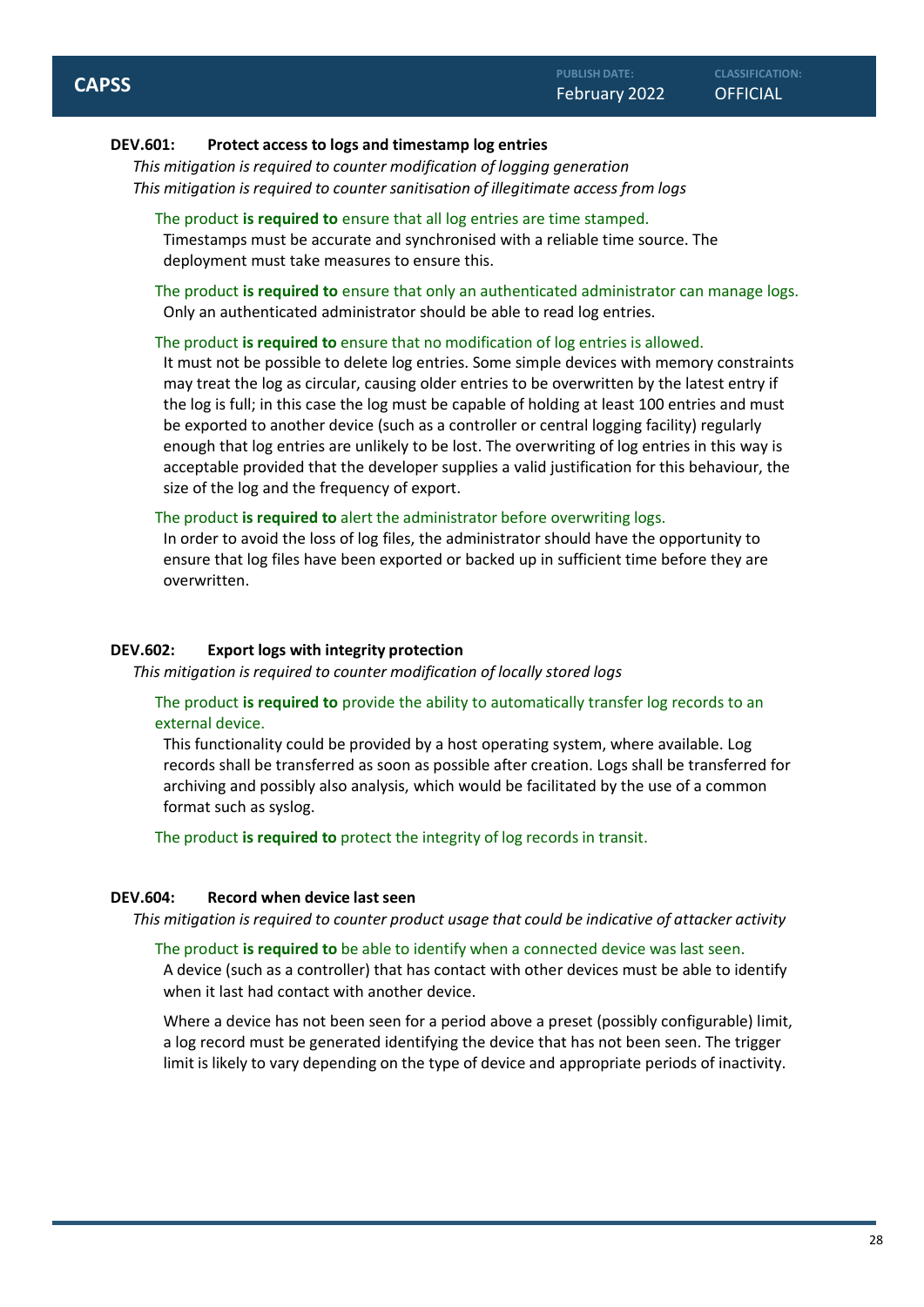## <span id="page-28-0"></span>3.1.7 Development >> Cloud Services (External)

#### **DEV.700: Suitable cloud services**

*This mitigation is required to counter exploitation of insecure cloud services*

The product **is required to** ensure that cloud services meet NCSC Cloud Security Principles. If the product uses external cloud services, the developer must state how they meet the NCSC Cloud Security Principles as defined in the NCSC Cloud security guidance [Cloud]. The cloud service provider must have published their response to the NCSC Cloud Security Principles.

Note that in producing a Tailored Security Characteristic for a specific product evaluation, the evaluators shall include an identification of the services and assets that are to be deployed using external cloud services.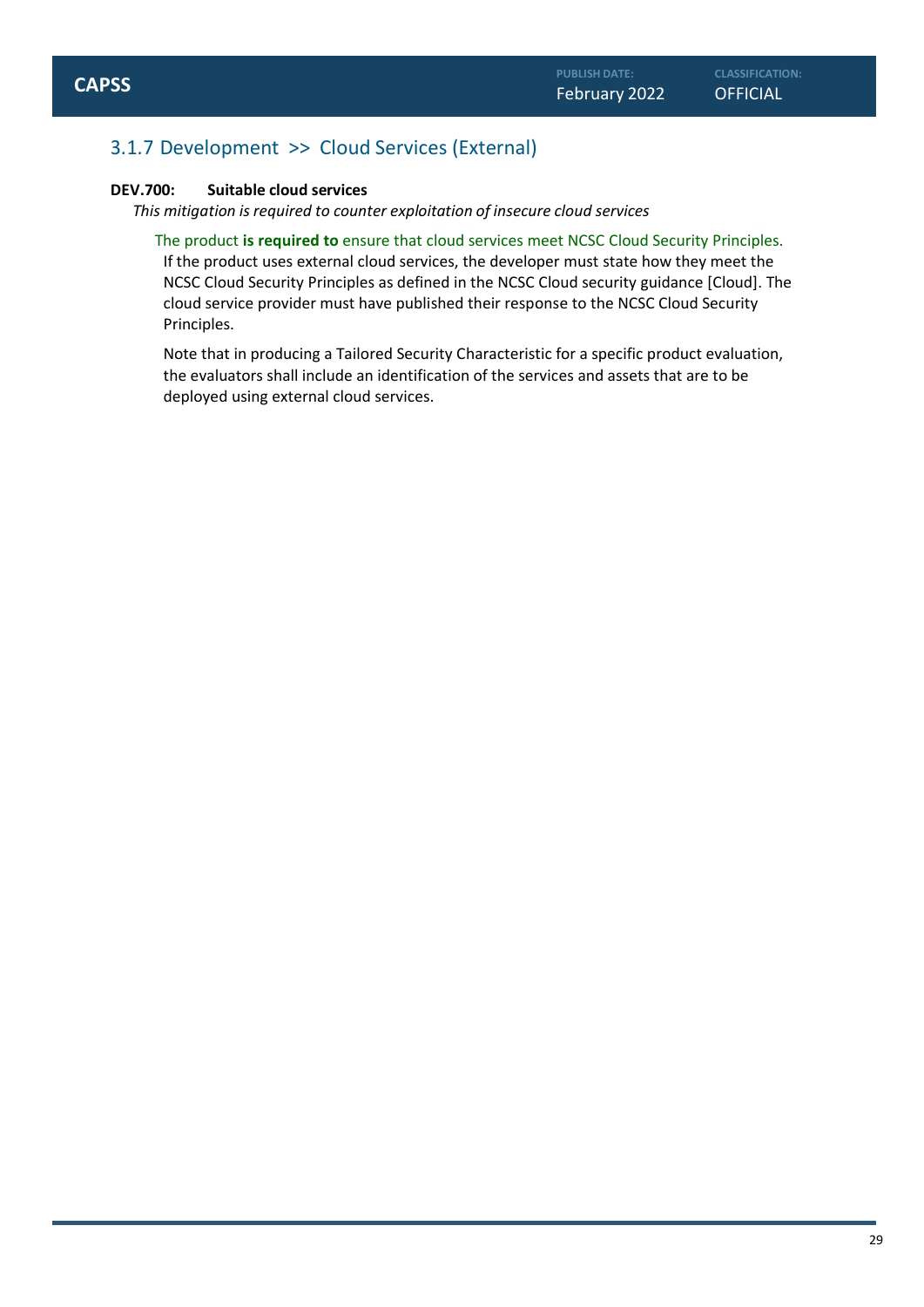## <span id="page-29-0"></span>**3.2 Verification mitigations**

### <span id="page-29-1"></span>3.2.1 Verification >> General

#### **VER.100: Evaluation/Cryptocheck**

*This mitigation is required to counter exploitation of a cryptographic algorithm implementation error*

The evaluator **will** ensure that all cryptographic algorithms employed for security functionality have been validated as per the 'Cryptography Review' section in the NCSC CPA Process for Performing Foundation Grade Evaluations document [PPFGE].

The evaluator shall include in this activity a confirmation (by reference to relevant CAVP/ACVP or equivalent certificates) that component cryptographic primitives have been independently validated for correctness.

Where cryptographic algorithms claim certification under CAVP/ACVP (or equivalent external certification), then the evaluator shall confirm that this certification has been achieved for the relevant hardware/firmware/software components of the product, at the relevant version for the component.

Where cryptographic algorithms have not been certified under CAVP/ACVP (or equivalent external certification), the developers must discuss the suitability with CPNI before the product evaluation commences. CPNI will confirm the suitability of the implementation with NCSC before the evaluation can proceed.

This must include all cryptographic algorithms used in communications protocols.

The evaluators shall verify that the product does not include any other cryptographic algorithms that have not been validated.

#### **VER.106: Updateable product**

*This mitigation is required to counter exploitation of a known or discovered software implementation/logic error*

The evaluator **will** ensure that the product supports the use of software updates. The evaluator will demonstrate that a successful update can be performed.

#### **VER.107: Secure software delivery**

*This mitigation is required to counter installing compromised software*

#### The evaluator **will** ensure that the product rejects update attempts using software with missing or invalid proof of authenticity.

Software for the initial installation and also for subsequent updates must be signed in such a way that it can be verified before installation or before an update is applied.

In exceptional cases, such as a Low Functioning device, software installation or updating may not be feasible. In such cases suitable rationales must have been examined under DEV.106 and DEV.107.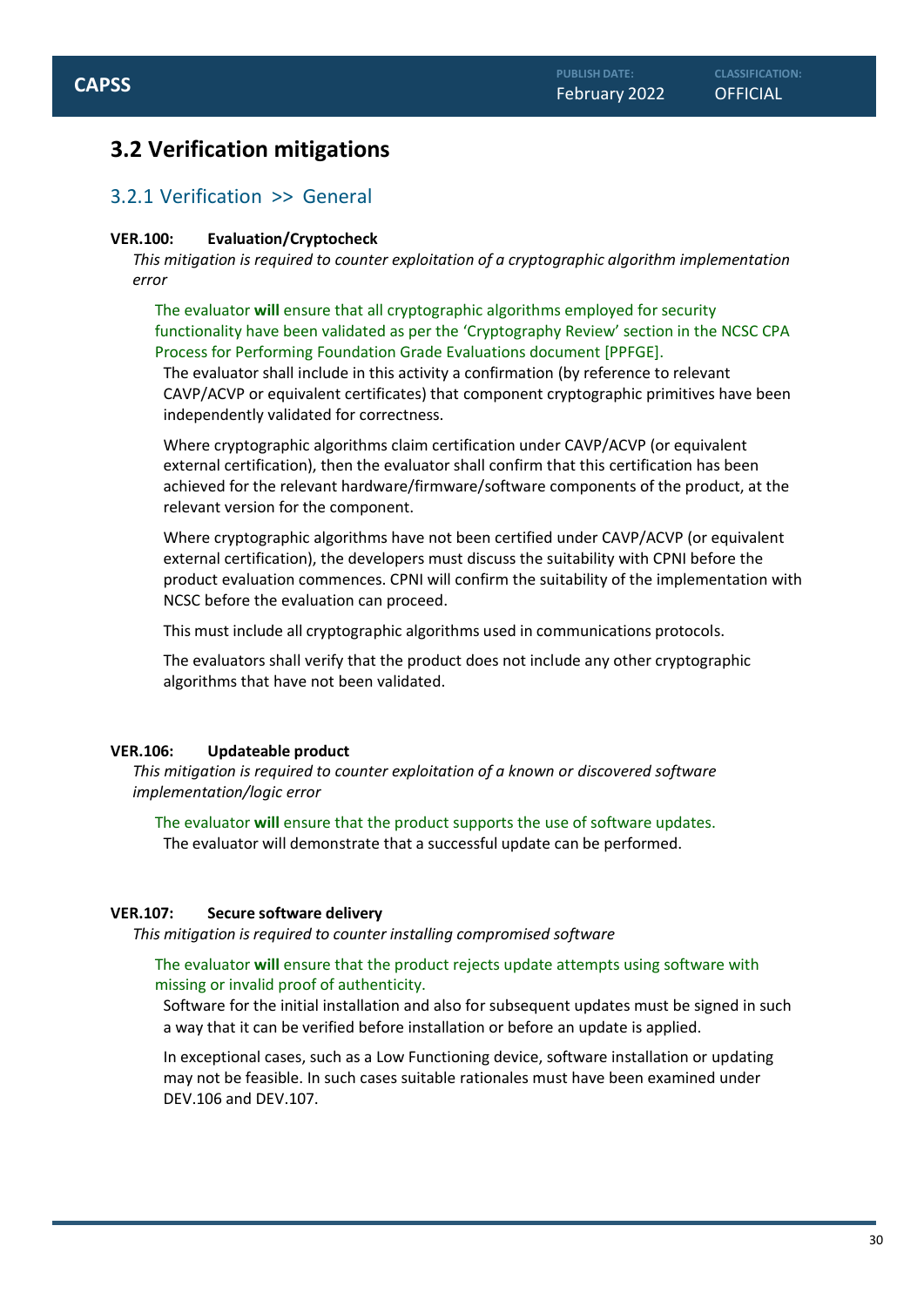## <span id="page-30-0"></span>3.2.2 Verification >> Physical Security

#### **VER.200: Disable non-operational logical and physical interfaces**

*This mitigation is required to counter exploitation of insecure internal or external interfaces*

#### The evaluator **will** verify the state of each disabled interface.

All disabled interfaces present in the operational state of the device (after installation) shall be identified and the disabled state of each shall be verified to confirm that it is not possible to use the interface. The evaluator will ensure that justification has been provided that any interface that is not disabled is required during normal operation. Physical interfaces include removable media.

The evaluator **will** verify that disabled interfaces can only be re-enabled using multi-factor authentication or after breach of the tamper boundary resulting in a visible physical change, and an alert sent on (or before) use of the interface.

Authentication must use credentials that are unique per device.

#### **VER.201: Tamper response**

*This mitigation is required to counter access to structures inside the tamper-protection boundary of the device*

#### The evaluator **will** validate the developer's assertions regarding tamper response.

The evaluator shall verify by testing that removing or opening any part of the tamperprotection boundary that is designed to be separately removed or opened shall be detectable and cause an alert and a log entry. The alert may be indicated by various means such as an alarm or flashing indicator or an alert raised at a connected controller when the connection is lost.

Attempts to tamper with a device that is not designed to be opened should be detectable and result in an alert and log entry being caused.

End user devices, servers, and other high functioning devices, that are protected by appropriate measures specified in [DSG] guidance (or equivalent measures) to encrypt local data, such as Bitlocker, are not required to generate a tamper alert but their disconnection from a controller must be alerted by the controller.

#### **VER.202: Fail secure on power loss**

*This mitigation is required to counter exploitation by removing power*

#### The evaluator **will** verify that the product remains secure in the event of power loss.

The evaluator shall confirm that, in the event of a loss of power, the failure of the device does not undermine the security requirements or cause other devices to fail or behave in a way that undermines the security requirements.

The evaluator shall confirm that, when power is restored after a failure, the device restarts in a state that does not undermine the security requirements or cause other devices to fail or behave in a way that undermines the security requirements.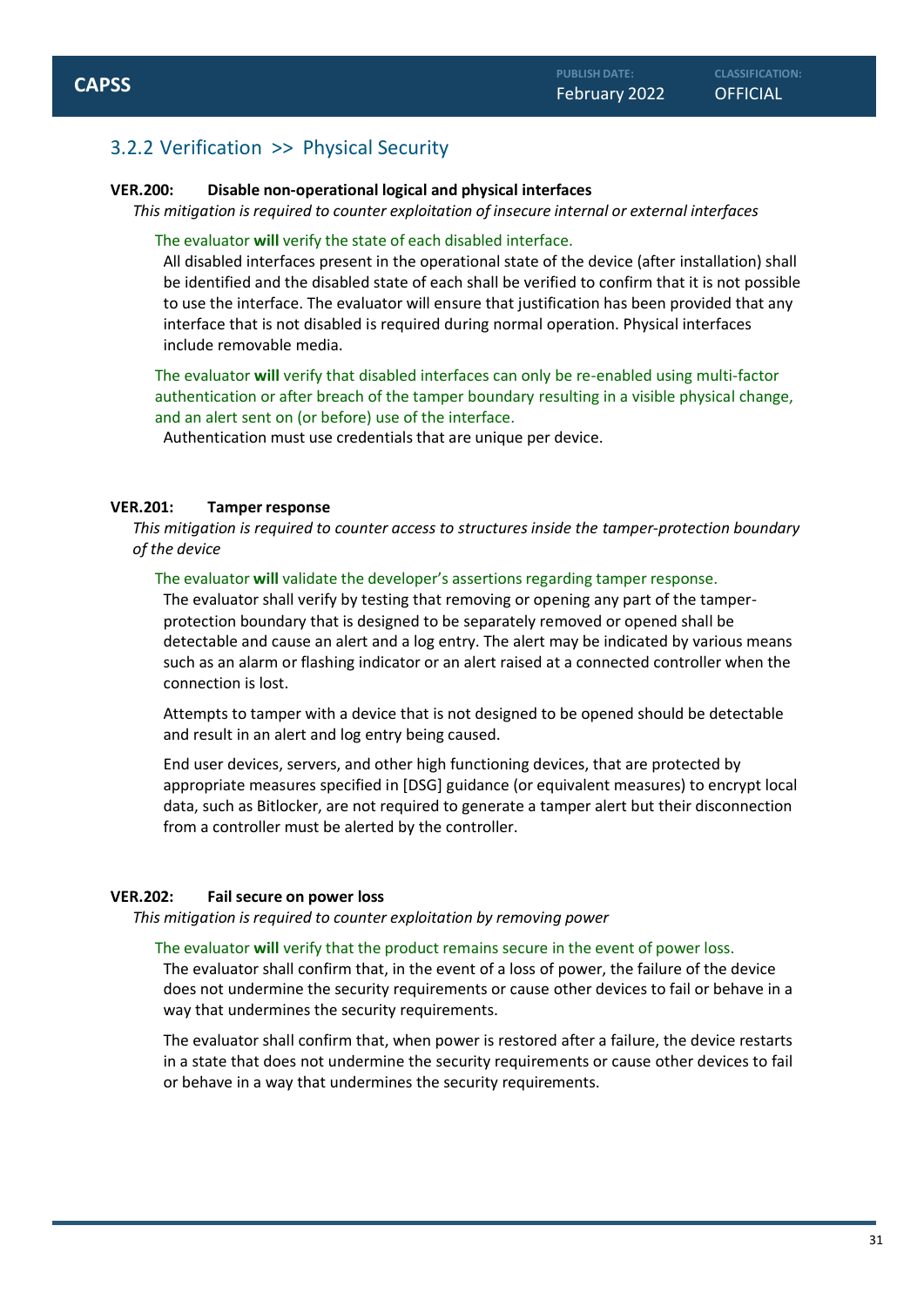#### **VER.203: Protection ofsecurity-related physical structure**

*This mitigation is required to counter unauthorised physical access to security-critical data stored on the device*

#### The evaluator **will** confirm the tamper-protection boundary.

The evaluator shall confirm that the outer casing of the device is a metal, hard plastic, or equivalent Production Grade enclosure. The device casing shall not allow inspection or visibility of the internal layout or components of the device, other than by breach of the tamper-protection boundary, and shall therefore be opaque within the visible spectrum (other than areas required for a sensor or to provide visibility of a user interface). This may be achieved by the case itself or by a lining applied to the case.

End user devices, servers, and other high functioning devices, that are protected by appropriate measures specified in [DSG] guidance (or equivalent measures) to encrypt local data, such as Bitlocker, are not required to have a tamper-protection boundary.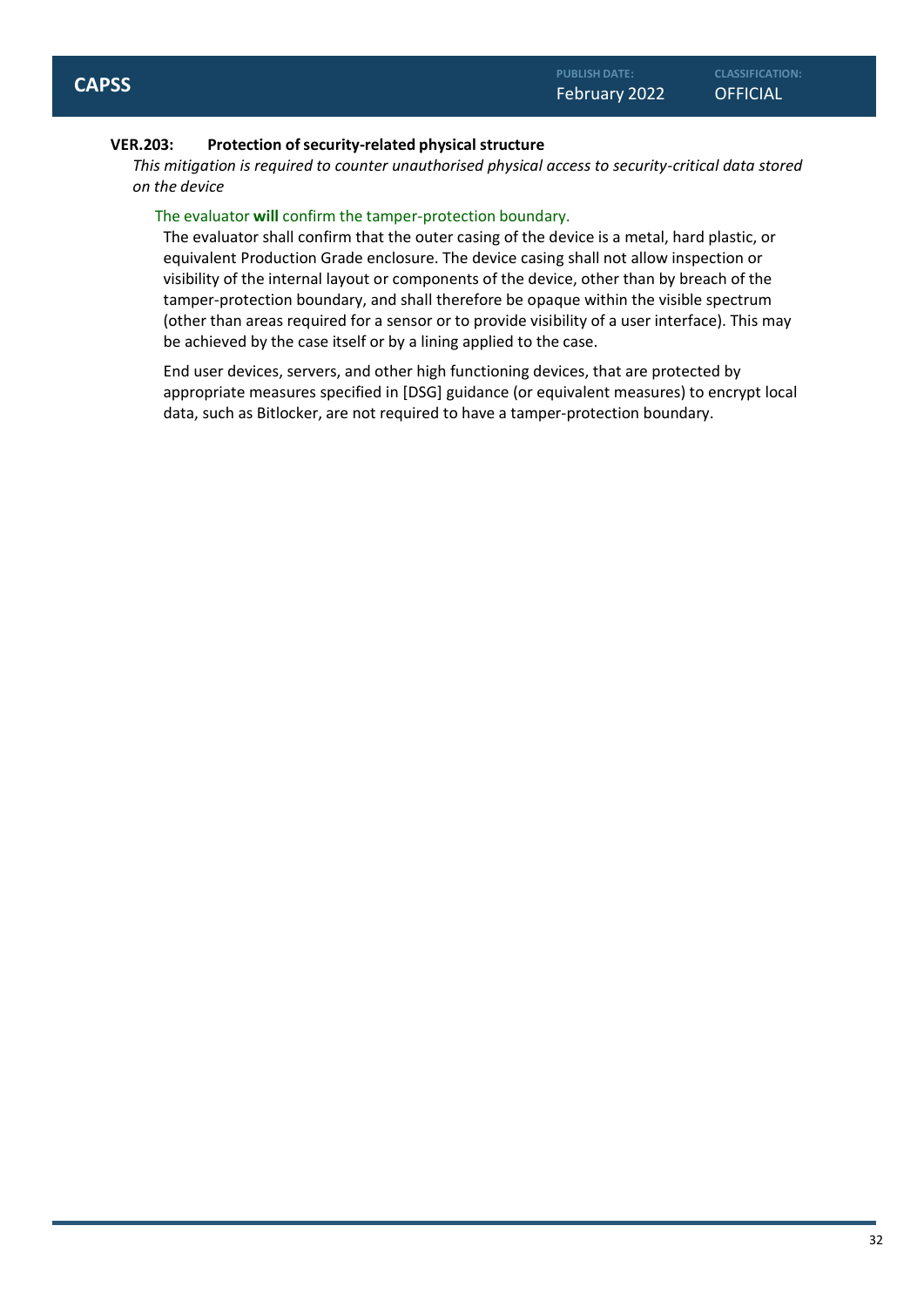### <span id="page-32-0"></span>3.2.3 Verification >> Secure Configuration

#### **VER.300: Provide a configuration tool to enforce required settings**

*This mitigation is required to counter exploitation of an accidental misconfiguration*

The evaluator **will** confirm that the configuration tool, or other method, initially sets the product up into a suitable configuration.

The evaluator will employ the tool, policy template, or specific configuration guide to ensure that it works successfully and results in a configuration of the product that meets the requirements.

#### **VER.301: Ensure product security configuration can only be altered by an authenticated system administrator**

*This mitigation is required to counter unauthorised alteration of product's configuration*

The evaluator **will** confirm that only authenticated administrators are able to change the product's security enforcing settings.

#### **VER.302: Ensure product security configuration can be backed up**

*This mitigation is required to counter unauthorised alteration of product's configuration*

The evaluator **will** confirm that the product's security enforcing settings can be securely backed up and restored.

The evaluator will confirm that backup and restore can only be carried out by an appropriately authorised administrator.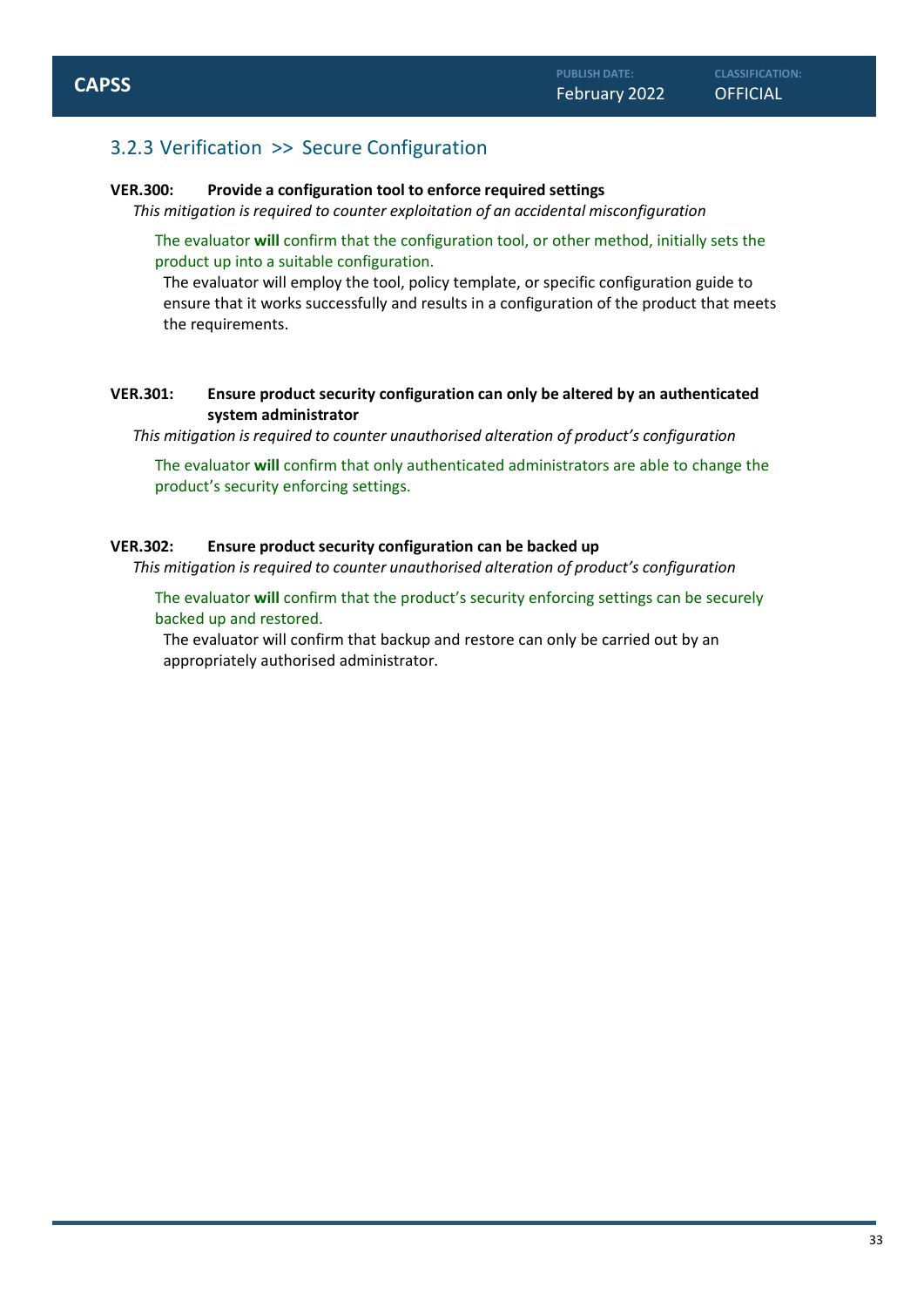## <span id="page-33-0"></span>3.2.4 Verification >> Network Security

#### **VER.400: Minimise interfaces**

*This mitigation is required to counter exploitation of a non-operational interface through crafted input*

*This mitigation is required to counter exploitation of an operational interface through crafted input*

The evaluator **will** confirm that only necessary protocols and services are available on the device.

The evaluator will verify that the only network ports and services open on the device are those that are necessary for operation of the device as claimed by the developer.

#### **VER.401: Wireless network must be secured**

*This mitigation is required to counter exploitation of unsecured wireless network*

#### The evaluator **will** confirm that wireless networks are secured.

The evaluator will confirm that wireless technologies used by the product enforce the use of suitable security mechanisms to protect the communications channels. WiFi connections must use WPA2 Enterprise as a minimum. Where the use of Bluetooth or other wireless networking protocols is unavoidable, the product must enforce the use of secure protocols at higher levels in the communications stack to provide encryption and authentication protection such as TLS, employing NIST approved cryptographic algorithms.

Where wireless capability of a product is required to be disabled, the evaluator will confirm that, when they have taken the relevant action to disable a wireless interface, the interface is in fact disabled.

#### **VER.402: Use device authorisation**

*This mitigation is required to counter messages from unauthorised devices*

The evaluator **will** verify that the product only communicates with authorised devices. If the product offers an allow-list feature such as MAC filtering, or [IEEE802.1X], the evaluator will verify that a device that is not allow-listed cannot connect.

#### **VER.403: Use time synchronisation**

*This mitigation is required to counter exploitation of variations in time between devices*

#### The evaluator **will** verify that time synchronisation is used to ensure all devices have a reference time source.

The time synchronisation can be obtained from an external time server or an internal time server with a trusted time source, using a suitable protocol such as NTP or PTP. This must only use a major version that is still supported, for which all up to date security patches have been applied. Where the time can be set on a device directly, the evaluators will verify that this can only be performed by an authorised and authenticated security administrator. Where the time is obtained from a time server, the evaluators will verify that the time on a device is synchronised with the time server. Where multiple protocols are supported for establishing a connection with the time server, the evaluators shall repeat test for each supported protocol.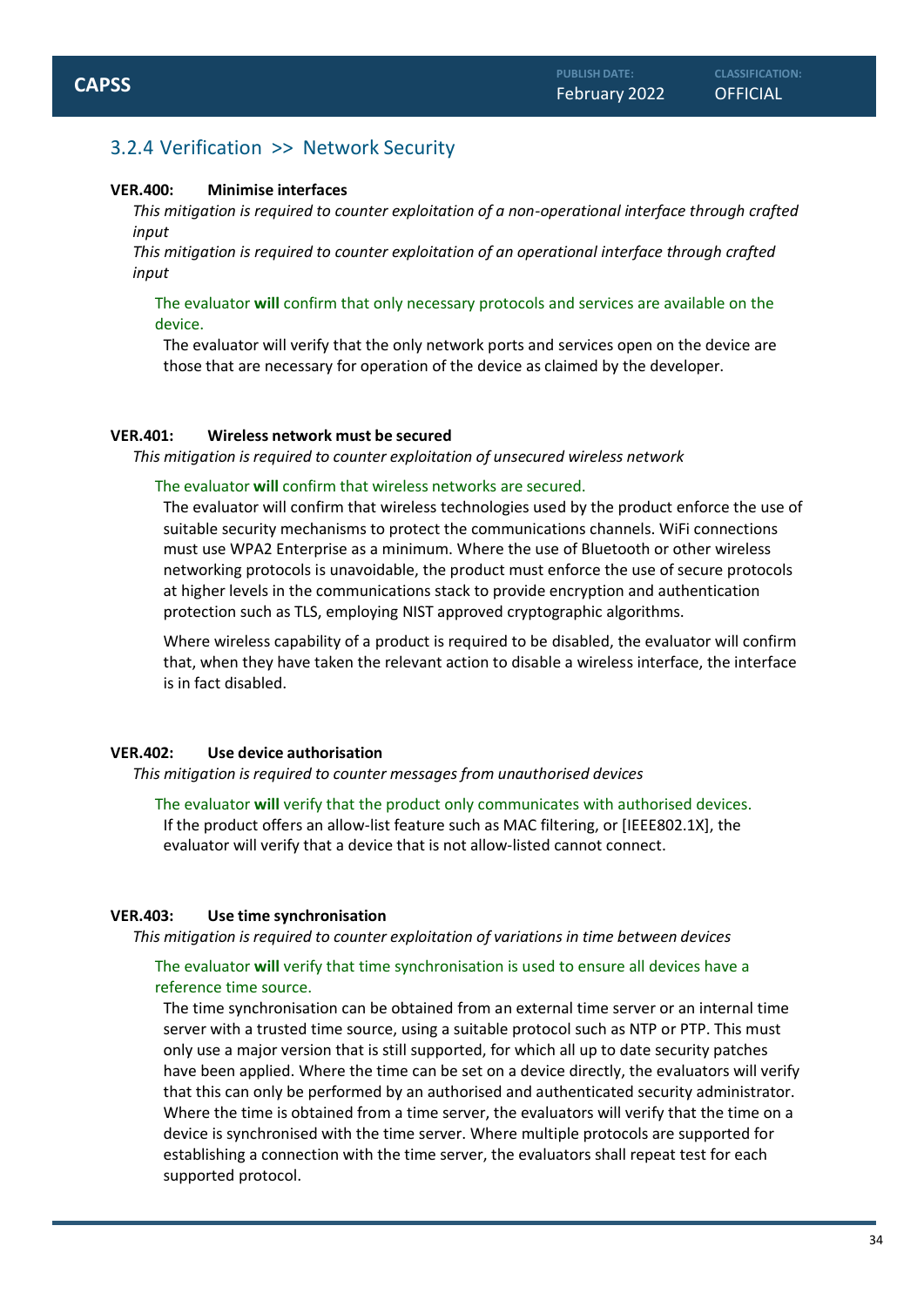#### **VER.404: Use segregated networks**

*This mitigation is required to counter an attack through a connected network*

#### The evaluator **will** verify that the network setup uses segregated networks.

If the product is supplied with network setup, the evaluators will verify that this uses VLANs or other network segregation approaches to separate unrelated components. As a minimum, the evaluators will verify that any management interface is on a separate VLAN.

#### **VER.405: General resource management**

*This mitigation is required to counter a DoS attack from a network interface*

The evaluator **will** verify that the device's behaviour is stable when processing incoming network traffic.

The evaluator shall confirm by testing that large amounts of incoming network traffic do not cause the device to crash or suffer a general failure resulting in a denial of service (either through implementation weakness or simple resource exhaustion).

#### **VER.406: Encrypt communications traffic over untrusted link**

*This mitigation is required to counter interception of data from unencrypted links*

The evaluator **will** verify that sensitive data is encrypted on untrusted communications links. The evaluator will examine the content of captured traffic to confirm that sensitive data is suitably encrypted.

#### **VER.407: Protocol robustness testing**

*This mitigation is required to counter exploitation of a non-operational interface through crafted input*

*This mitigation is required to counter exploitation of an operational interface through crafted input*

#### The evaluator will analyse fuzz testing results for the available interfaces.

Fuzz testing is described in more detail in the Process for Performing Foundation Grade Evaluations [PPFGE], and additional information is given in the CAPSS Application Notes. The fuzz testing evidence analysed by the evaluators may be generated by the evaluator, the developer, or a combination of both. Interfaces that are disabled and that cannot be directly accessed without physical modification involving breach of the tamper-protection boundary are not included in the scope of fuzz testing.

If the product includes separate components with inter-component interfaces between the components that provide a channel between them partially or entirely outside the secure enclave, then these inter-component interfaces shall be included in the scope of fuzz testing.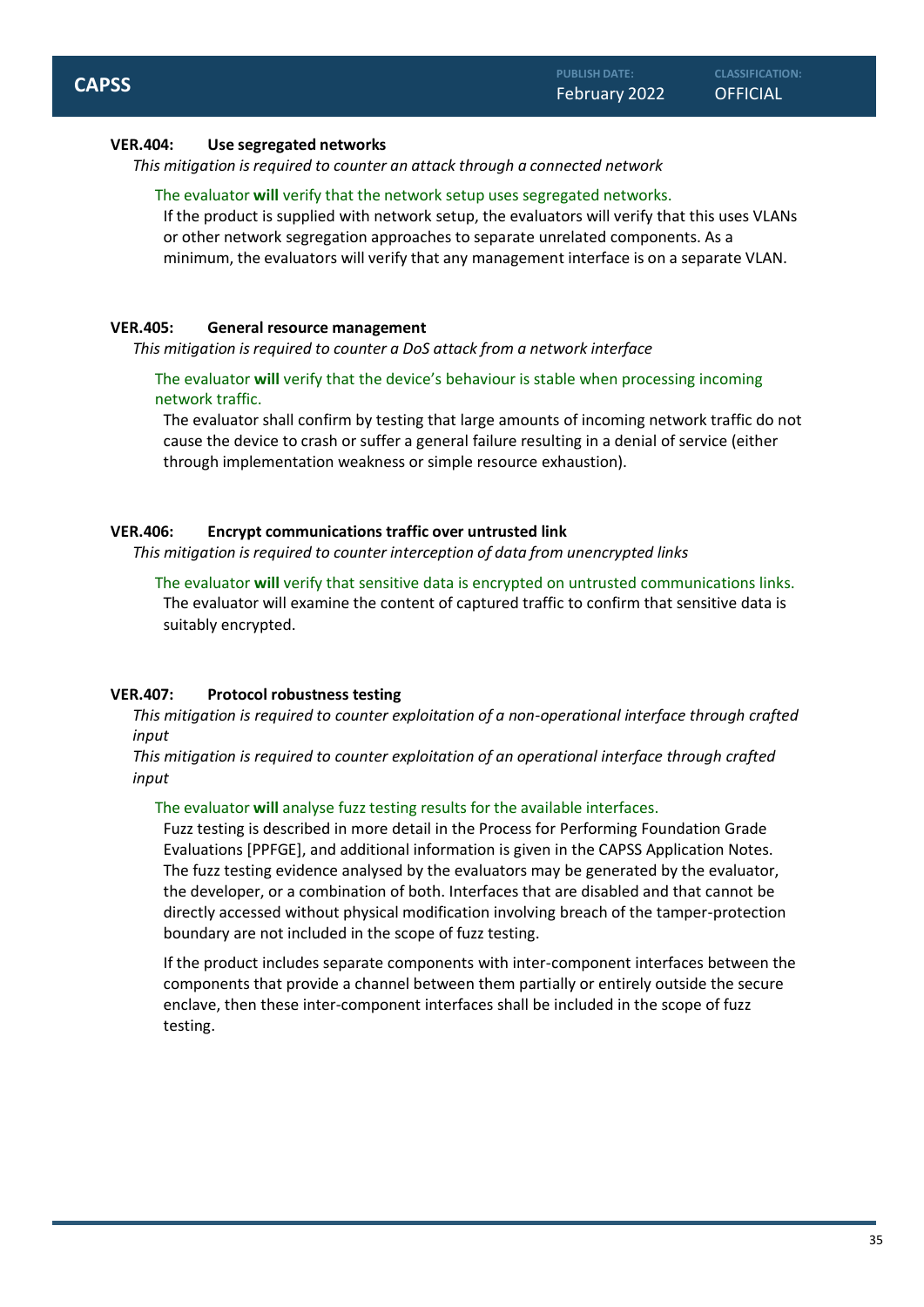#### <span id="page-35-0"></span>**VER.501: User least privilege**

*This mitigation is required to counter taking advantage of existing user privilege*

The evaluator **will** verify that the product will operate correctly from a standard account with the minimum privileges required for the user's role.

If the configuration of users is set up by a configuration tool supplied with or as part of the product, the evaluator shall examine the account privileges set up for each user role to determine whether only the privileges required for that role have been assigned.

If the configuration is not set automatically, the evaluator will verify that, following installation according to the deployment guidance, the account privileges set up for each user role have been assigned only the privileges required for that role.

#### **VER.502: User authentication and re-authentication**

*This mitigation is required to counter exploitation of weak user passwords This mitigation is required to counter exploitation of unattended workstations*

The evaluator **will** test that the password policy defined by an administrator is enforced. If an MFA authentication mechanism is not in use for non-admin users, the evaluators shall verify that the defined password policy (meeting the requirements in Appendix C of this document) is enforced.

The evaluator **will** verify that sessions are locked after a defined period of inactivity, requiring the user to re-authenticate.

#### **VER.506: Management interface protection**

*This mitigation is required to counter exploitation of poorly protected management interfaces*

The evaluator **will** verify that the product uses a secure protocol to authenticate all management connections and to protect the confidentiality and integrity of traffic on any management interface.

(As noted for DEV.506, serial console connections are not required to use secure protocols.)

The evaluators shall also verify that remote access is disabled by default and requires specific action during installation (or subsequently) to enable it.

The evaluator **will** verify that the product authenticates all administrators by using MFA.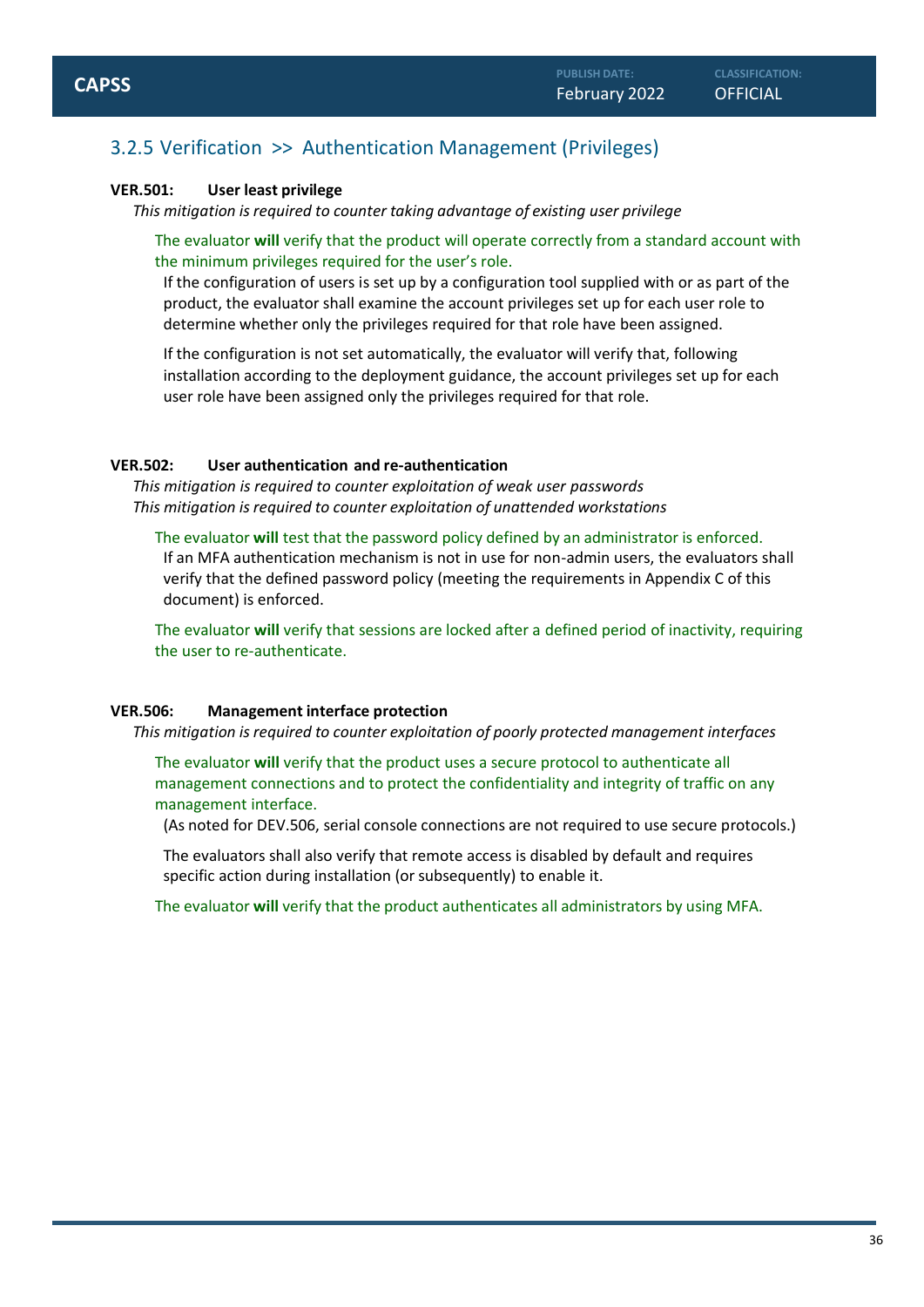## <span id="page-36-0"></span>3.2.6 Verification >> Monitoring

#### **VER.600: Log all relevant events**

*This mitigation is required to counter product usage that could be indicative of attacker activity*

The evaluator **will** test that the log includes all events deemed of interest.

The evaluator will test that appropriate events are written to a log, based on those events identified for DEV.600.

#### **VER.601: Protect access to logs and timestamp log entries**

*This mitigation is required to counter modification of logging generation This mitigation is required to counter sanitisation of illegitimate access from logs*

The evaluator **will** verify that all log entries are time stamped.

The evaluator will confirm that timestamps are synchronised to a reliable reference time source.

The evaluator **will** verify that only an authenticated administrator can manage logs.

The evaluator **will** verify that no modification of log entries is allowed. This includes confirmation that it is not possible to delete log entries.

The evaluator **will** verify that the administrator is alerted before logs are overwritten.

#### **VER.604: Record when device last seen**

*This mitigation is required to counter product usage that could be indicative of attacker activity*

#### The evaluator **will** verify that it is recorded when a connected device was last seen.

The evaluator shall confirm that it is possible to identify when a connected device was last seen. Where a device has not been seen for a period above a preset (possibly configurable) limit, a log record must be generated identifying the device that has not been seen. The trigger limit is likely to vary depending on the type of device and appropriate periods of inactivity.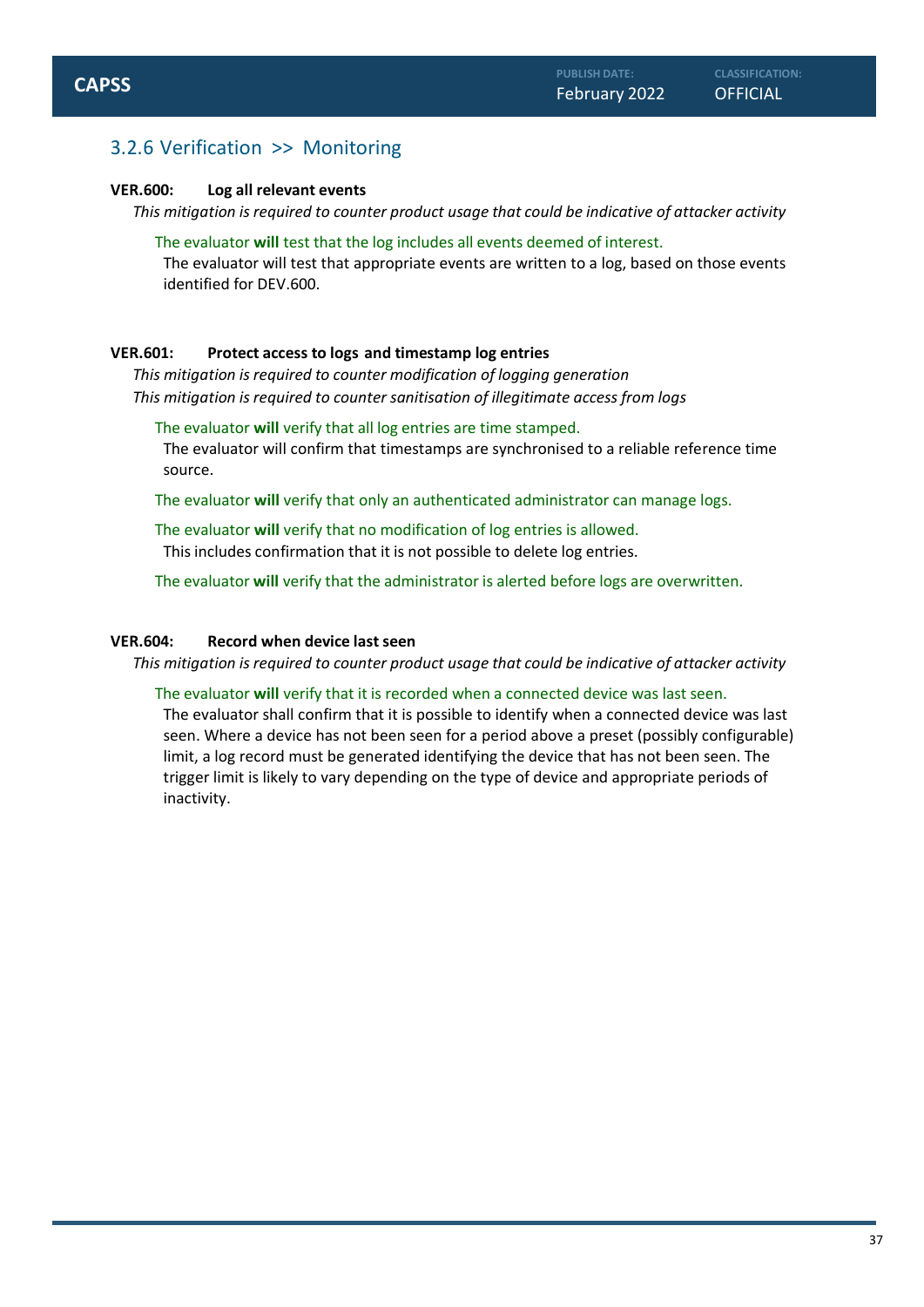## <span id="page-37-0"></span>3.2.7 Verification >> Cloud Services (External)

#### **VER.700: Suitable cloud services**

*This mitigation is required to counter exploitation of insecure cloud services*

The evaluator **will** verify that cloud services meet NCSC Cloud Security Principles. If the product uses external cloud services, they must meet the NCSC Cloud Security Principles as defined in the NCSC Cloud security guidance [Cloud]. The evaluators will confirm that the product uses the cloud services in accordance with the cloud service provider's response to the NCSC Cloud Security Principles.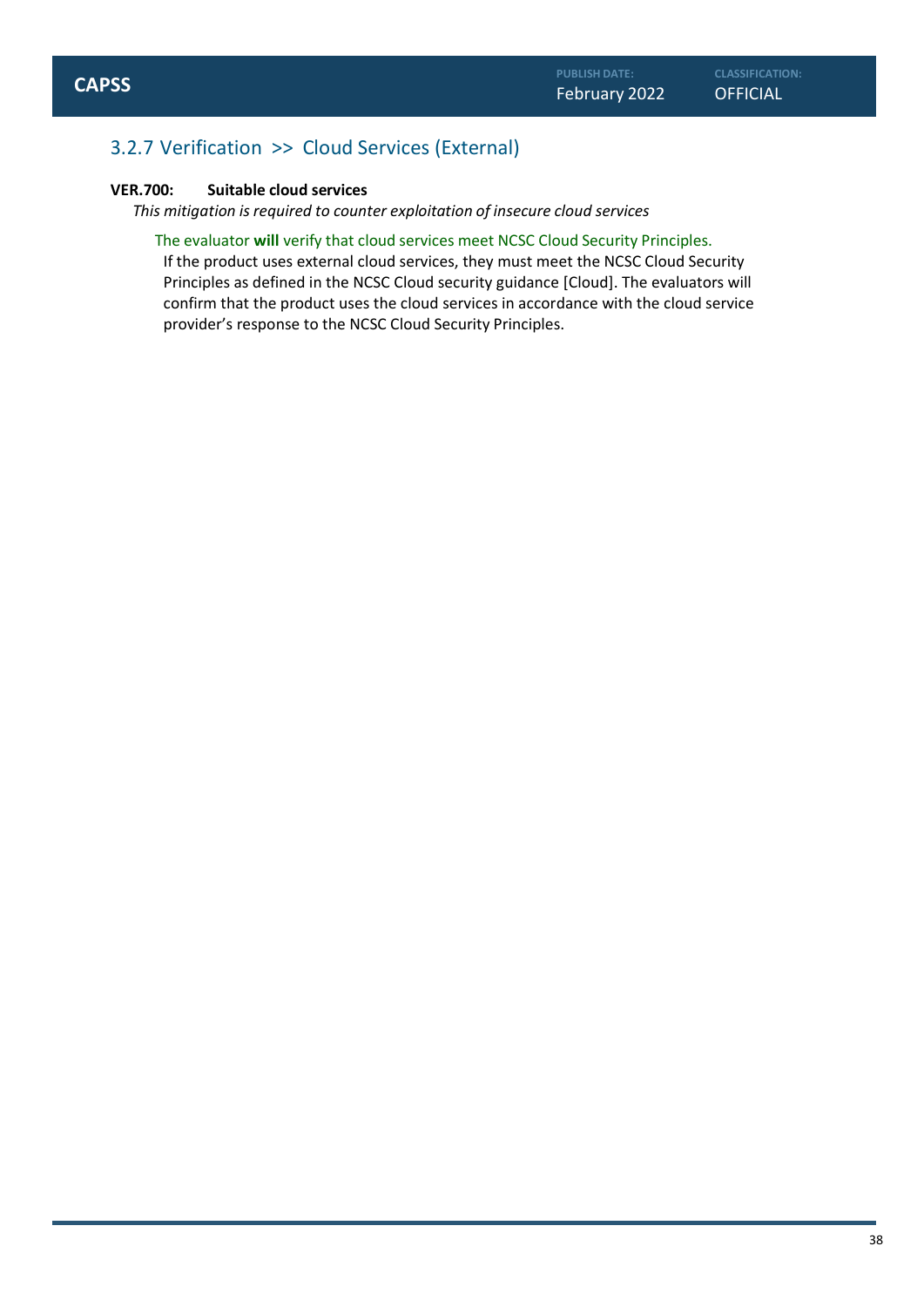## <span id="page-38-0"></span>**3.3 Deployment mitigations**

These mitigations are expected to be met by deployment guidance provided by the developer and checked by the evaluator. The guidance could be provided in separate documents for different stakeholders (such as installers, administrators, end-users).

## <span id="page-38-1"></span>3.3.1 Deployment >> General

#### **DEP.105: Encrypt sensitive data**

*This mitigation is required to counter extraction of sensitive data held on the device*

#### The deployment **is required to** ensure that sensitive data is stored using encrypted data protection functions of the host platform.

Devices containing sensitive data must be configured to use the protection afforded by mechanisms such as BitLocker or equivalents. Refer to [DSG] for specific guidance for enduser devices.

If devices that contain sensitive data are removed from the secure enclave (e.g. for specialist analysis) then this must be done under procedural controls that minimise the specific risks to the deployment.

#### **DEP.106: Updateable product**

*This mitigation is required to counter exploitation of a known or discovered software implementation/logic error*

#### The deployment **is required to** regularly update to the latest version.

For critical vulnerabilities the update must be applied within 14 days of the update becoming available. The product's deployment guidance must make clear where and how an administrator is to be made aware of update availability and obtain them.

#### **DEP.110: Administrator authorised updates**

#### *This mitigation is required to counter installing compromised software using the update process*

#### The deployment **is required to** confirm the source of updates before they are applied to the system.

The administrator is required to have authorised the updates before use. If an automatic process is used, the administrator must also configure the product to authenticate updates. The update procedure to be used by the administrator must be described within the product's deployment guidance.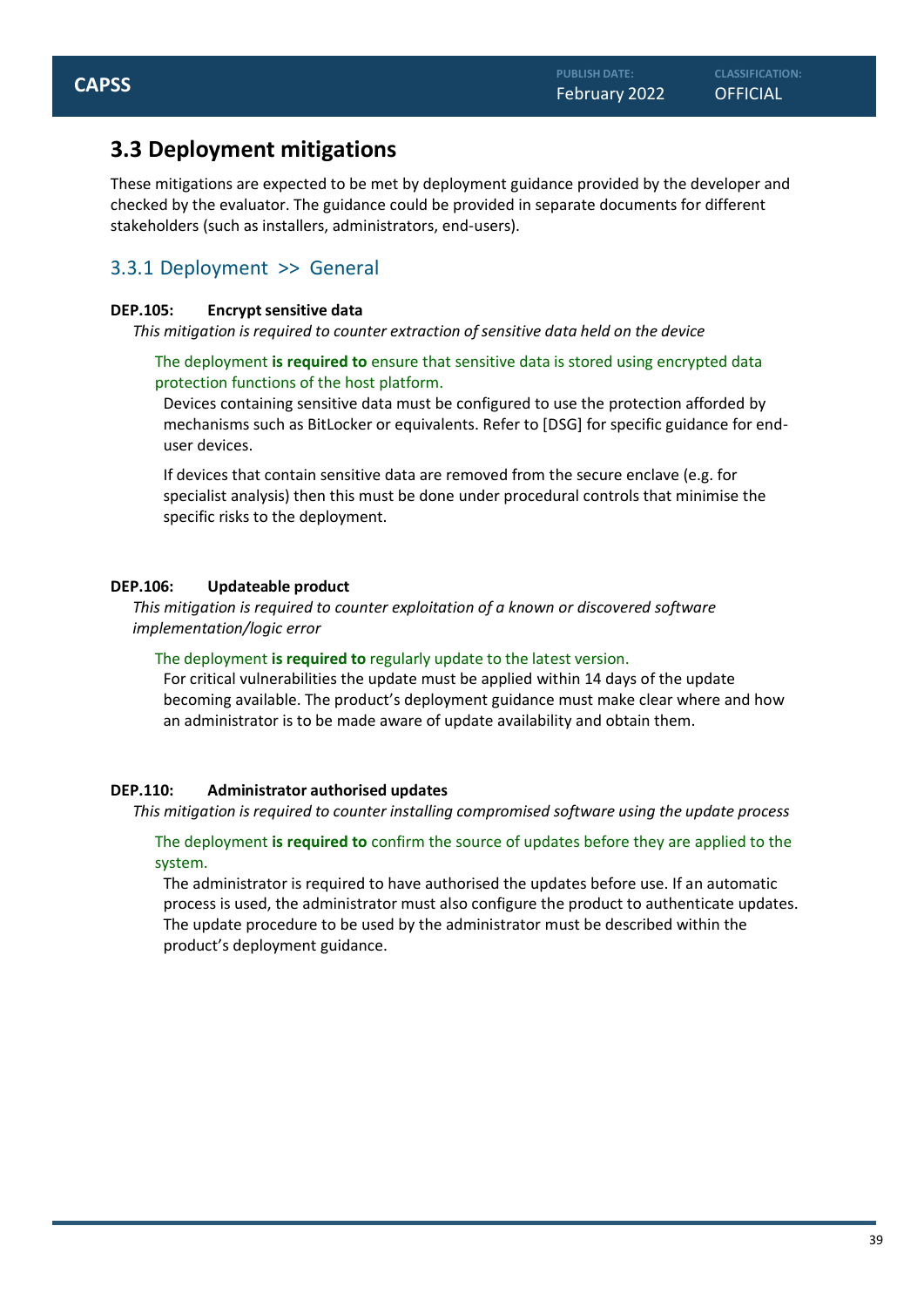### <span id="page-39-0"></span>3.3.2 Deployment >> Physical Security

#### **DEP.200: Disable non-operational logical and physical interfaces**

*This mitigation is required to counter exploitation of insecure internal or external interfaces*

The deployment **is required to** include guidance on requirements to manage non-operational interfaces.

Physical interfaces include removable media.

#### **DEP.201: Tamper response**

*This mitigation is required to counter access to structures inside the tamper-protection boundary of the device*

The deployment **is required to** ensure that tamper alerts are collected.

If a device generates an alert, it must be capable of being delivered and acted upon. Some simple devices with memory constraints may treat the log as circular, causing older entries to be overwritten by the latest entry if the log is full; in this case the log must be capable of holding at least 100 entries and must be exported to another device (such as a controller or central logging facility) regularly enough that log entries are unlikely to be lost.

#### **DEP.203:** Protection of security-related physical structure

*This mitigation is required to counter physical compromise of the device*

The deployment **is required to** employ tamper evident measures at access points on product. Use tamper evidence measures (e.g. stickers) to make entry to system internals detectable by physical inspection. Measures such as tamper seals should be of restricted availability, or should require use of a special tool with restricted availability, to prevent an attacker successfully replacing one with a new, undamaged seal. CPNI approved tamper products (such as a CPNI Rated seal) should be used.

End user devices, servers, and other high functioning devices, that are protected by appropriate measures specified in [DSG] guidance (or equivalent measures) to encrypt local data, such as Bitlocker, are not required to have a tamper-protection boundary.

The deployment **is required to** provide advice on the tamper threat and tamper evidence inspection.

Advice should include looking for possible damage to tamper evident measures. In the event of tampering, the event should be reported as soon as possible, and the product must be removed from use immediately. Any product that shows evidence of tampering must not be returned to service.

The deployment **is required to** implement physical security for secure area and secure enclave devices such that only an administrator can gain local access to the product (e.g. product sited in a locked room).

The deployment guidance must make it clear which devices need to be deployed in the secure area or secure enclave with appropriate physical protection.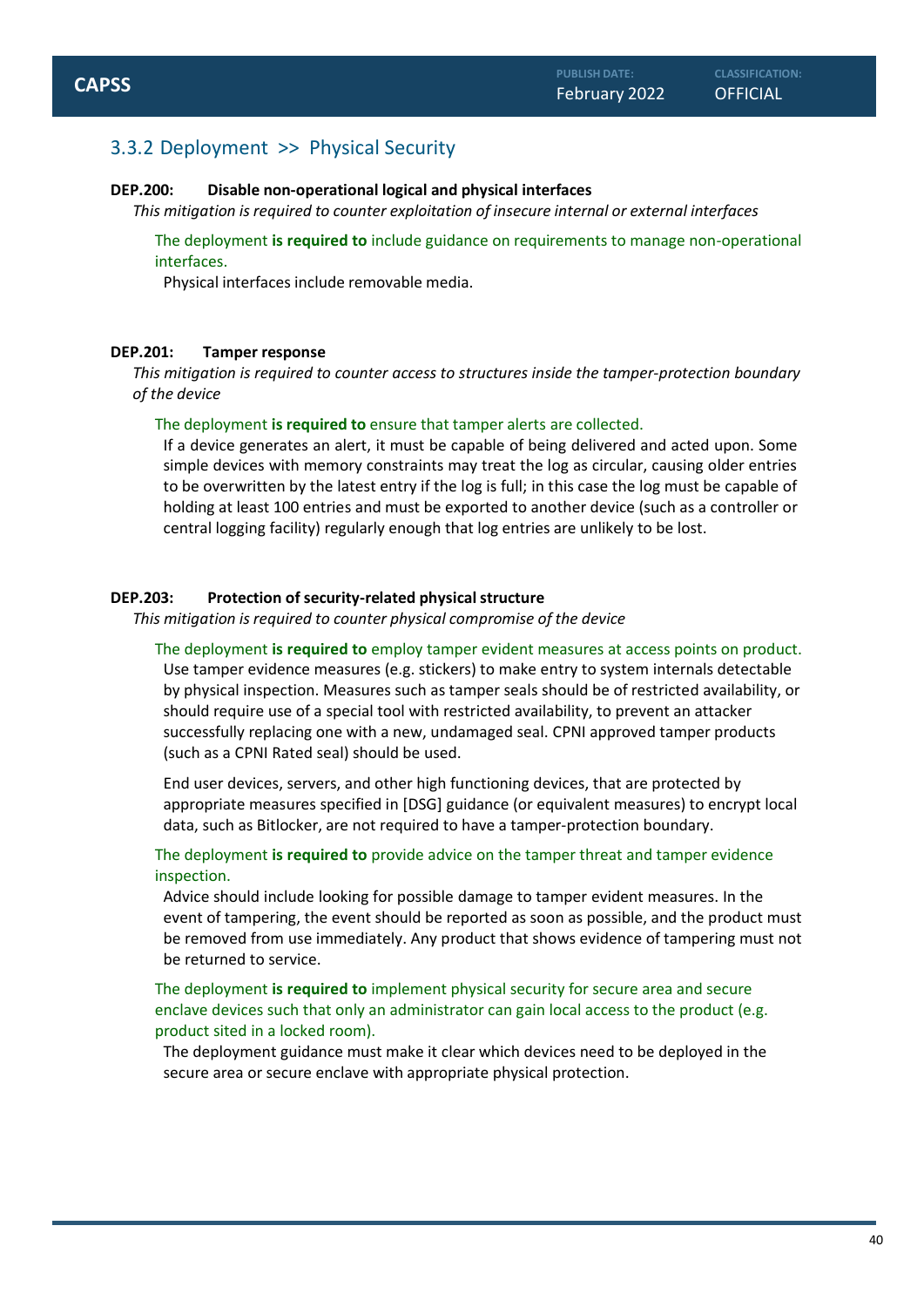#### **DEP.204: Physical security of management interfaces**

*This mitigation is required to counter physical compromise of management interfaces*

The deployment **is required to** ensure that management interfaces are not accessible in nonsecure areas.

End user devices that are employed to access management interfaces must not be accessible in a non-secure area. Admin access to subsystems that are deployed within the secure enclave, must also be within the secure enclave. Admin access to subsystems that are deployed outside the secure enclave but within a secure area, may be within the same secure area.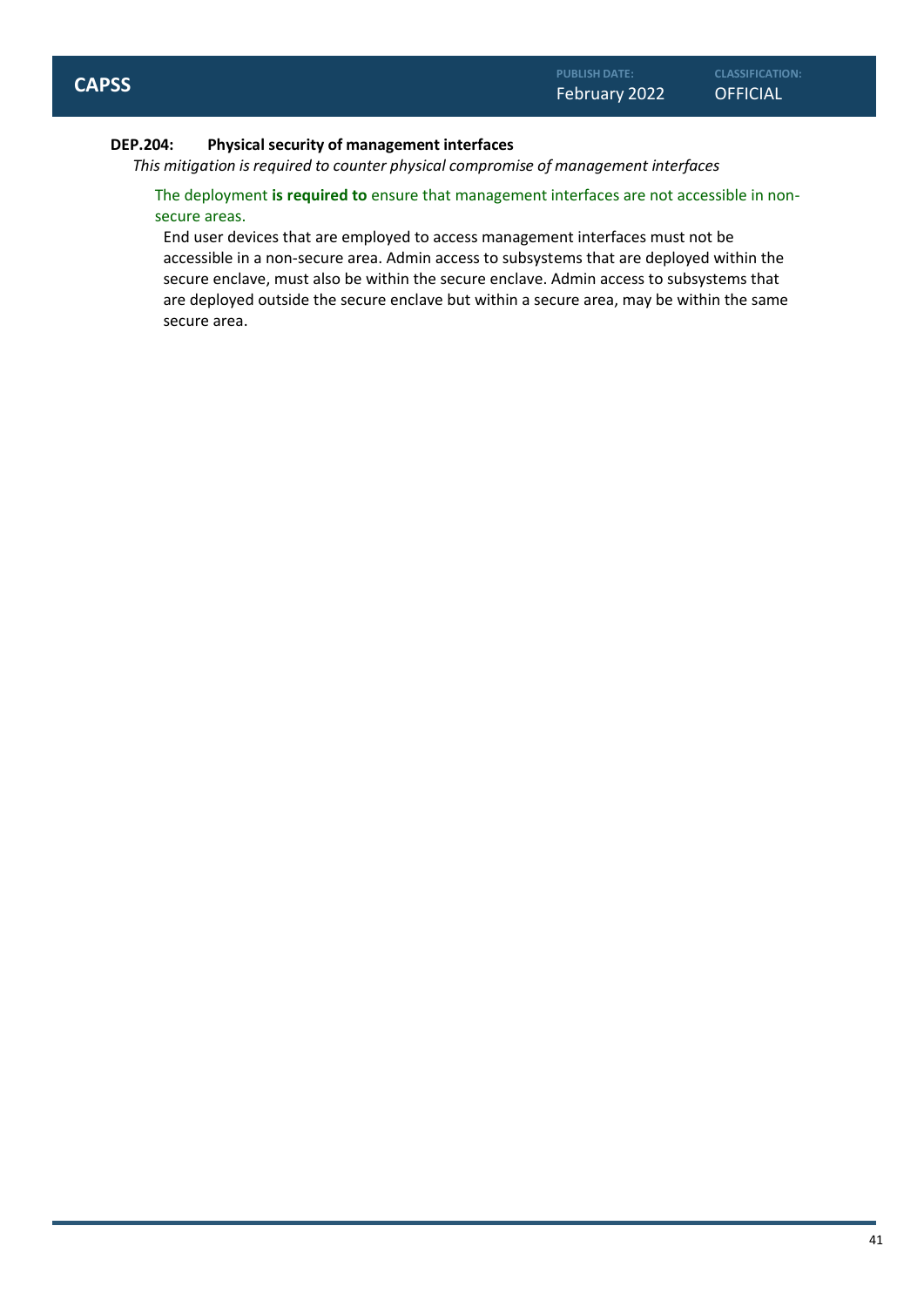## <span id="page-41-0"></span>3.3.3 Deployment >> Secure Configuration

#### **DEP.300: Provide a configuration tool to enforce required settings**

*This mitigation is required to counter exploitation of an accidental misconfiguration*

The deployment **is required to** ensure that an administrator is provided with a configuration tool, or other method, to initially set it up into a suitable configuration.

The deployment guidance must ensure that an administrator is advised to perform the initial configuration using a supplied tool, policy template, or specific configuration guide to achieve this in as few steps as possible.

The deployment guidance must describe how an administrator can check that the deployment is in the evaluated configuration after initial installation and during subsequent operation.

The deployment guidance must describe any security assumptions for the environment (secure enclave/secure area/non-secure area) in which each component is intended to be deployed.

#### **DEP.302: Ensure product security configuration can be backed up**

*This mitigation is required to counter unauthorised alteration of product's configuration*

The deployment **is required to** ensure that the product's security enforcing settings can be securely backed up.

The deployment guidance must ensure that an administrator is advised to use the product's features to securely backup their configuration, and provided with guidance on the process of restoring the security configuration in a timely fashion in the event of a failure.

#### **DEP.303: Deploy onto suitably protected endpoint**

*This mitigation is required to counter malware on endpoint*

The deployment **is required to** configure endpoints in line with good IT practice as part of a risk-managed accredited system.

If the endpoint device is provided with the product, configuration guidance must be provided equivalent to the relevant NCSC Device Security Guidance. If the endpoint device is not provided with the product, the relevant security guidance for end user devices provided at [DSG] must be followed where possible.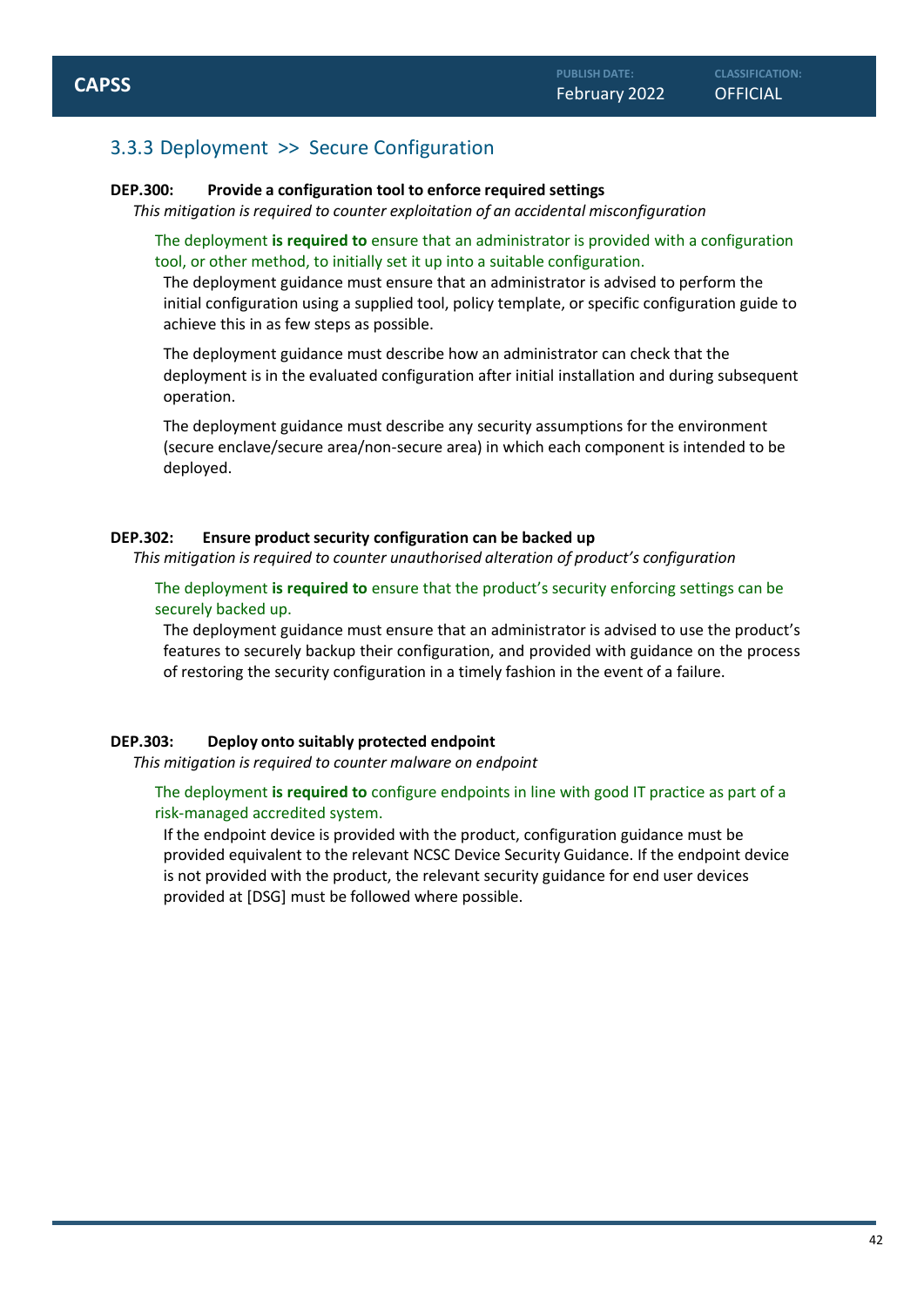## <span id="page-42-0"></span>3.3.4 Deployment >> Network Security

#### **DEP.401: Wireless network must be secured**

*This mitigation is required to counter exploitation of unsecured wireless network*

#### The deployment **is required to** ensure that wireless networks are secured

The product documentation, and any CSE entry for the product, shall identify and describe its use of wireless technology and shall identify any wireless capabilities that are required to be disabled to meet the requirements of its Tailored Security Characteristic.

If the product uses wireless technologies, it must be configured to use suitable security mechanisms to protect the communications channels. WiFi connections must use WPA2 Enterprise as a minimum. Where the use of Bluetooth or other wireless networking protocols is unavoidable, this means enforcing the use of secure protocols at higher levels in the communications stack to provide encryption and authentication protection such as TLS, employing NIST approved cryptographic algorithms.

Wireless technologies must not be used on any site requiring more than a basic level of protection (see DEP.408).

Where wireless capabilities need to be disabled, the product documentation shall describe how to carry out this disabling, and how the disabled status can be checked at any point.

#### **DEP.402: Use device authorisation**

*This mitigation is required to counter messages from unauthorised devices*

#### The deployment **should** ensure that device authorisation is correctly configured.

If the product uses an allow-list feature (such as MAC filtering, or [IEEE802.1X]) the deployment guide must provide advice on how to correctly configure this during installation.

#### **DEP.403: Use time synchronisation**

*This mitigation is required to counter exploitation of variations in time between devices*

#### The deployment **is required to** establish a reference time source.

Devices will use the time source to ensure time synchronisation. If this is not part of the product, the deployment guidance must provide advice on how this can be implemented and configured. This must only use a major version that is still supported, for which all up to date security patches have been applied.

#### **DEP.404: Use segregated networks**

*This mitigation is required to counter an attack through a connected network*

#### The deployment **is required to** use segregated networks.

Deployment guidance must state how the product can be configured using segregated networks (e.g. using VLANS). If the product is supplied with network setup, this should use VLANs or other network segregation approaches to separate unrelated components. As a minimum, any management interface must be on a separate VLAN.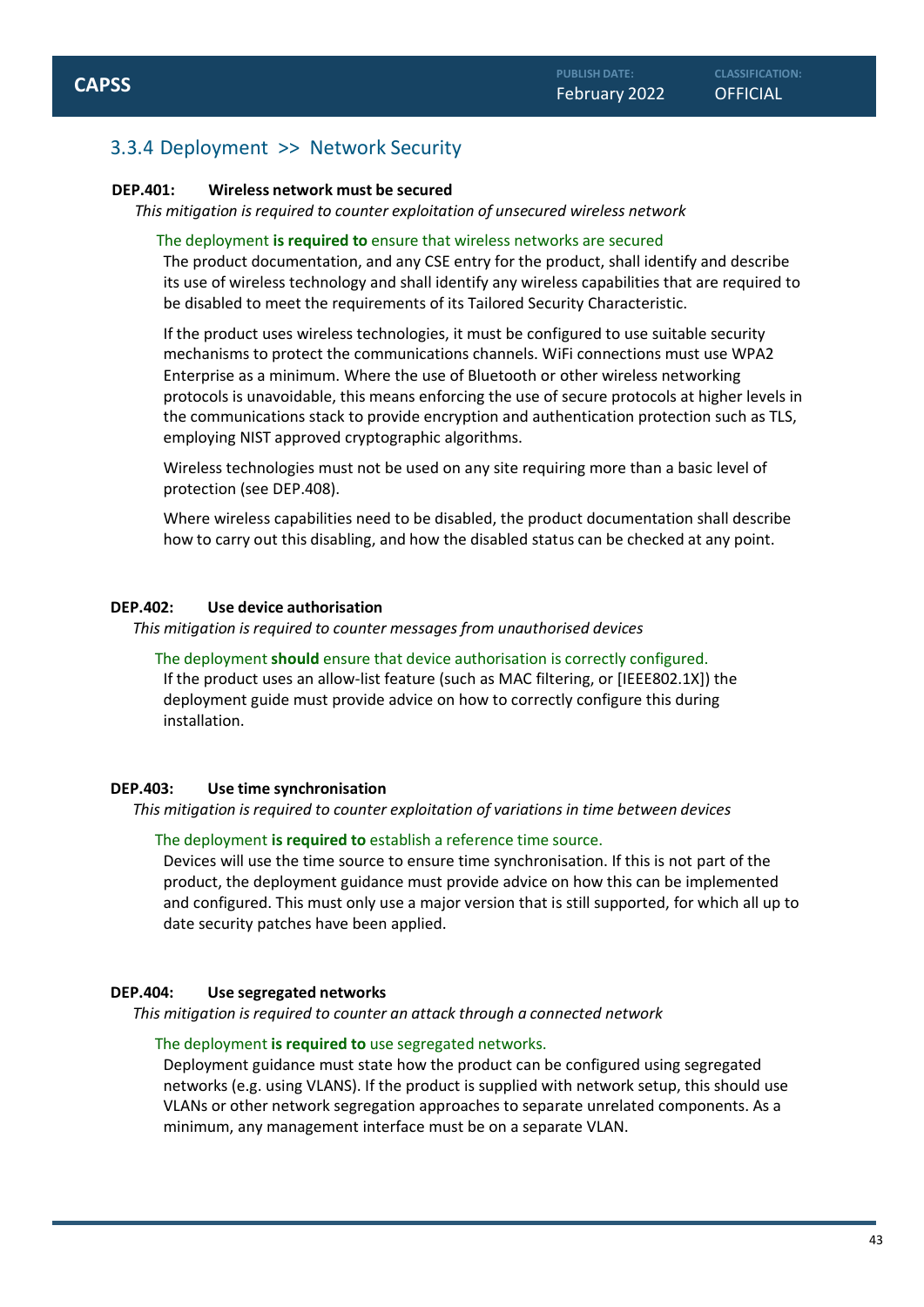#### **DEP.408: Do not deploy wireless technology at sites requiring more than a basic level of protection**

*This mitigation is required to counter a Denial of Service attack This mitigation is required to counter identification of a device through network advertising This mitigation is required to counter a man-in-the-middle attack on device communications*

The deployment **is required to** ensure that all device communications occur over wired network connections in a CNI site requiring more than a basic level of protection. Wireless networks must not be used on any site requiring more than a basic level of protection.

### <span id="page-43-0"></span>3.3.5 Deployment >> Authentication Management (Privileges)

#### **DEP.500: Role based access control**

*This mitigation is required to counter privilege escalation on management application This mitigation is required to counter unauthorised use of management privilege*

The deployment **is required to** enforce separate accounts for device management, account administration and user access.

The deployment guidance should identify what each role allows to be performed, so that users can be assigned to specific appropriate roles.

#### **DEP.501: User least privilege**

*This mitigation is required to counter taking advantage of existing user privilege*

The deployment **is required to** ensure that users are provided with a standard account with the minimum privileges required for the user's role.

The deployment guidance should identify the (OS and/or product-defined) privileges required for each user role, enabling the system administration to ensure that unnecessary privileges are not assigned to users.

#### **DEP.502: User authentication and re-authentication**

*This mitigation is required to counter exploitation of weak user passwords*

The deployment **is required to** enforce a password policy that requires passwords to be changed upon suspicion that a password has been compromised.

The password policy must be at least as robust as that defined in Appendix C of this document. No previous password shall be allowed by the product, in case they have been breached.

The deployment **is required to** ensure that default passwords are changed at installation.

Default passwords must be changed, at installation, to passwords that comply with the password policy. An installation will not be considered CAPSS compliant if the default passwords have not been changed. Note that in future versions of this SC, this requirement may be strengthened to require the product to enforce the change of passwords at installation.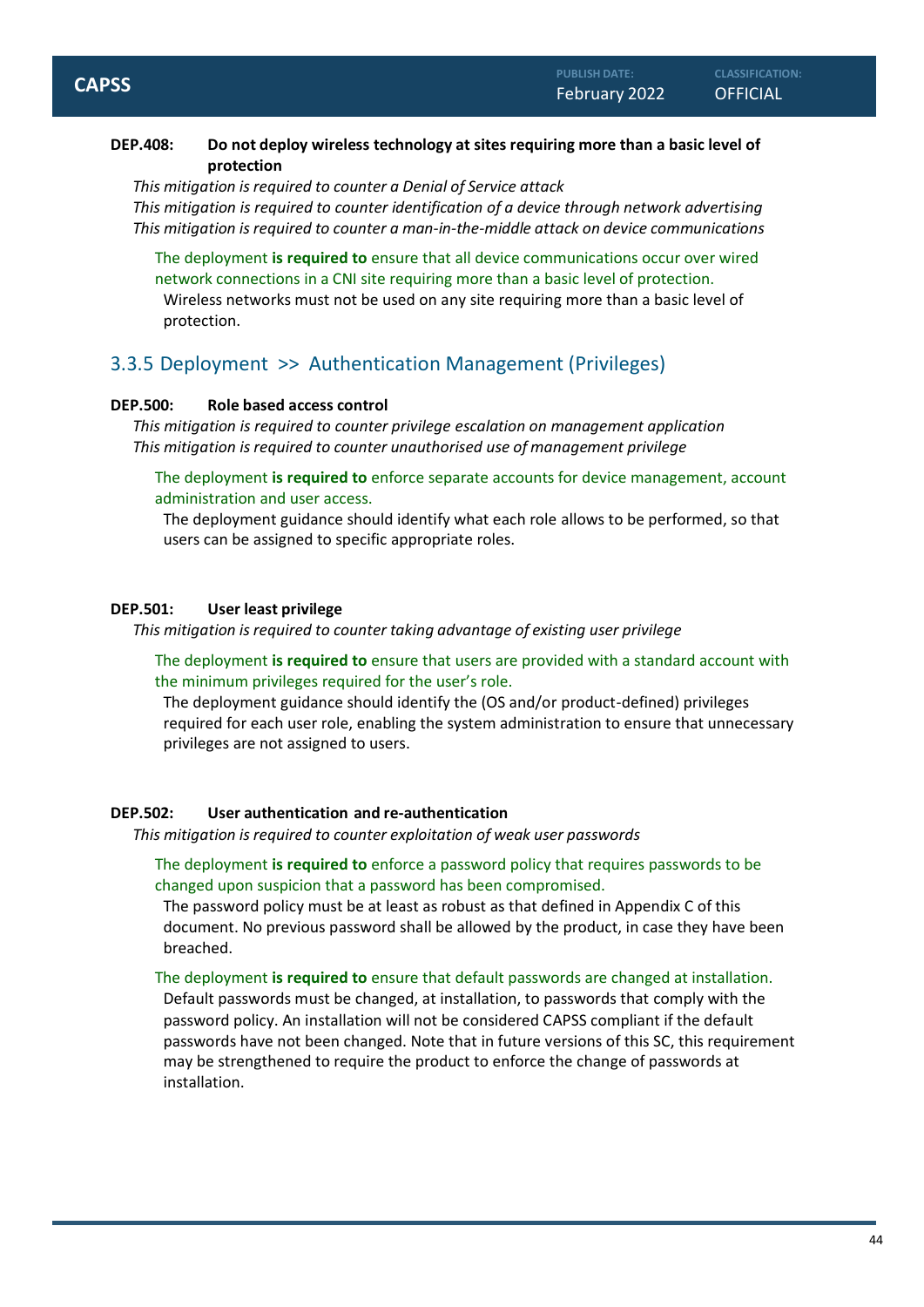#### **DEP.503: One administrator per account**

*This mitigation is required to counter the unauthorised use of an admin account*

The deployment **is required to** use one admin account per administrator.

The deployment guidance should prohibit two or more users using the same user account.

#### **DEP.506: Management interface protection**

*This mitigation is required to counter exploitation of poorly protected management interfaces*

The deployment **is required to** authenticate and protect the confidentiality and integrity of all management connections using a secure protocol.

The deployment guidance must specify that access be protected by a secure protocol configured to provide authentication and confidentiality protection.

(As noted for DEV.506, serial console connections are not required to use secure protocols.)

The deployment guidance must specify that remote access is disabled by default and identify the specific actions required during installation (or subsequently) to enable it.

The deployment **is required to** authenticate all administrators by using MFA. The deployment guidance must specify the use of MFA authentication for admin users.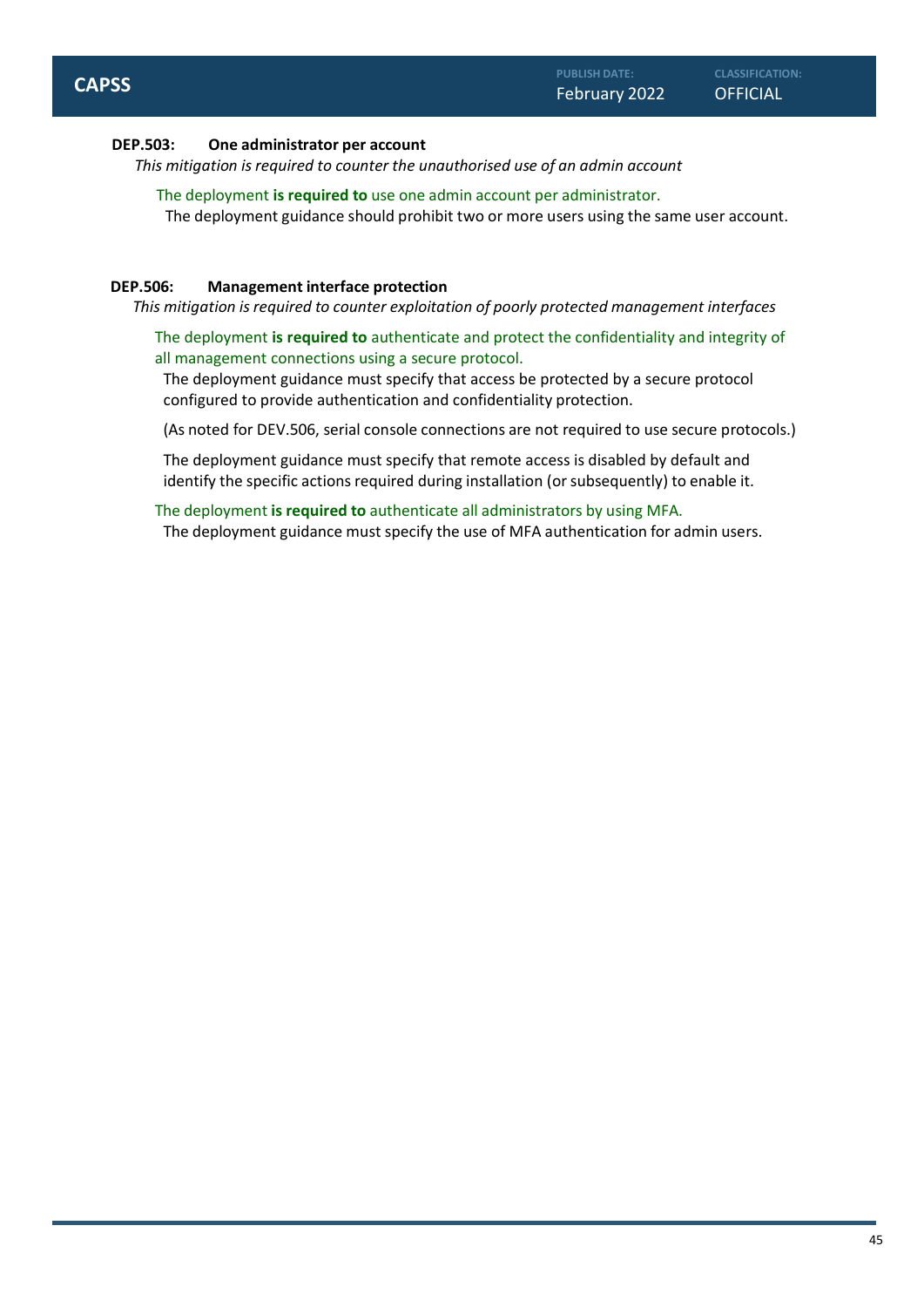## <span id="page-45-0"></span>3.3.6 Deployment >> Monitoring

#### **DEP.600: Log all relevant events**

*This mitigation is required to counter suspicious product usage that could be indicative of attacker activity*

The deployment **should** where available, automatically export logs to a management device in a secure area.

The deployment **is required to** assess impact of log entries and follow organisational procedures for incident resolution.

The deployment **is required to** configure the product to log all actions deemed of interest. Where the events to be logged are configured by an admin user, the deployment guidance must include information on how to configure the product to ensure that the events logged include as a minimum those identified for DEV.600.

#### **DEP.602: Export logs with integrity protection**

*This mitigation is required to counter modification of locally stored logs*

The deployment **is required to** provide the ability to automatically transfer log records to an external device.

The deployment guidance must advise an administrator to configure the product to automatically transfer logs to an external device and provide sufficient information to enable it to be configured.

#### The deployment **is required to** protect the integrity of log records in transit.

The deployment guidance must advise an administrator to ensure that the integrity of logs are protected in transit, and provide sufficient information to enable it to be configured.

#### **DEP.603: Audit log review**

*This mitigation is required to counter exploitation of a software implementation/logic error*

The deployment **is required to** regularly review audit logs for unexpected entries.

#### **DEP.605: Synchronised event time-stamps**

*This mitigation is required to counter modification of logging generation*

The deployment **is required to** ensure that event time-stamps are synchronised with a reliable time-source.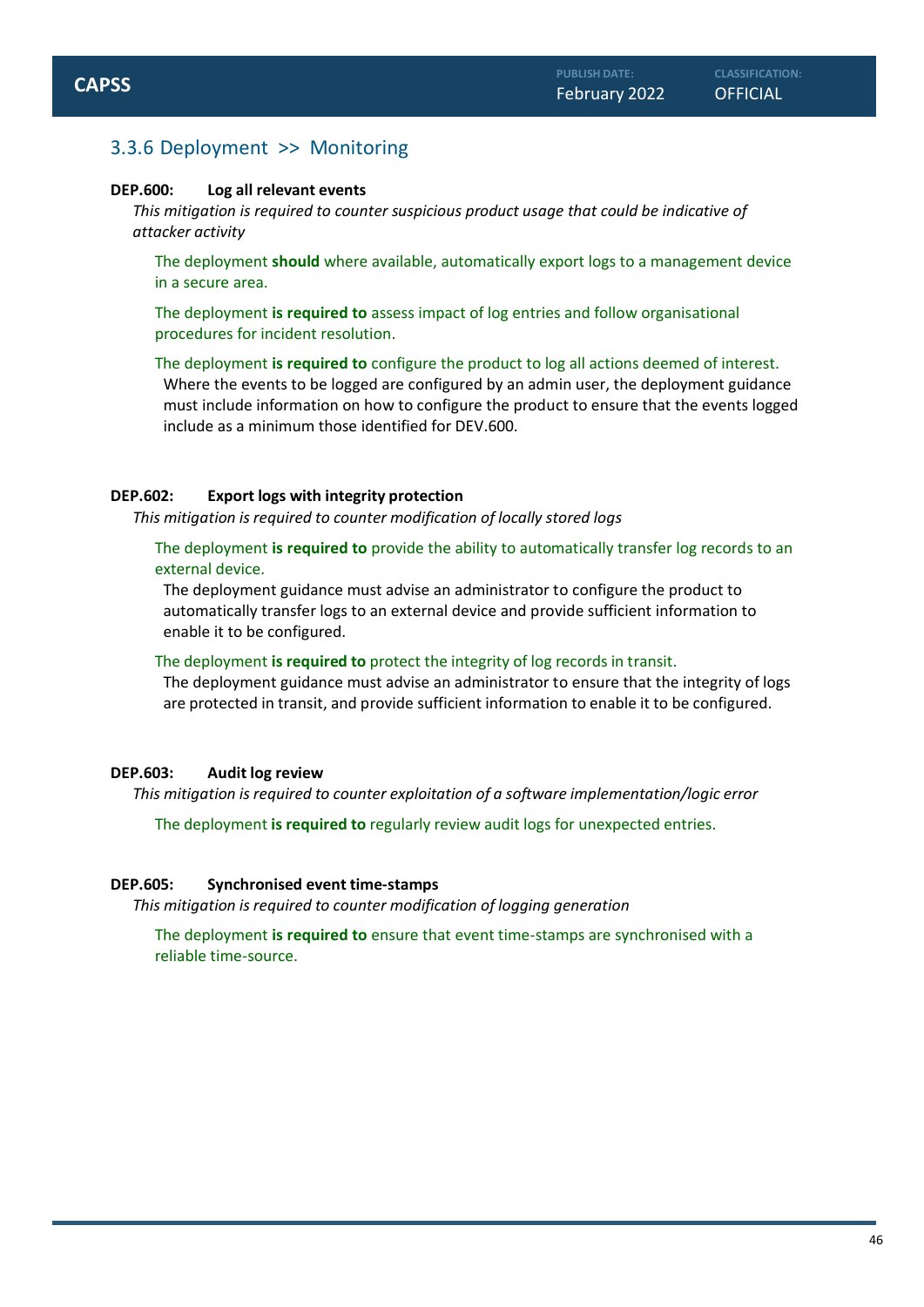## <span id="page-46-0"></span>3.3.7 Deployment >> Cloud Services (External)

#### **DEP.700: Suitable cloud services**

*This mitigation is required to counter exploitation of insecure cloud services*

#### The deployment **is required to** ensure that cloud services meet NCSC Cloud Security Principles.

If the product uses external cloud services, the deployment guidance must provide advice to ensure that the configuration meets the NCSC Cloud Security guidance [Cloud]. The cloud service provider must have published their response to the NCSC Cloud Security Principles.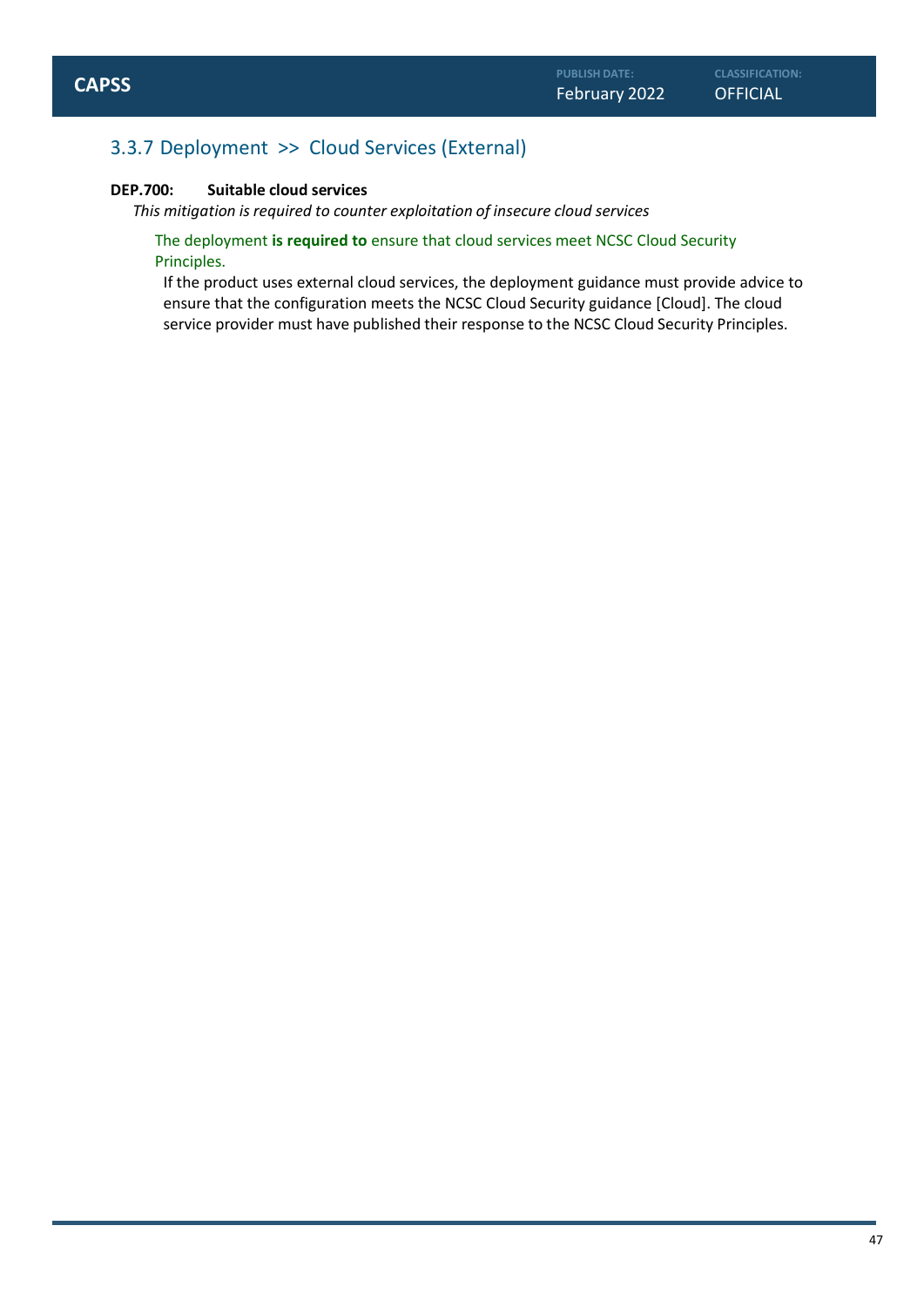**CLASSIFICATION:**

## <span id="page-47-0"></span>**Appendix A – References**

This document references the following resources.

| Label             | <b>Title</b>                                                                                                      | Version | Date            | Location                                                                       | Reference          |
|-------------------|-------------------------------------------------------------------------------------------------------------------|---------|-----------------|--------------------------------------------------------------------------------|--------------------|
| <b>ACVP</b>       | Automated Cryptographic<br><b>Validation Protocol</b>                                                             |         | 22 Jun<br>2020  | https://csrc.nist.gov/Projects/Automat<br>ed-Cryptographic-Validation-Testing  |                    |
| <b>BS</b>         | <b>NCSC CPA Build Standard</b>                                                                                    | 1.4     | Oct 2018        | https://www.ncsc.gov.uk/information/ NCSC-<br>commercial-product-assurance-cpa | 1844117<br>881-312 |
| <b>CEPlus</b>     | <b>NCSC Cyber Essentials</b><br>Plus                                                                              |         |                 | https://www.ncsc.gov.uk/cyberessenti<br>als/overview                           |                    |
| Cloud             | <b>NCSC Cloud security</b><br>guidance                                                                            |         | 17 Nov<br>2018  | https://www.ncsc.gov.uk/collection/cl<br>oud-security                          |                    |
| Control_Room      | <b>CPNI Control Rooms</b><br>Guidance                                                                             |         | Dec 2016        | https://www.cpni.gov.uk/resources/co<br>ntrol-rooms-guidance-document-2016     |                    |
|                   | <b>Device Security Guidance</b>                                                                                   | 1.0     | 29 Jun<br>2021  | https://www.ncsc.gov.uk/collection/d<br>evice-security-guidance                |                    |
| <b>DSG</b>        | (This was formerly the<br>'End User Device Security<br>Collection' and 'Mobile<br>Device Guidance')               |         |                 |                                                                                |                    |
| <b>IEEE802.1X</b> | <b>IEEE Standard for Local</b><br>and metropolitan area<br>networks - Port-Based<br><b>Network Access Control</b> | 2010    | 2010            | https://standards.ieee.org/ieee/802.1<br>X/4384/                               |                    |
| IPsec_NCSC        | NCSC Guidance - using<br>Ipsec to protect data                                                                    |         | 23 Sept<br>2016 | https://www.ncsc.gov.uk/guidance/usi<br>ng-ipsec-protect-data                  |                    |
| ISO27001          | <b>Information Security</b><br><b>Management Systems:</b><br>Requirements                                         | 2013    | 2013            | https://www.iso.org/standard/54<br>534.html                                    |                    |
| ISO29147          | Information technology -<br>Security techniques -<br>Vulnerability disclosure                                     | 2018    | 2018            | https://www.iso.org/standard/72311.<br>html                                    |                    |
| ISO30111          | Information technology -<br>Security techniques -<br><b>Vulnerability handling</b><br>processes                   | 2019    | 2019            | https://www.iso.org/standard/69725.<br>html                                    |                    |
| ISO9001           | <b>Quality Management</b><br><b>Systems: Requirements</b>                                                         | 2015    | 2015            | https://www.iso.org/standard/62085.<br>html                                    |                    |
| <b>MISRA</b>      | MISRA C: 2012-<br>Guidelines for the use of C<br>language in critical<br>systems                                  | 2012    | March<br>2013   | https://misra.org.uk/                                                          |                    |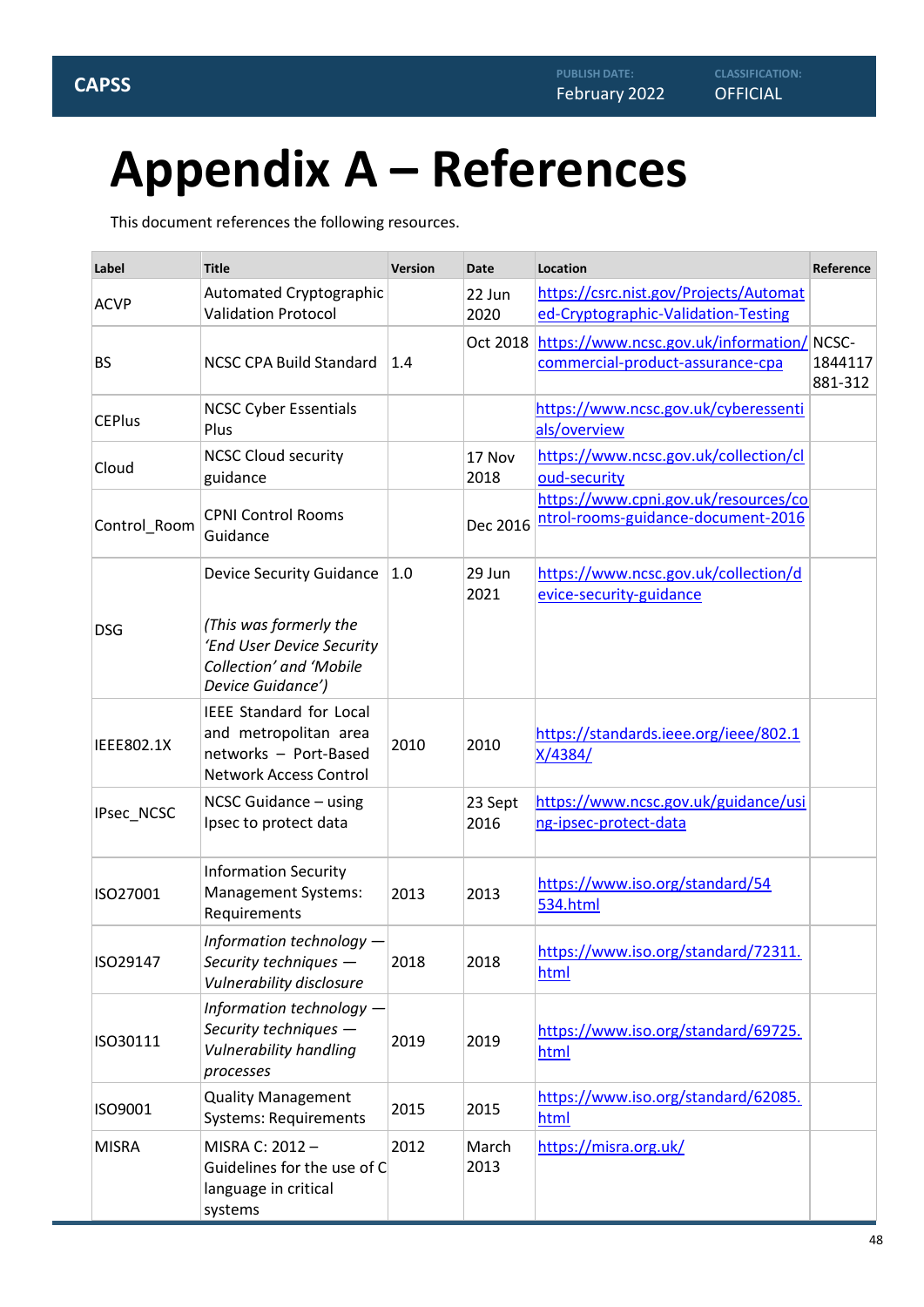February 2022 OFFICIAL **CAPSS**

**CLASSIFICATION:**

| Label             | <b>Title</b>                                                                                                                     | <b>Version</b> | Date                                                        | Location                                                                          | Reference                   |
|-------------------|----------------------------------------------------------------------------------------------------------------------------------|----------------|-------------------------------------------------------------|-----------------------------------------------------------------------------------|-----------------------------|
| <b>MISRA Comp</b> | MISRA Compliance: 2020 - 2020<br>Achieving compliance<br>with MISRA Coding<br>Guidelines                                         |                | 2020                                                        | February https://www.misra.org.uk/misra-c/                                        |                             |
| Pwned_NCSC        | Suitable list of<br>compromised passwords                                                                                        |                |                                                             | https://www.ncsc.gov.uk/static-<br>assets/documents/PwnedPasswordsTo<br>p100k.txt |                             |
| <b>PPFGE</b>      | Process for Performing<br><b>CPA Foundation Grade</b><br>Evaluations                                                             | 2.5            | Oct 2018                                                    | https://www.ncsc.gov.uk/information/<br>commercial-product-assurance-cpa          | NCSC-<br>1844117<br>881-485 |
| SP 800-63B        | <b>NIST Special Publication</b><br>800-63B - NIST Digital<br>Identity Guidelines -<br>Authentication and<br>Lifecycle Management |                | June<br>2017<br>Including<br>updates as<br>of March<br>2020 | https://csrc.nist.gov/publications/detai<br>l/sp/800-63b/final                    |                             |
| TLS NCSC          | NCSC Guidance - using<br>TLS to protect data                                                                                     |                | 17 Dec<br>2017                                              | https://www.ncsc.gov.uk/guidance/usi<br>ng-tls-to-protect-data                    |                             |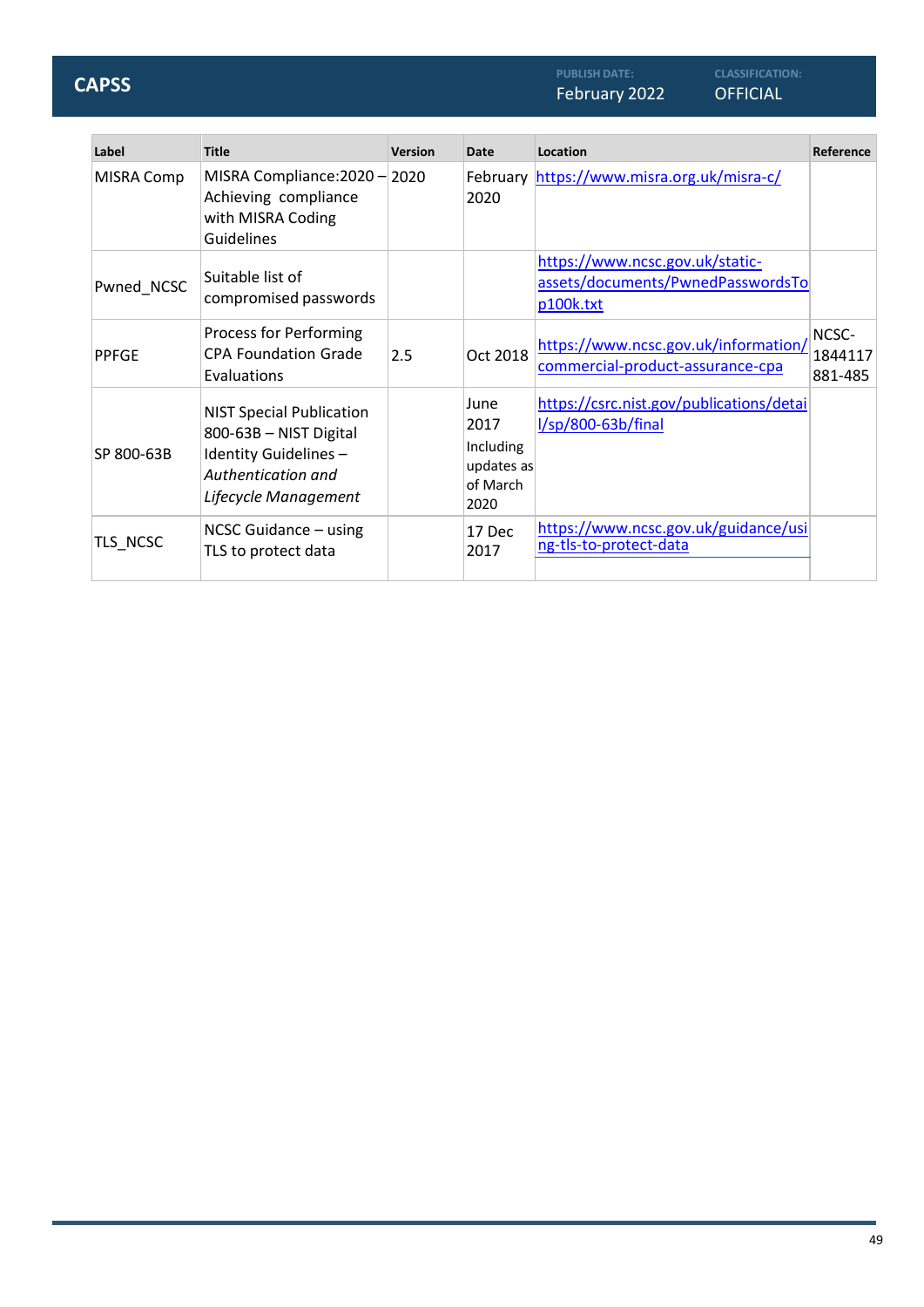## <span id="page-49-0"></span>**Appendix B – Glossary**

The following definitions are used in this document.

| <b>Term</b>                                                          | <b>Definition</b>                                                                                                                                                                                                                               |  |  |  |
|----------------------------------------------------------------------|-------------------------------------------------------------------------------------------------------------------------------------------------------------------------------------------------------------------------------------------------|--|--|--|
| AACS                                                                 | Automated Access Control System                                                                                                                                                                                                                 |  |  |  |
| <b>AACS Controller</b><br>Back office system which controls the AACS |                                                                                                                                                                                                                                                 |  |  |  |
| <b>CAPSS</b>                                                         | <b>Cyber Assurance of Physical Security Systems</b>                                                                                                                                                                                             |  |  |  |
| <b>CCTV</b>                                                          | <b>Closed Circuit Television</b>                                                                                                                                                                                                                |  |  |  |
| <b>CNI</b>                                                           | <b>Critical National Infrastructure</b>                                                                                                                                                                                                         |  |  |  |
| <b>CPA</b>                                                           | <b>Commercial Product Assurance</b>                                                                                                                                                                                                             |  |  |  |
| Device                                                               | A physically distinct part of a product. Some products may consist of only one<br>device.                                                                                                                                                       |  |  |  |
| DoS                                                                  | <b>Denial of Service</b>                                                                                                                                                                                                                        |  |  |  |
| <b>DRBG</b>                                                          | Deterministic Random Bit Generator                                                                                                                                                                                                              |  |  |  |
| Element                                                              | A physically or logically distinct part of a system. An element may consist of a<br>device or software (or both).                                                                                                                               |  |  |  |
| IA                                                                   | <b>Information Assurance</b>                                                                                                                                                                                                                    |  |  |  |
| Low Functioning<br>device                                            | A device such as an FPGA/ASIC device, a simple circuit, or a simple device with very<br>minimal firmware.                                                                                                                                       |  |  |  |
| <b>MFA</b>                                                           | <b>Multi-Factor Authentication</b>                                                                                                                                                                                                              |  |  |  |
| Non-secure area                                                      | An area that is not secured, such as public spaces and building exteriors.                                                                                                                                                                      |  |  |  |
| <b>NTP</b><br><b>Network Time Protocol</b>                           |                                                                                                                                                                                                                                                 |  |  |  |
| <b>OS</b>                                                            | <b>Operating System</b>                                                                                                                                                                                                                         |  |  |  |
| PIR                                                                  | Passive Infrared                                                                                                                                                                                                                                |  |  |  |
| Product                                                              | The target of the evaluation. A product may consist of a single device, a subsystem<br>or a system.                                                                                                                                             |  |  |  |
| PTP                                                                  | Precision Time Protocol, also known as IEEE 1588                                                                                                                                                                                                |  |  |  |
| <b>SC</b>                                                            | <b>Security Characteristic</b>                                                                                                                                                                                                                  |  |  |  |
| Secure area                                                          | A secured area with access limited to authorised personnel and escorted<br>unauthorised personnel.                                                                                                                                              |  |  |  |
| Secure enclave                                                       | A secured area with access limited to individually authorised personnel, no<br>unescorted access for unauthorised personnel, with records of access. Typically a<br>secure server room or secure control room. See [Control_Room] for guidance. |  |  |  |
| <b>Security Characteristic</b>                                       | A standard which describes necessary mitigations which must be present in a<br>completed product, its evaluation or usage, particular to a type of security<br>product.                                                                         |  |  |  |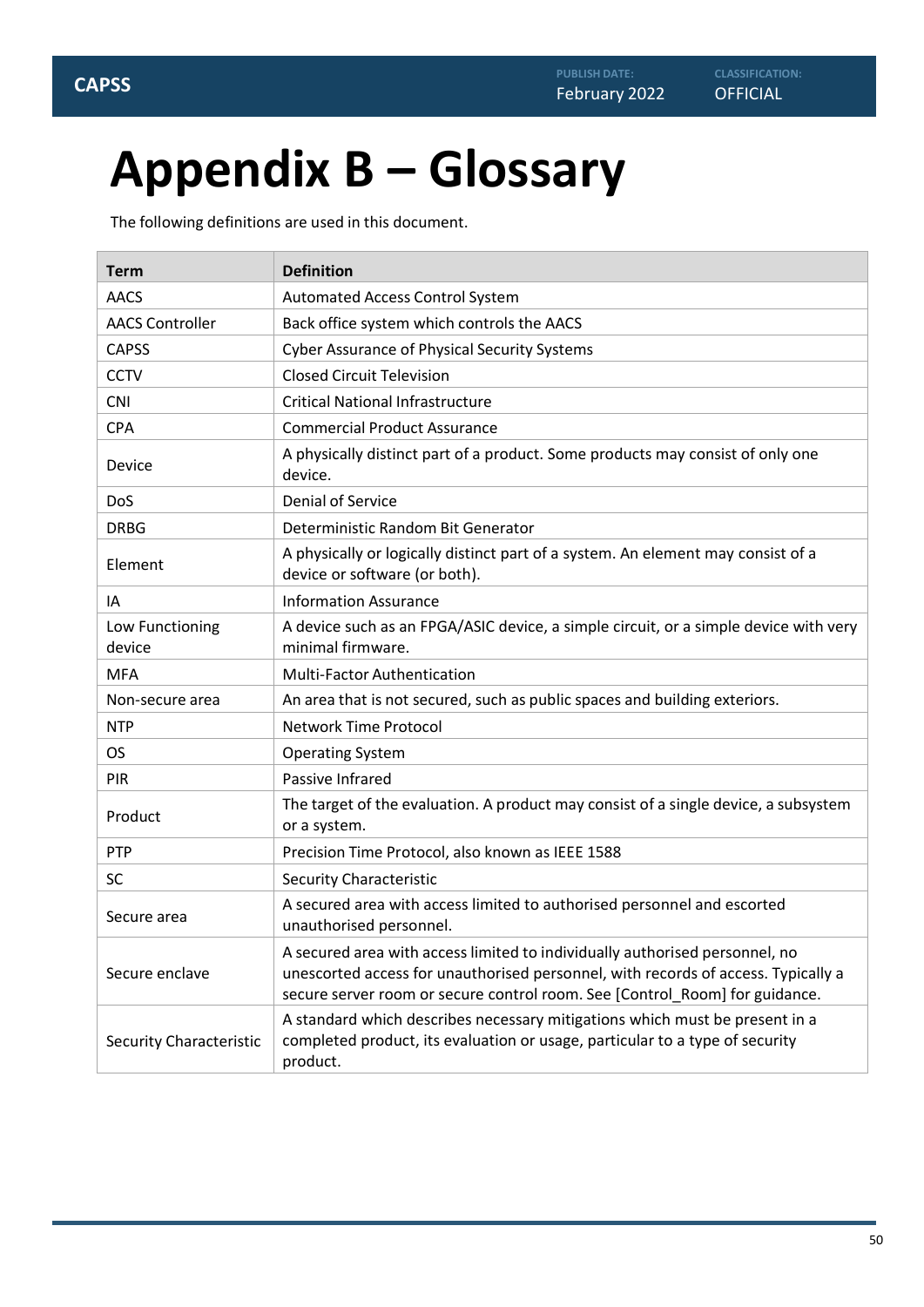| <b>Term</b>    | <b>Definition</b>                                                                                                                                                                                        |  |
|----------------|----------------------------------------------------------------------------------------------------------------------------------------------------------------------------------------------------------|--|
|                | Data which, if compromised, would undermine                                                                                                                                                              |  |
|                | the cyber security of the product, or<br>$\bullet$                                                                                                                                                       |  |
| Sensitive data | the physical security of the site (or of assets that the product is supposed to<br>$\bullet$<br>protect according to its own requirements or requirements in its intended<br>deployment environment), or |  |
|                | a person's expectation of privacy.<br>$\bullet$                                                                                                                                                          |  |
|                | This includes personal data (related to the person and their expectation of<br>privacy), configuration data and cryptographic material such as keys and<br>passwords.                                    |  |
| System         | A group of related elements, especially when dedicated to a single application.                                                                                                                          |  |
| Subsystem      | A self-contained system within a larger system.                                                                                                                                                          |  |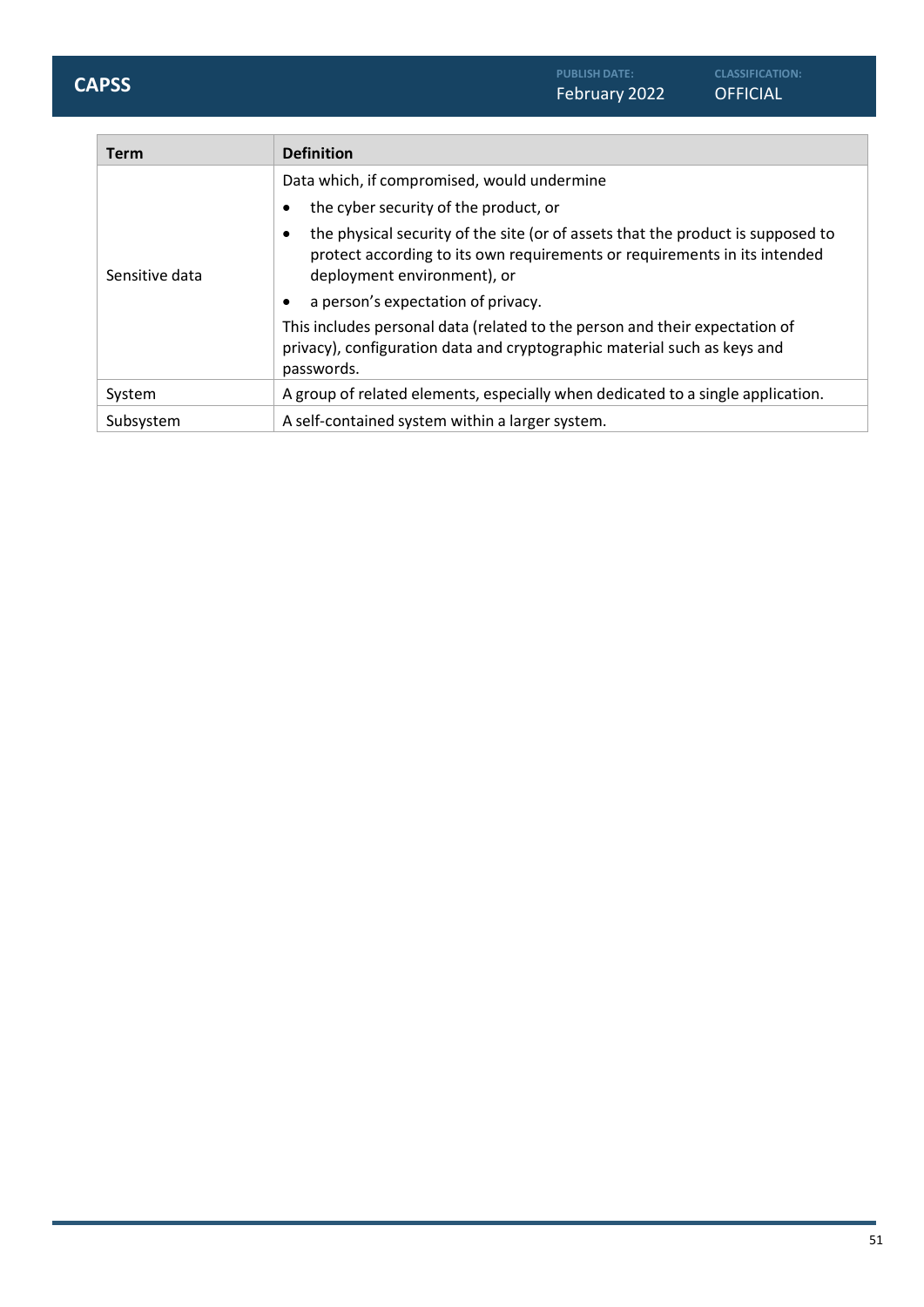## <span id="page-51-0"></span>**Appendix C – Password Policy**

The following requirements are the minimum for an acceptable password policy.

- **The system will require the user to change the password when logging in for the first time.**
- **The password must be a minimum of nine characters in length.**
- **The password must have a maximum length of at least 64 characters.**
- **Account lock out shall be set at ten attempts or less (min of three).**
- **Passwords must not be:**
	- $\circ$  Passwords obtained from previous breach corpuses (by checking against an offline list obtained from a reliable source such as [Pwned\_NCSC]).
	- o Dictionary words. (Where the whole password is a single dictionary word).
	- o Three or more repetitive or sequential characters (e.g. 'aaa', '1234abcd').
	- o Context-specific words, such as the name of the service, the username, and derivatives thereof.
- **Passwords should only be required to be changed upon suspicion that a password has been compromised. No previous password shall be allowed by the product (because they're suspected to have been breached)**
- **Passwords should be stored hashed and salted with a unique salt per password.**

For systems with remote access, MFA should be used in line with NIST requirements [SP 800-63B].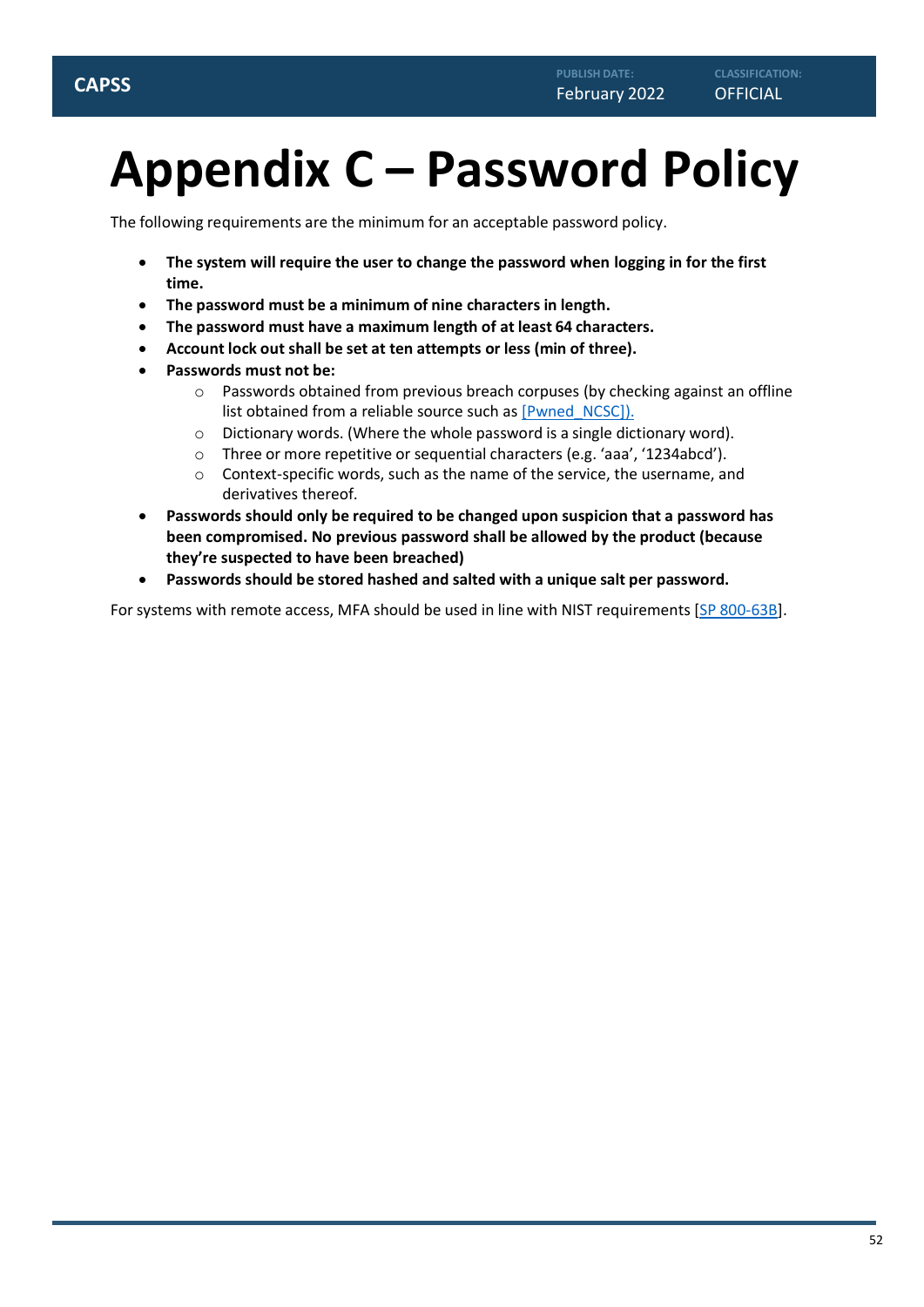## <span id="page-52-0"></span>**Appendix D – Applying Mitigations**

The mitigations identified in section 3 are generally intended to apply to all Physical Security System products and components. However it is recognised that in some deployment situations certain threats may not apply to some components of the PSS – for example, a low functioning device such as a PIR sensor will have different applicable threats compared to a high functioning server.

The relevance of each threat may vary according to the deployed location, the architecture and communications protocols of each specific product.

The tables below identify DEV, VER and DEP mitigations for which it may be allowable to accept a rationale as to why the mitigation has not been met.

The rationale must show that the relevant threat does not apply to the component given

- a) its level of functionality (i.e. whether it is a low functioning device), and
- b) the applicable threats in its deployment environment (e.g. a PIR sensor located in a nonsecure area might not contain sensitive data and therefore might not have the threat 'extraction of sensitive data').

| <b>Development Mitigations</b>             |                                                    |  |  |
|--------------------------------------------|----------------------------------------------------|--|--|
| <b>DEV General</b>                         |                                                    |  |  |
| 101                                        | Heap hardening                                     |  |  |
| 102                                        | <b>Stack protection</b>                            |  |  |
| 103                                        | Data Execution Prevention                          |  |  |
| 104                                        | <b>Address Space Layout Randomisation</b>          |  |  |
| 105                                        | Encrypt sensitive data                             |  |  |
| 108                                        | Protected software environment                     |  |  |
| <b>DEV Secure Configuration</b>            |                                                    |  |  |
| 303                                        | Deploy onto suitably protected endpoint            |  |  |
|                                            | <b>DEV Network Security</b>                        |  |  |
| 403                                        | Use time synchronisation                           |  |  |
| 404                                        | Use segregated networks                            |  |  |
| 405                                        | General resource management                        |  |  |
| 406                                        | Encrypt communications traffic over untrusted link |  |  |
| DEV Authentication Management (Privileges) |                                                    |  |  |
| 500                                        | Role based access control                          |  |  |
| 501                                        | User least privilege                               |  |  |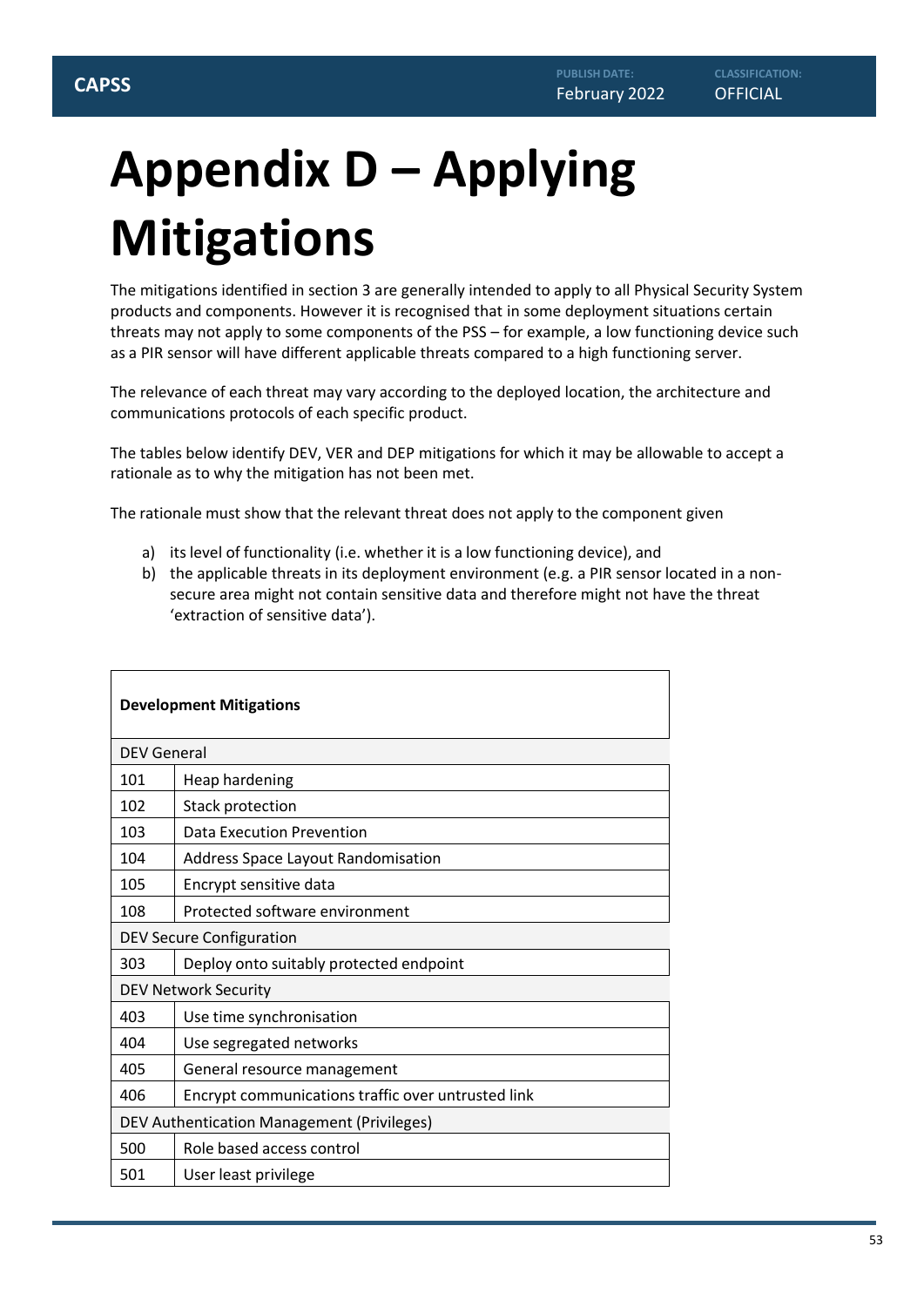| <b>Development Mitigations</b> |                                                  |  |  |
|--------------------------------|--------------------------------------------------|--|--|
| 502                            | User authentication and re-authentication        |  |  |
| 506                            | Management interface protection                  |  |  |
| <b>DEV Monitoring</b>          |                                                  |  |  |
| 600                            | Log all relevant events                          |  |  |
| 601                            | Protect access to logs and timestamp log entries |  |  |
| 602                            | Export logs with integrity protection            |  |  |
| 604                            | Record when device last seen                     |  |  |
| DEV Cloud Services (External)  |                                                  |  |  |
| 700                            | Suitable cloud services                          |  |  |

| <b>Verification Mitigations</b>                   |                                                    |  |  |
|---------------------------------------------------|----------------------------------------------------|--|--|
| 403                                               | Use time synchronisation                           |  |  |
| 404                                               | Use segregated networks                            |  |  |
| 405                                               | General resource management                        |  |  |
| 406                                               | Encrypt communications traffic over untrusted link |  |  |
| <b>VER Authentication Management (Privileges)</b> |                                                    |  |  |
| 501                                               | User least privilege                               |  |  |
| 502                                               | User authentication and re-authentication          |  |  |
| 506                                               | Management interface protection                    |  |  |
|                                                   | <b>VER Monitoring</b>                              |  |  |
| 600                                               | Log all relevant events                            |  |  |
| 601                                               | Protect access to logs and timestamp log entries   |  |  |
| 604                                               | Record when device last seen                       |  |  |
| <b>VER Cloud Services (External)</b>              |                                                    |  |  |
| 700                                               | Suitable cloud services                            |  |  |

| <b>Deployment Mitigations</b> |  |
|-------------------------------|--|
|-------------------------------|--|

| <b>DEP General</b>              |                                  |
|---------------------------------|----------------------------------|
| 105                             | Encrypt sensitive data           |
| 106                             | Updateable product               |
| 110                             | Administrator authorised updates |
| <b>DEP Secure Configuration</b> |                                  |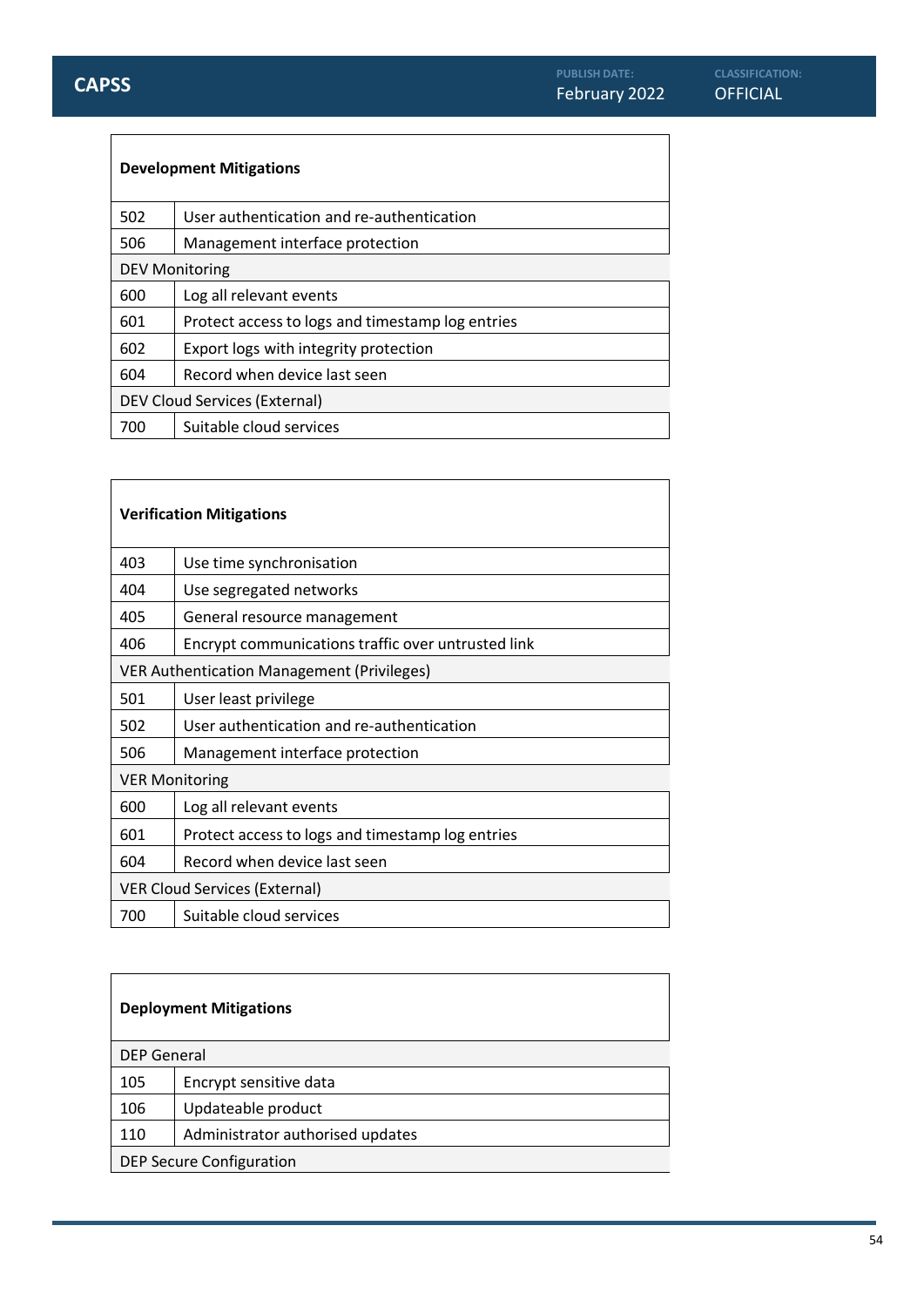$\Gamma$ 

٦

| <b>Deployment Mitigations</b>                     |                                           |
|---------------------------------------------------|-------------------------------------------|
| 303                                               | Deploy onto suitably protected endpoint   |
| <b>DEP Network Security</b>                       |                                           |
| 403                                               | Use time synchronisation                  |
| 404                                               | Use segregated networks                   |
| <b>DEP Authentication Management (Privileges)</b> |                                           |
| 500                                               | Role based access control                 |
| 501                                               | User least privilege                      |
| 502                                               | User authentication and re-authentication |
| 503                                               | One administrator per account             |
| 506                                               | Management interface protection           |
| <b>DEP Monitoring</b>                             |                                           |
| 600                                               | Log all relevant events                   |
| 602                                               | Export logs with integrity protection     |
| 603                                               | Audit log review                          |
| 605                                               | Synchronised event time-stamps            |
| <b>DEP Cloud Services (External)</b>              |                                           |
| 700                                               | Suitable cloud services                   |

It is important to note that whenever the functionality referred to in a CAPSS requirement is provided by a component, then the evaluation of the product *must* include evaluation of that requirement and any related requirements.

This means that a product must implement a mitigation if:

- a) that mitigation is required, or
- b) the mitigation is not required but has been voluntarily implemented.

#### **Example 1**

Regarding DEV.105: any device that contains sensitive data must implement sensitive data protection as in DEV.105 *Encrypt sensitive data*

Or

If no sensitive data is held on the device then DEV.105 can be limited to the details, and acceptance, of the rationale (which demonstrates the absence of sensitive data)

Or

When encryption is undertaken (whether required or not) this must be done in a manner compliant with DEV.100 *Evaluation/Cryptocheck* to confirm that the encryption and its implementation is robust.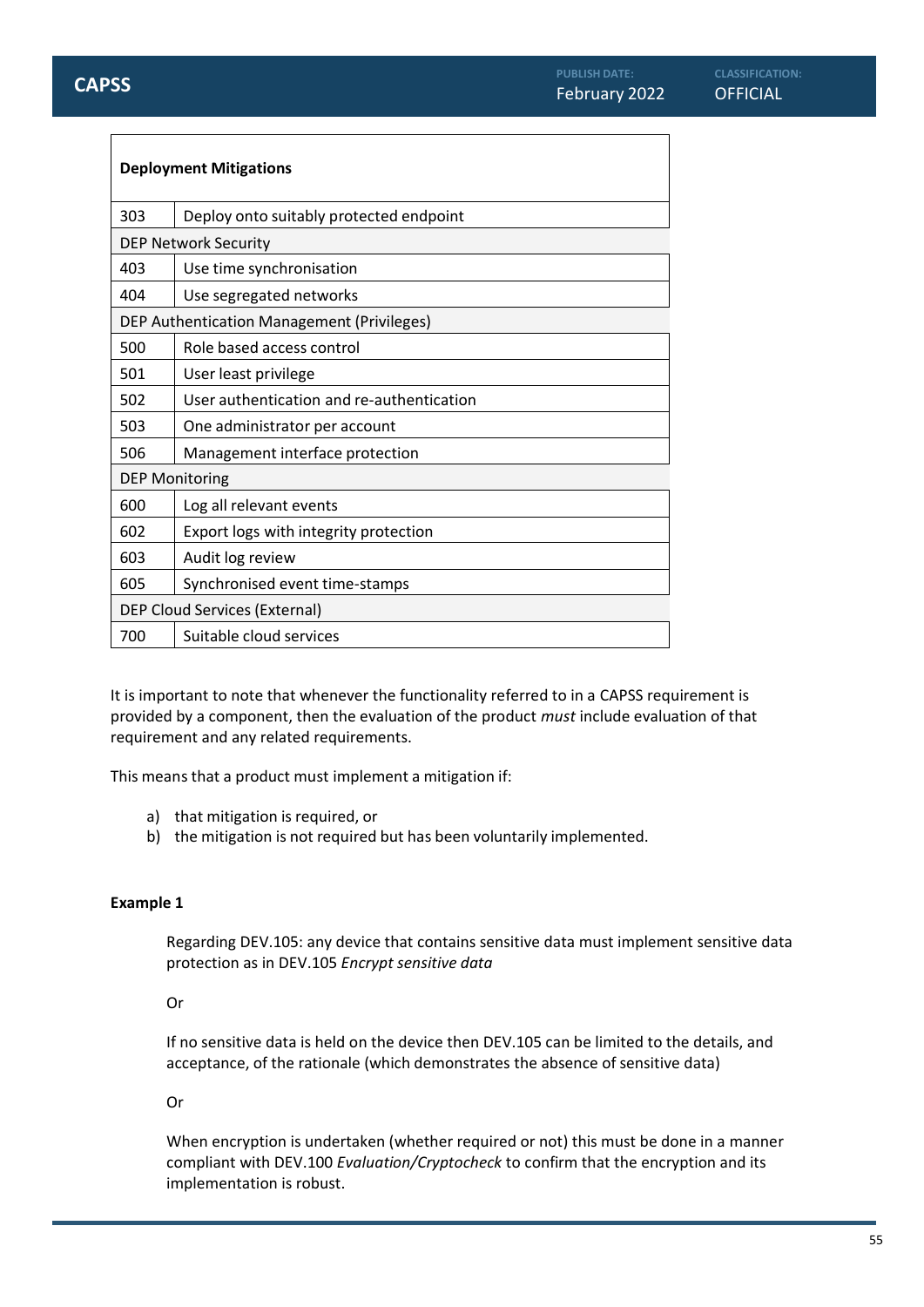**CLASSIFICATION:**

If a device includes a stack, then it is required to meet DEV.102 *Stack Protection*, but a Low Functioning device that is purely hardware and does not contain executable firmware, would not have a stack and therefore DEV.102 can be limited to the details, and acceptance, of the rationale (which demonstrates the absence of a stack).

Each component of a CAPSS submission must be examined against its own set of applicable threats when applying this methodology. It is not permissible to simply state "encryption not required" without justifying *why* the encryption is not required. Different rationales would therefore be expected for a low functioning device such as a PIR sensor, and a high functioning server.

The Tailored Security Characteristic for the product identifies which mitigations apply for a particular device and describes the scope of their application (e.g. a device might have some firmware that is updateable and some that is not, and this would determine the scope of DEV.106 for that device).

## <span id="page-55-0"></span>**Appendix E – Change history**

This appendix describes the main changes made in the Security Characteristic starting from CAPSS 2019 as the baseline.

## <span id="page-55-1"></span>**E.1 CAPSS 2019 to CAPSS 2021 v1.0**

(Note that no separate CAPSS 2020 version was published.)

The approach to determining relevant mitigations for a component has been revised in CAPSS 2021. The intent has generally been to maintain the same requirements but to make it clearer how to determine relevant mitigations for each target part of the PSS. This high-level change has the following elements:

- The table in CAPSS 2019 SC Appendix D has been replaced with a list of mitigations for which a rationale may in some cases be accepted to show that the mitigation is not required.
- The use of variants (and therefore the associated section) has been removed from the SC.
- Additional guidance on determining the applicability of a mitigation has been added in the Application Notes.

The term 'highly constrained device' has been replaced with 'low functioning device' (previously both were used with effectively the same meaning).

The definition of sensitive data, and its use in DEV.105 has been updated.

The requirements for protection of debug interfaces in DEV.200 (and VER.200) have been modified to identify alternatives to MFA.

Notes have been added to draw attention to the following: